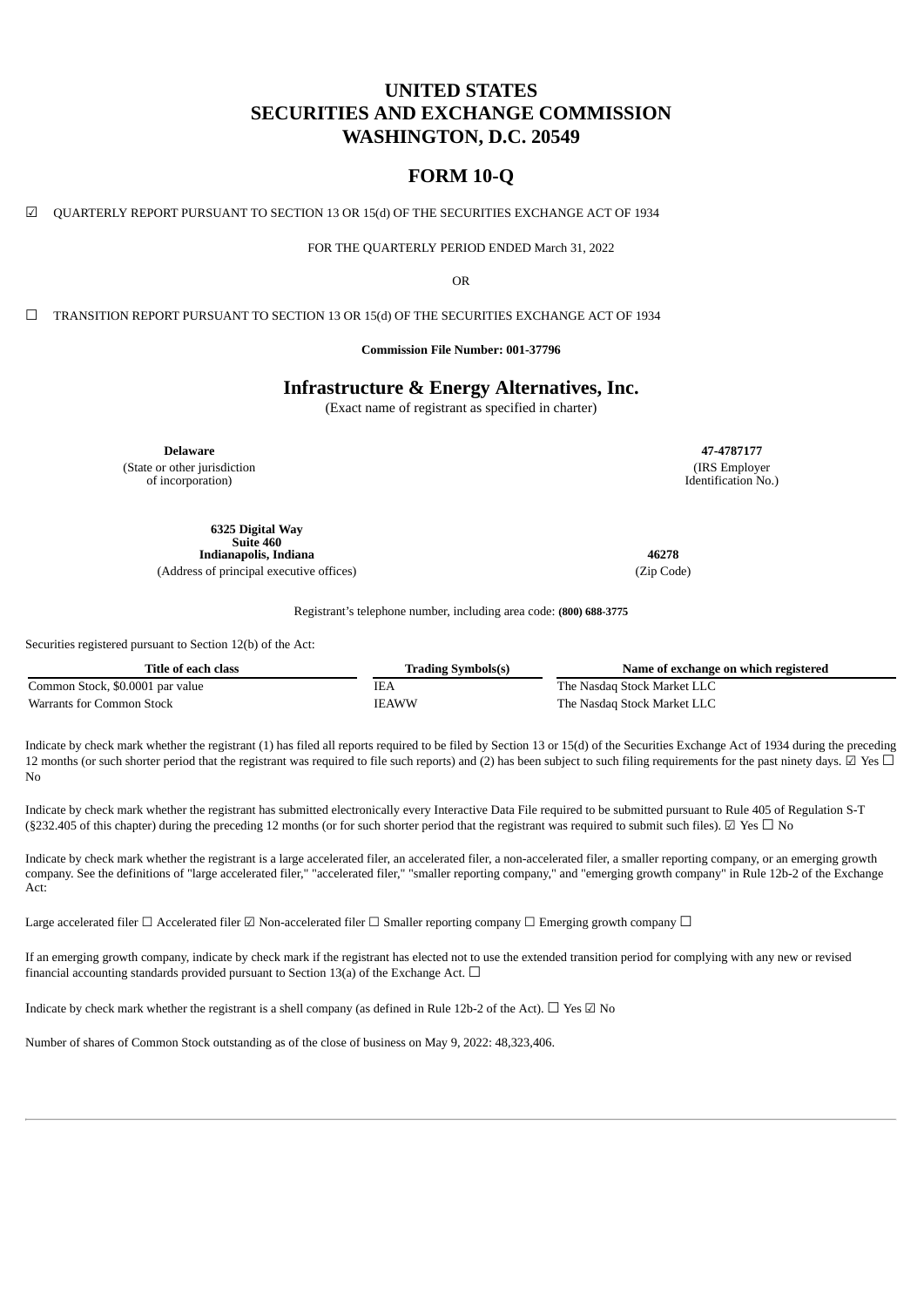# **Infrastructure and Energy Alternatives, Inc. Table of Contents**

# **PART I. FINANCIAL INFORMATION**

| Item 1  | <b>Financial Statements (unaudited)</b>                                                      |                 |
|---------|----------------------------------------------------------------------------------------------|-----------------|
|         | <b>Condensed Consolidated Balance Sheets</b>                                                 |                 |
|         | <b>Condensed Consolidated Statements of Operations and Comprehensive Income</b>              |                 |
|         | <b>Condensed Consolidated Statements of Stockholders' Equity (Deficit)</b>                   | <u>3</u>        |
|         | <b>Condensed Consolidated Statements of Cash Flows</b>                                       | $\overline{4}$  |
|         | <b>Notes to Condensed Consolidated Financial Statements</b>                                  | $6\overline{6}$ |
|         |                                                                                              |                 |
| Item 2  | <u>Management's Discussion and Analysis of Financial Condition and Results of Operations</u> | 23              |
| Item 3  | <b>Quantitative and Qualitative Disclosures About Market Risk</b>                            | 37              |
| Item 4  | <b>Controls and Procedures</b>                                                               | 37              |
|         |                                                                                              |                 |
|         | <b>Part II. OTHER INFORMATION</b>                                                            |                 |
| Item 1  | <b>Legal Proceedings</b>                                                                     | 38              |
| Item 1A | <b>Risk Factors</b>                                                                          | <u>38</u>       |
| Item 6  | <b>Exhibits</b>                                                                              | 39              |
|         |                                                                                              |                 |
|         |                                                                                              |                 |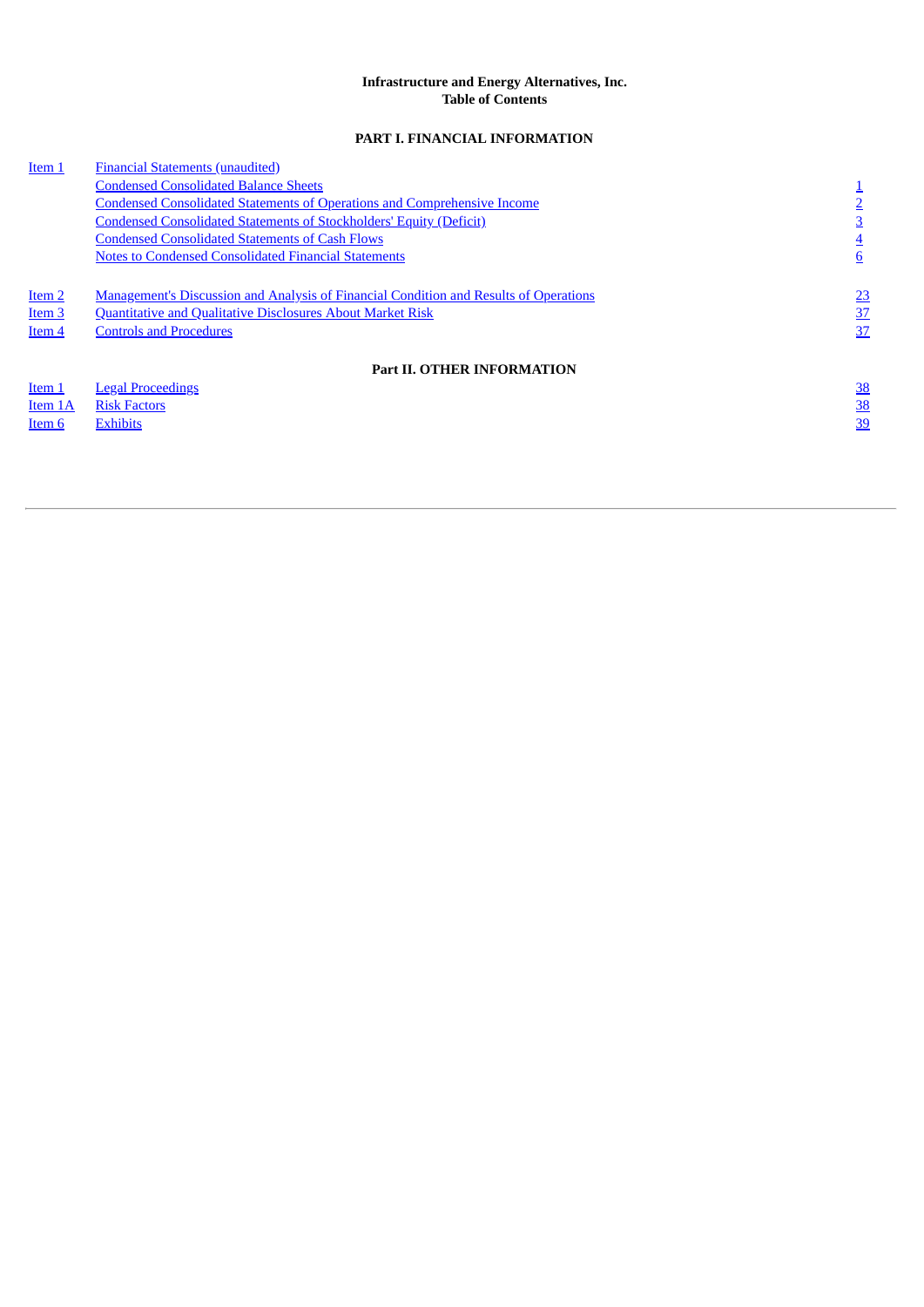# **PART I. FINANCIAL INFORMATION**

#### **ITEM 1. FINANCIAL STATEMENTS INFRASTRUCTURE AND ENERGY ALTERNATIVES, INC. Condensed Consolidated Balance Sheets (\$ in thousands, except per share data) (Unaudited)**

<span id="page-2-1"></span><span id="page-2-0"></span>

|                                                                                                                                                                                                                 | <b>March 31, 2022</b> |                | <b>December 31, 2021</b> |                |
|-----------------------------------------------------------------------------------------------------------------------------------------------------------------------------------------------------------------|-----------------------|----------------|--------------------------|----------------|
| <b>Assets</b>                                                                                                                                                                                                   |                       |                |                          |                |
| Current assets:                                                                                                                                                                                                 |                       |                |                          |                |
| Cash and cash equivalents                                                                                                                                                                                       | \$                    | 28,732         | \$                       | 124,027        |
| Accounts receivable, net                                                                                                                                                                                        |                       | 254,540        |                          | 280,700        |
| <b>Contract assets</b>                                                                                                                                                                                          |                       | 220,119        |                          | 214,298        |
| Prepaid expenses and other current assets                                                                                                                                                                       |                       | 73,070         |                          | 42,774         |
| Total current assets                                                                                                                                                                                            |                       | 576,461        |                          | 661,799        |
| Property, plant and equipment, net                                                                                                                                                                              |                       | 148,486        |                          | 138,605        |
| Operating lease assets                                                                                                                                                                                          |                       | 35,904         |                          | 37,292         |
| Intangible assets, net                                                                                                                                                                                          |                       | 17,352         |                          | 18,969         |
| Goodwill                                                                                                                                                                                                        |                       | 37,373         |                          | 37,373         |
| Company-owned life insurance                                                                                                                                                                                    |                       | 4,786          |                          | 4,944          |
| Deferred income taxes                                                                                                                                                                                           |                       | 3,226          |                          |                |
| Other assets                                                                                                                                                                                                    |                       | 771            |                          | 771            |
| <b>Total assets</b>                                                                                                                                                                                             | \$                    | 824,359        | \$                       | 899,753        |
| <b>Liabilities and Stockholders' Equity</b>                                                                                                                                                                     |                       |                |                          |                |
| Current liabilities:                                                                                                                                                                                            |                       |                |                          |                |
| Accounts payable                                                                                                                                                                                                | \$                    | 131,415        | \$                       | 164,925        |
| <b>Accrued liabilities</b>                                                                                                                                                                                      |                       | 128,832        |                          | 163,364        |
| <b>Contract liabilities</b>                                                                                                                                                                                     |                       | 148,452        |                          | 126,128        |
| Current portion of finance lease obligations                                                                                                                                                                    |                       | 24,778         |                          | 24,345         |
| Current portion of operating lease obligations                                                                                                                                                                  |                       | 10,401         |                          | 10,254         |
| Current portion of long-term debt                                                                                                                                                                               |                       | 1,573          |                          | 1,960          |
| Total current liabilities                                                                                                                                                                                       |                       | 445,451        |                          | 490,976        |
| Finance lease obligations, less current portion                                                                                                                                                                 |                       | 38,714         |                          | 30,096         |
| Operating lease obligations, less current portion                                                                                                                                                               |                       | 27,049         |                          | 28,540         |
| Long-term debt, less current portion                                                                                                                                                                            |                       | 290,891        |                          | 290,730        |
| Warrant obligations                                                                                                                                                                                             |                       | 7,395          |                          | 5,967          |
| Deferred compensation                                                                                                                                                                                           |                       | 7,658          |                          | 7,988          |
| Deferred income taxes                                                                                                                                                                                           |                       |                |                          | 8,199          |
| <b>Total liabilities</b>                                                                                                                                                                                        | \$                    | 817,158        | \$                       | 862,496        |
| Commitments and contingencies (Note 7)                                                                                                                                                                          |                       |                |                          |                |
| Stockholders' equity:                                                                                                                                                                                           |                       |                |                          |                |
| Common stock, par value, \$0.0001 per share; 150,000,000 and 150,000,000 shares authorized; 48,323,406<br>and 48,027,359 shares issued and 48,323,406 and 48,027,359 outstanding at March 31, 2022 and December |                       | $\overline{4}$ |                          |                |
| 31, 2021, respectively                                                                                                                                                                                          |                       |                |                          | $\overline{4}$ |
| Additional paid in capital                                                                                                                                                                                      |                       | 243,465        |                          | 246,450        |
| <b>Accumulated deficit</b>                                                                                                                                                                                      |                       | (236, 268)     |                          | (209, 197)     |
| Total stockholders' equity                                                                                                                                                                                      |                       | 7,201          |                          | 37,257         |
| Total liabilities and stockholders' equity                                                                                                                                                                      | \$                    | 824,359        | \$                       | 899,753        |

<span id="page-2-2"></span>See accompanying notes to condensed consolidated financial statements.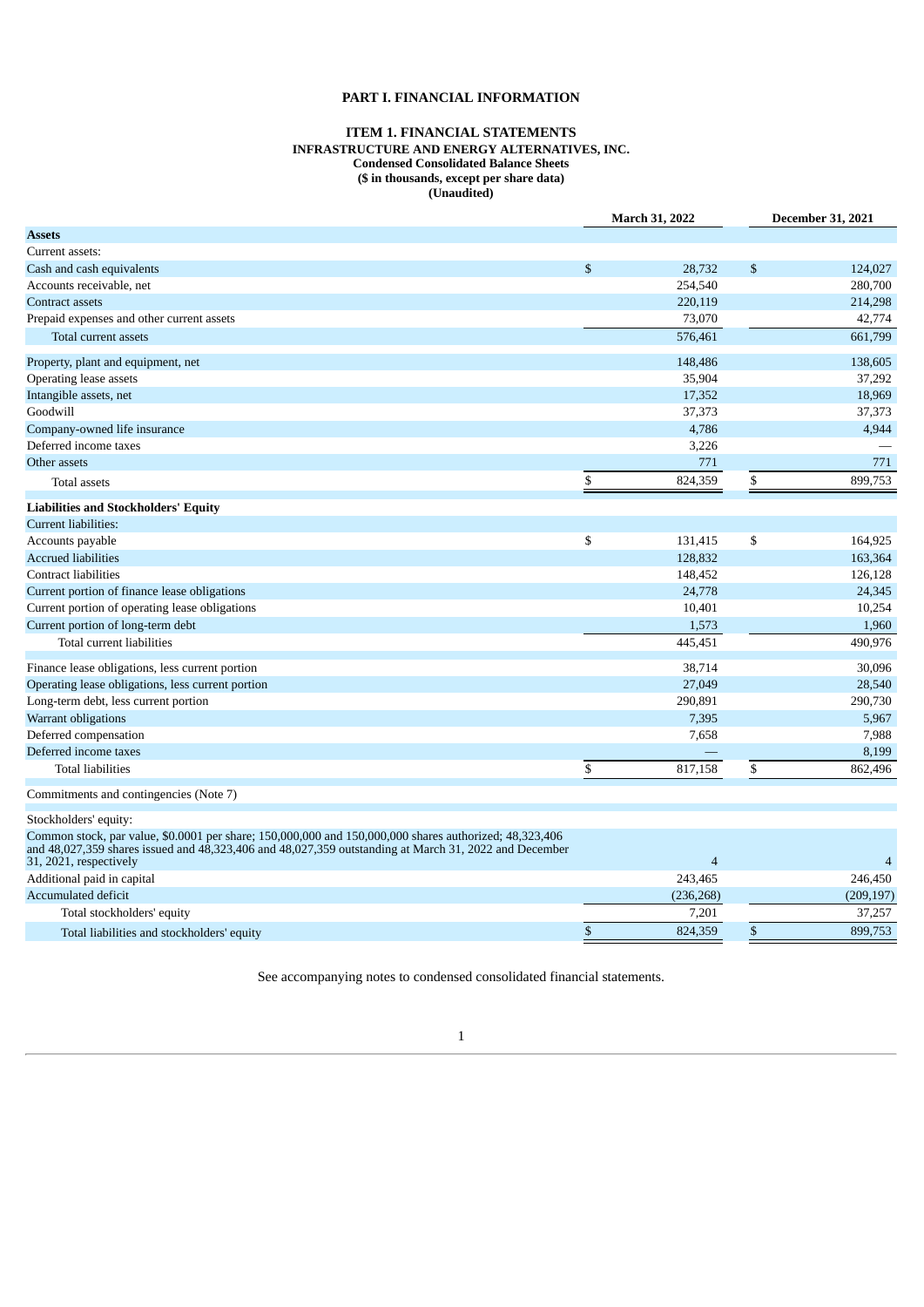# **INFRASTRUCTURE AND ENERGY ALTERNATIVES, INC. Condensed Consolidated Statements of Operations (\$ in thousands, except per share data) (Unaudited)**

|                                               |                 | <b>Three Months Ended</b> |            |  |  |
|-----------------------------------------------|-----------------|---------------------------|------------|--|--|
|                                               |                 | March 31,                 |            |  |  |
|                                               | 2022            |                           | 2021       |  |  |
| Revenue                                       | \$<br>360,095   | \$                        | 276,412    |  |  |
| Cost of revenue                               | 356,265         |                           | 259,871    |  |  |
| Gross profit                                  | 3,830           |                           | 16,541     |  |  |
| Selling, general and administrative expenses  | 34,882          |                           | 24,846     |  |  |
| Loss from operations                          | (31,052)        |                           | (8,305)    |  |  |
| Other income (expense), net:                  |                 |                           |            |  |  |
| Interest expense, net                         | (6,026)         |                           | (14, 359)  |  |  |
| Warrant liability fair value adjustment       | (1,428)         |                           | (300)      |  |  |
| Other income                                  | 11              |                           | 138        |  |  |
| Loss before benefit for income taxes          | (38, 495)       |                           | (22, 826)  |  |  |
| Benefit for income taxes                      | 11,424          |                           | 2,392      |  |  |
| Net loss                                      | \$<br>(27, 071) | $\mathbb{S}$              | (20, 434)  |  |  |
| Less: Convertible Preferred Stock dividends   |                 |                           | (656)      |  |  |
| Net loss available for common stockholders    | (27,071)<br>\$. | \$                        | (21,090)   |  |  |
|                                               |                 |                           |            |  |  |
| Net loss per common share - basic and diluted | (0.56)          |                           | (0.91)     |  |  |
| Weighted average shares - basic and diluted   | 48,129,331      |                           | 23,057,731 |  |  |

<span id="page-3-0"></span>See accompanying notes to condensed consolidated financial statements.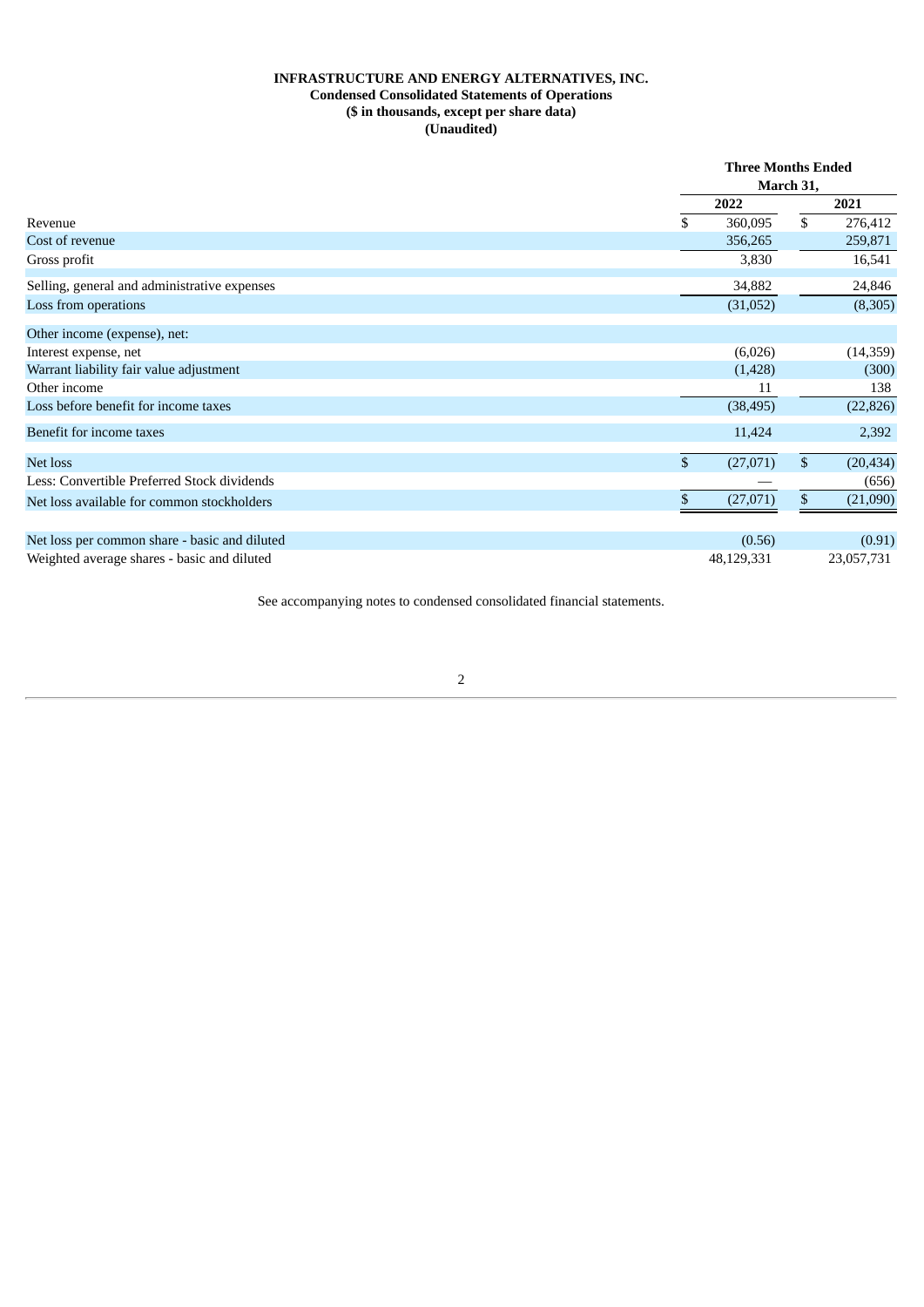#### **INFRASTRUCTURE AND ENERGY ALTERNATIVES, INC. Condensed Consolidated Statements of Stockholders' Equity (Deficit) (\$ in thousands) (Unaudited)**

# Common Stock

|                                | Shares    | Par Value      |     | Additional Paid-in<br>Capital |    |            |    |            |  | Accumulated<br>Deficit |  | <b>Total Equity</b><br>(Deficit) |
|--------------------------------|-----------|----------------|-----|-------------------------------|----|------------|----|------------|--|------------------------|--|----------------------------------|
|                                |           |                |     |                               |    |            |    |            |  |                        |  |                                  |
| Balance at December 31, 2020   | 21,009 \$ | 2              | \$  | 35,305                        | \$ | (125, 468) | \$ | (90, 161)  |  |                        |  |                                  |
| Net loss                       |           |                |     |                               |    | (20, 434)  |    | (20, 434)  |  |                        |  |                                  |
| <b>Earnout Shares</b>          | 1,803     |                |     |                               |    |            |    |            |  |                        |  |                                  |
| Share-based compensation       |           |                |     | 727                           |    |            |    | 727        |  |                        |  |                                  |
| Equity plan compensation       | 521       |                |     | (2,909)                       |    |            |    | (2,909)    |  |                        |  |                                  |
| <b>Exercise of warrants</b>    | 15        |                |     |                               |    |            |    |            |  |                        |  |                                  |
| Series A Preferred dividends   |           |                |     | (656)                         |    |            |    | (656)      |  |                        |  |                                  |
| Balance at March 31, 2021      | 23,348 \$ | $\overline{2}$ |     | 32,467                        | \$ | (145, 902) |    | (113, 433) |  |                        |  |                                  |
|                                |           |                |     |                               |    |            |    |            |  |                        |  |                                  |
| Balance at December 31, 2021   | 48,027 \$ | $\overline{4}$ | \$. | 246,450                       | \$ | (209, 197) | \$ | 37,257     |  |                        |  |                                  |
| Net loss                       |           |                |     |                               |    | (27,071)   |    | (27,071)   |  |                        |  |                                  |
| Share-based compensation       |           |                |     | 1,630                         |    |            |    | 1,630      |  |                        |  |                                  |
| Equity plan compensation       | 296       |                |     | (1,810)                       |    |            |    | (1,810)    |  |                        |  |                                  |
| Repurchases of public warrants |           |                |     | (2,805)                       |    |            |    | (2,805)    |  |                        |  |                                  |
| Balance at March 31, 2022      | 48,323 \$ | 4              |     | 243,465                       |    | (236, 268) |    | 7,201      |  |                        |  |                                  |
|                                |           |                |     |                               |    |            |    |            |  |                        |  |                                  |

<span id="page-4-0"></span>See accompanying notes to condensed consolidated financial statements.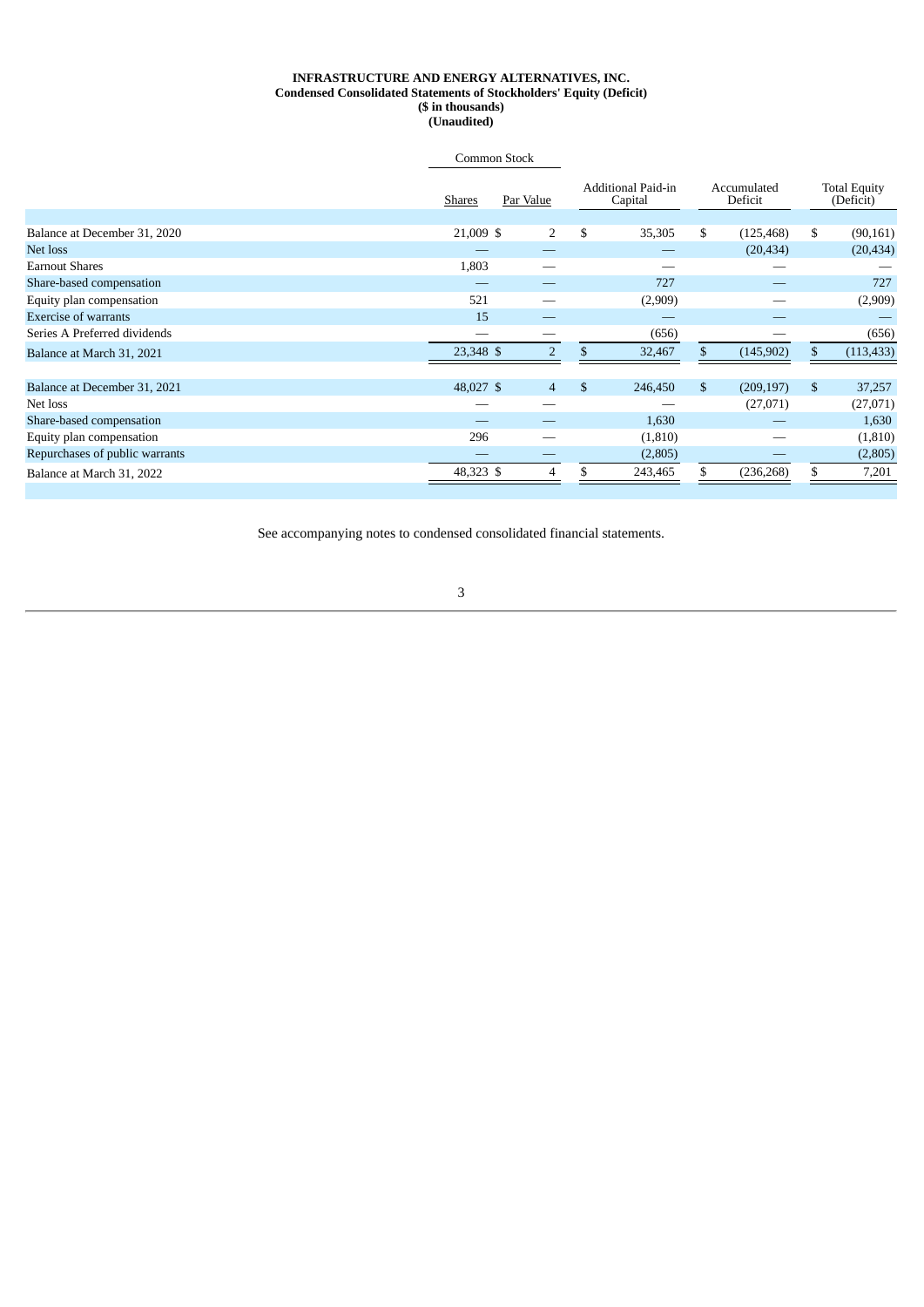# **INFRASTRUCTURE AND ENERGY ALTERNATIVES, INC. Condensed Consolidated Statements of Cash Flows (\$ in thousands) (Unaudited)**

|                                                                             | <b>Three Months Ended March 31,</b> |           |    |           |
|-----------------------------------------------------------------------------|-------------------------------------|-----------|----|-----------|
|                                                                             |                                     | 2022      |    | 2021      |
| <b>Cash flows from operating activities:</b>                                |                                     |           |    |           |
| Net loss                                                                    | \$                                  | (27,071)  | \$ | (20, 434) |
| Adjustments to reconcile net loss to net cash used in operating activities: |                                     |           |    |           |
| Depreciation and amortization                                               |                                     | 12,286    |    | 10,799    |
| Warrant liability fair value adjustment                                     |                                     | 1,428     |    | 300       |
| Amortization of debt discounts and issuance costs                           |                                     | 377       |    | 2,859     |
| Share-based compensation expense                                            |                                     | 1,630     |    | 727       |
| Deferred income taxes                                                       |                                     | (11, 424) |    | (2, 392)  |
| Other, net                                                                  |                                     | (572)     |    | (902)     |
| Change in operating assets and liabilities:                                 |                                     |           |    |           |
| Accounts receivable                                                         |                                     | 26,160    |    | (7,513)   |
| Contract assets                                                             |                                     | (5,821)   |    | (1,513)   |
| Prepaid expenses and other assets                                           |                                     | (30, 296) |    | (27, 304) |
| Accounts payable and accrued liabilities                                    |                                     | (68, 042) |    | (31,593)  |
| <b>Contract liabilities</b>                                                 |                                     | 22,324    |    | 23,186    |
| Net cash used in operating activities                                       |                                     | (79, 021) |    | (53,780)  |
| <b>Cash flow from investing activities:</b>                                 |                                     |           |    |           |
| Company-owned life insurance                                                |                                     | 158       |    | (269)     |
| Purchases of property, plant and equipment                                  |                                     | (4,788)   |    | (3,920)   |
| Proceeds from sale of property, plant and equipment                         |                                     | 553       |    | 667       |
| Net cash used in investing activities                                       |                                     | (4,077)   |    | (3,522)   |
| <b>Cash flows from financing activities:</b>                                |                                     |           |    |           |
| Proceeds from line of credit - long term                                    |                                     | 10,000    |    |           |
| Payments on line of credit - long term                                      |                                     | (10,000)  |    |           |
| Payments on long-term debt                                                  |                                     | (603)     |    | (686)     |
| Payments on finance lease obligations                                       |                                     | (6,979)   |    | (7, 971)  |
| Shares for tax withholding on release of restricted stock units             |                                     | (1,810)   |    | (2,909)   |
| Repurchases of public warrants                                              |                                     | (2,805)   |    |           |
| Net cash used in financing activities                                       |                                     | (12, 197) |    | (11, 566) |
| Net change in cash and cash equivalents                                     |                                     | (95, 295) |    | (68, 868) |
| Cash and cash equivalents, beginning of the period                          |                                     | 124,027   |    | 164,041   |
| Cash and cash equivalents, end of the period                                | \$                                  | 28,732    | \$ | 95,173    |

See accompanying notes to condensed consolidated financial statements.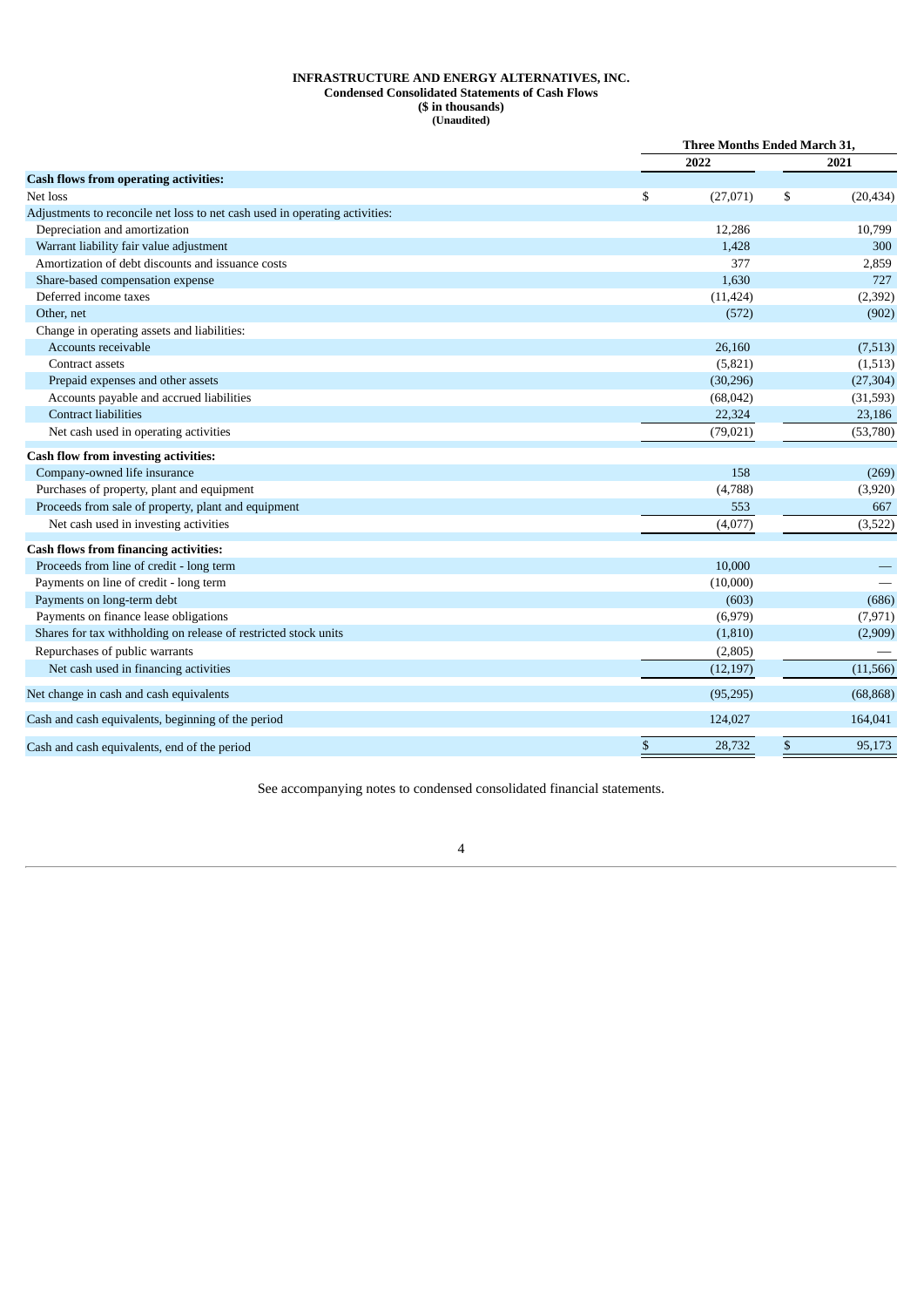# **INFRASTRUCTURE AND ENERGY ALTERNATIVES, INC. Condensed Consolidated Statements of Cash Flows (\$ in thousands) (Unaudited) (Continued)**

|                                                           |        | Three Months Ended March 31, |
|-----------------------------------------------------------|--------|------------------------------|
|                                                           | 2022   | 2021                         |
| <b>Supplemental disclosures:</b>                          |        |                              |
| Cash paid for interest                                    | 10,618 | 10,691                       |
| Cash (received) for income taxes                          | (145)  | (290)                        |
| <b>Schedule of non-cash activities:</b>                   |        |                              |
| Acquisition of assets/liabilities through finance lease   | 16,030 | 2,183                        |
| Acquisition of assets/liabilities through operating lease | 1,360  | 1,101                        |
| Series A Preferred dividends declared                     |        | 656                          |
|                                                           |        |                              |

<span id="page-6-0"></span>See accompanying notes to condensed consolidated financial statements.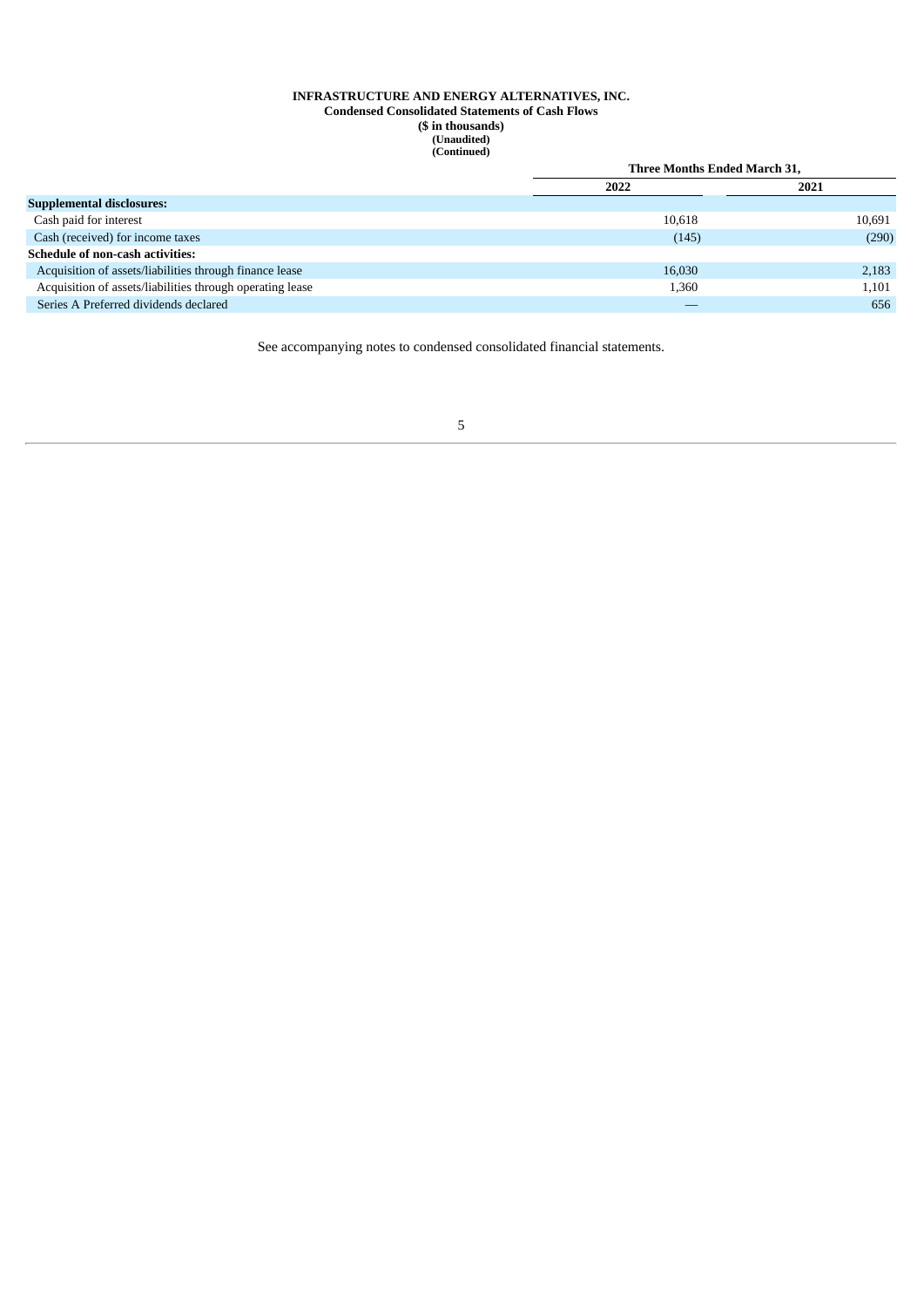## **INFRASTRUCTURE AND ENERGY ALTERNATIVES, INC. Notes to the Condensed Consolidated Financial Statements (unaudited)**

#### **Note 1. Business, Basis of Presentation and Significant Accounting Policies**

Infrastructure and Energy Alternatives, Inc. (f/k/a M III Acquisition Corporation ("M III")), a Delaware corporation, is a holding company organized on August 4, 2015 (together with its wholly owned subsidiaries, unless otherwise noted or the context otherwise requires, "IEA" or the "Company").

The Company specializes in providing complete engineering, procurement and construction services throughout the United States ("U.S.") for the renewable energy, traditional power and civil infrastructure industries. These services include the design, site development, construction, installation and restoration of infrastructure. The Company has historically focused on the wind industry, but has recently focused on further expansion into the solar market and with its 2018 acquisitions expanded its construction capabilities and geographic footprint in the areas of renewables, environmental remediation, industrial maintenance, specialty paving, and heavy civil and rail infrastructure construction, creating a diverse national platform of specialty construction capabilities.

#### *Reportable Segments*

The Company has two reportable segments: the Renewables ("Renewables") segment and the Heavy Civil and Industrial ("Specialty Civil") segment. See *Note 10. Segments* for a description of the reportable segments and their operations.

#### *Principles of Consolidation*

The accompanying unaudited condensed consolidated financial statements have been prepared in accordance with accounting principles generally accepted in the U.S. ("GAAP") for interim financial information and with the instructions for Quarterly Reports on Form 10-Q and Rule 10-01 of Regulation S-X. Pursuant to these rules and regulations, certain information and footnote disclosures normally included in the annual audited consolidated financial statements prepared in accordance with GAAP have been condensed or omitted.

The unaudited condensed consolidated financial statements include the accounts of IEA and its wholly owned domestic and foreign subsidiaries. The Company occasionally forms joint ventures with unrelated third parties for the execution of single contracts or projects. The Company assesses its joint ventures to determine if they meet the qualifications of a variable interest entity ("VIE") in accordance with Accounting Standard Codification Topic 810, *Consolidation* ("ASC 810"). For construction joint ventures that are not VIEs or fully consolidated but for which the Company has significant influence, the Company accounts for its interest in the joint ventures using the proportionate consolidation method, see *Note 11. Joint Ventures.*

In the opinion of management, these financial statements reflect all adjustments (consisting of normal recurring adjustments) that are necessary to present fairly the results of operations for the interim periods presented. The results of operations for the three months ended March 31, 2022 are not necessarily indicative of the results that may be expected for the year ending December 31, 2022. These financial statements should be read in conjunction with the Company's audited consolidated financial statements for the year ended December 31, 2021 and notes thereto included in the Company's 2021 Annual Report on Form 10-K filed with the SEC on March 7, 2022 (the "Annual Report").

#### *Basis of Accounting and Use of Estimates*

The accompanying unaudited condensed consolidated financial statements have been prepared in accordance with GAAP. The preparation of the condensed consolidated financial statements in conformity with GAAP requires the use of estimates and assumptions that affect the amounts reported in the condensed consolidated financial statements and the accompanying notes. Key estimates include: the recognition of revenue and project profit or loss; fair value estimates related to warrant liabilities; valuations of goodwill and intangible assets; asset lives used in computing depreciation and amortization; accrued self-insured claims; other reserves and accruals; accounting for income taxes; and the estimated impact of contingencies and ongoing litigation. While management believes that its estimates are reasonable when considered in conjunction with the Company's consolidated financial position and results of operations, actual results could differ materially from those estimates.

The prior period classification of the warrant liability fair value adjustment for the Series B Preferred Stock - Anti-dilution warrants has been revised to conform to the current period presentation within the condensed consolidated statements of operations. This reclassification has no effect on net income or stockholders' equity.

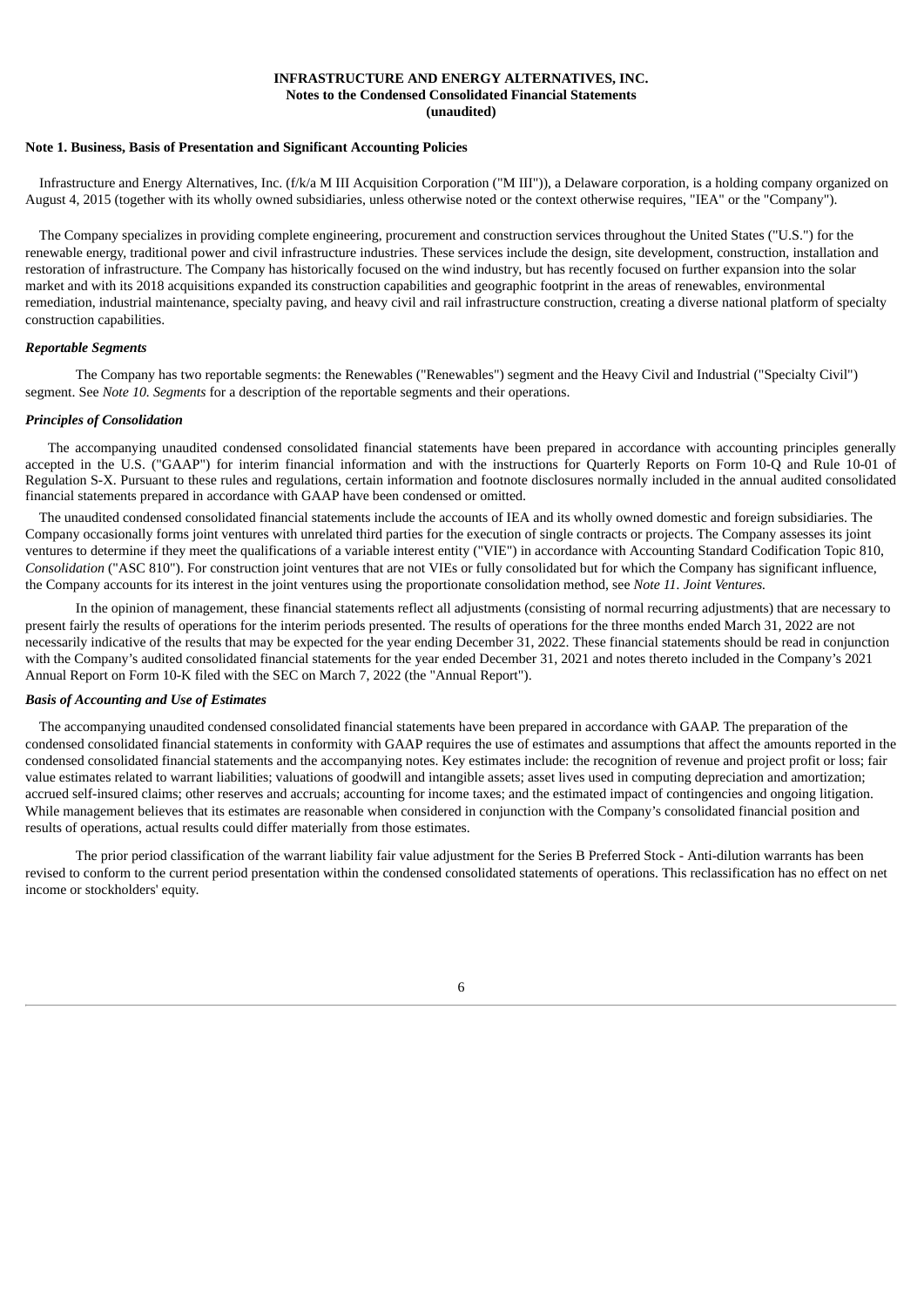#### *Revenue Recognition*

The Company derives revenue primarily from construction projects performed under contracts for specific projects requiring the construction and installation of an entire infrastructure system or specified units within an infrastructure system. Contracts contain multiple pricing options, such as fixed price, unit price, or time and materials. Generally, renewable energy projects are performed for private customers while Specialty Civil projects are performed for various governmental entities.

Revenue derived from projects billed on a fixed-price basis totaled 74.0% and 78.7% of consolidated revenue from operations for the three months ended March 31, 2022 and 2021, respectively. Revenue derived from projects billed on a unit price basis totaled 24.9% and 17.5% of consolidated revenue from operations for the three months ended March 31, 2022 and 2021, respectively. Revenue and related costs for contracts billed on a time and materials basis are recognized as the services are rendered. Revenue derived from projects billed on a time and materials basis totaled 1.1% and 3.8% of consolidated revenue from operations for the three months ended March 31, 2022 and 2021, respectively. The prior period presentation of the components of the Company's revenue by contract type has been revised to conform to the current presentation.

Construction contract revenue is recognized over time using the cost-to-cost measure of progress for fixed price contracts. The cost-to-cost measure of progress best depicts the continuous transfer of control of goods or services to the customer. The contractual terms provide that the customer compensates the Company for services rendered.

Contract costs include all direct materials, labor and subcontracted costs, as well as indirect costs related to contract performance, such as indirect labor, supplies, tools, repairs and the costs of capital equipment. The cost estimation and review process for recognizing revenue over time under the cost-to-cost method is based on the professional knowledge and experience of the Company's project managers, engineers and financial professionals. Management reviews estimates of total contract transaction price and total project costs on an ongoing basis. Changes in job performance, job conditions and management's assessment of expected variable consideration are factors that influence estimates of the total contract transaction price, total costs to complete those contracts and profit recognition. Changes in these factors could result in revisions to revenue and costs of revenue in the period in which the revisions are determined on a prospective basis, which could materially affect the Company's results of operations for that period. Provisions for losses on uncompleted contracts are recorded in the period in which such losses are determined.

#### *Performance Obligations*

A performance obligation is a contractual promise to transfer a distinct good or service to the customer and is the unit of account under ASC Topic 606, *Revenue from Contracts with Customers*. The transaction price of a contract is allocated to distinct performance obligations and recognized as revenue when or as the performance obligations are satisfied. The Company's contracts often require significant integrated services and, even when delivering multiple distinct services, are generally accounted for as a single performance obligation. Contract amendments and change orders are generally not distinct from the existing contract due to the significant integrated service provided in the context of the contract and are accounted for as a modification of the existing contract and performance obligation. With the exception of certain Specialty Civil service contracts, the majority of the Company's performance obligations are generally completed within one year.

When more than one contract is entered into with the same customer on or close to the same date, the Company evaluates whether those contracts should be combined and accounted for as a single contract, as well as whether those contracts should be accounted for as more than one performance obligation. This evaluation requires significant judgment and is based on the facts and circumstances of the various contracts, which could change the amount of revenue and profit recognition in a given period depending upon the outcome of the evaluation.

Remaining performance obligations represent the amount of unearned transaction prices for contracts, including approved and unapproved change orders. As of March 31, 2022, the amount of the Company's remaining performance obligations was \$2.1 billion. The Company expects to recognize approximately 81.7% of its remaining performance obligations as revenue during the next twelve months. Revenue recognized from performance obligations satisfied in previous periods was \$(12.9) million and \$0.4 million for the three months ended March 31, 2022 and 2021, respectively.

#### *Variable Consideration*

Transaction pricing for the Company's contracts may include variable consideration, such as unapproved change orders, claims, incentives and liquidated damages. Management estimates variable consideration for a performance obligation utilizing estimation methods that best predict the amount of consideration to which the Company will be entitled. Variable consideration is included in the estimated transaction price to the extent it is probable that a significant reversal of cumulative revenue recognized will not occur when the uncertainty associated with the variable consideration is resolved. Management's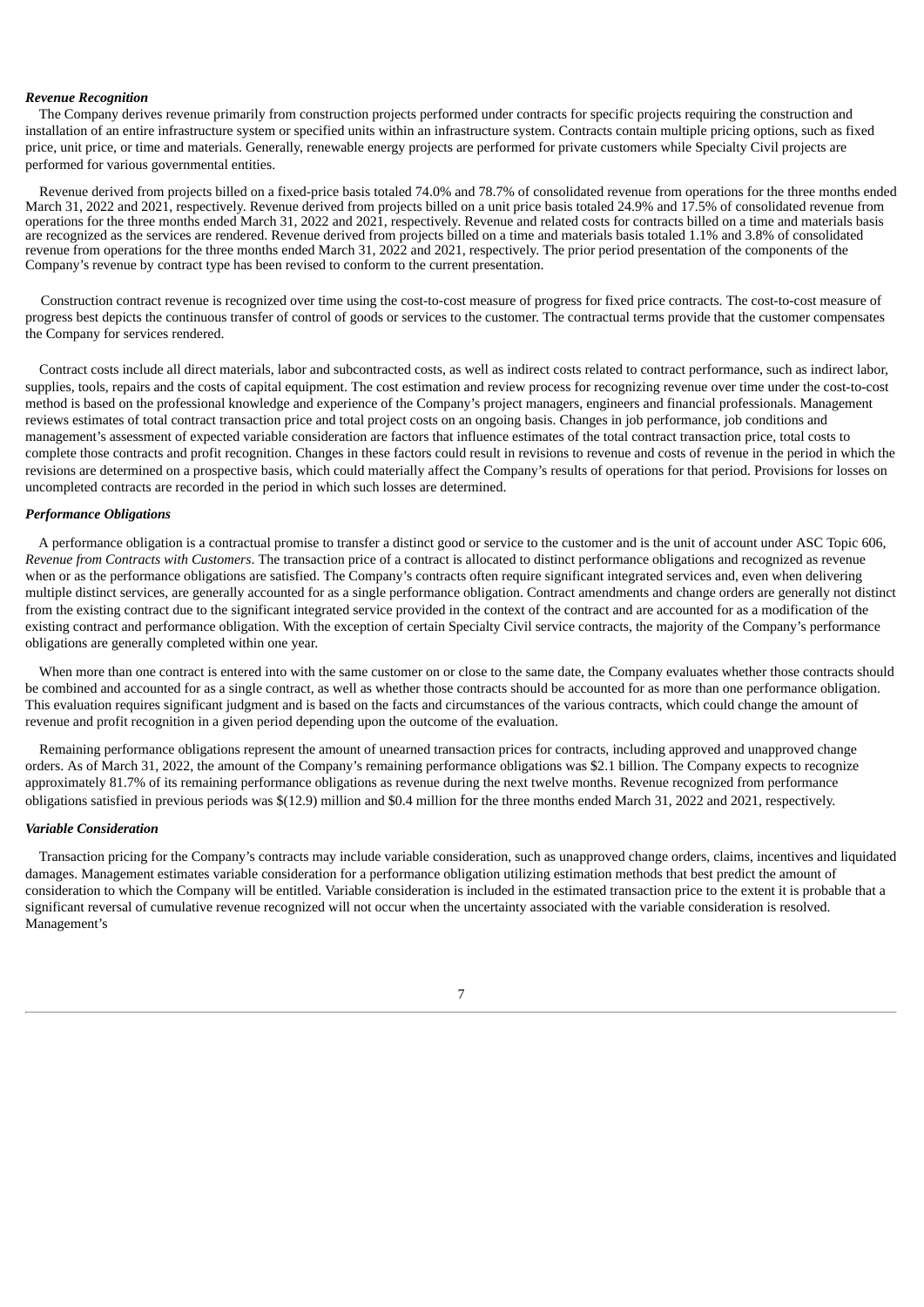estimates of variable consideration and determination of whether to include estimated amounts in the transaction price are based on legal opinions, past practices with the customer, specific discussions, correspondence or preliminary negotiations with the customer and all other relevant information that is reasonably available. The effect of a change in variable consideration on the transaction price of a performance obligation is typically recognized as an adjustment to revenue on a cumulative catch-up basis. To the extent unapproved change orders, claims and liquidated damages reflected in the transaction price are not resolved in the Company's favor, or to the extent incentives reflected in the transaction price are not earned, there could be reductions in, or reversals of, previously recognized revenue.

As of March 31, 2022 and December 31, 2021, the Company included approximately \$93.5 million and \$94.5 million, respectively, of estimated transaction price adjustments that arise from unapproved change orders in process of being resolved in the normal course of business and/or from transaction price disputes in contracts that are subject to resolution through litigation, arbitration and other legal proceedings. These transaction price adjustments are included within Contract Assets or Contract Liabilities in the Company's condensed consolidated balance sheets as appropriate. The Company actively engages with its customers to complete the final approval process on unapproved change orders and generally expects these processes to be completed within one year, while sometimes disputes subject to formal legal proceedings can take longer than a year to resolve. Amounts ultimately realized upon resolution with customers of these transaction price adjustments could be higher or lower than such estimated amounts.

### *Disaggregation of Revenue*

The following tables disaggregate revenue by customers and services performed, which the Company believes best depicts the nature, amount, timing and uncertainty of its revenue:

| (in thousands)                 | <b>Three Months Ended</b> |                                                |    |         |
|--------------------------------|---------------------------|------------------------------------------------|----|---------|
|                                |                           | <b>March 31, 2022</b><br><b>March 31, 2021</b> |    |         |
| <b>Renewables Segment</b>      |                           |                                                |    |         |
| Wind                           | \$                        | 117,932                                        | \$ | 146,858 |
| Solar                          |                           | 125,682                                        |    | 33,516  |
|                                |                           | 243,614                                        | S  | 180,374 |
|                                |                           |                                                |    |         |
| <b>Specialty Civil Segment</b> |                           |                                                |    |         |
| Heavy civil                    | \$                        | 54,246                                         | \$ | 48,871  |
| Rail                           |                           | 14,681                                         |    | 26,868  |
| Environmental                  |                           | 47,554                                         |    | 20,299  |
|                                |                           | 116,481                                        | \$ | 96,038  |

## *Concentrations*

Each of the Company's renewable projects is generally considered an individual customer because, typically, each project's developer forms its own project legal entity. The following table provides the approximate revenue and accounts receivable concentrations, net of allowances, for Renewables and Specialty Civil customers that accounted for 10% of the Company's revenue or accounts receivable for the periods indicated:

|                                | Revenue %                 |                       |                       |                          |
|--------------------------------|---------------------------|-----------------------|-----------------------|--------------------------|
|                                | <b>Three Months Ended</b> |                       |                       | Accounts Receivable %    |
|                                | March 31, 2022            | <b>March 31, 2021</b> | <b>March 31, 2022</b> | <b>December 31, 2021</b> |
| Company A (Renewables Segment) | 10.0 %                    |                       |                       |                          |

\* Amount was not above 10% threshold

#### *Construction Joint Ventures*

Certain contracts are executed through joint ventures. The arrangements are often formed for the execution of single contracts or projects and allow the Company to share risks and secure specialty skills required for project execution.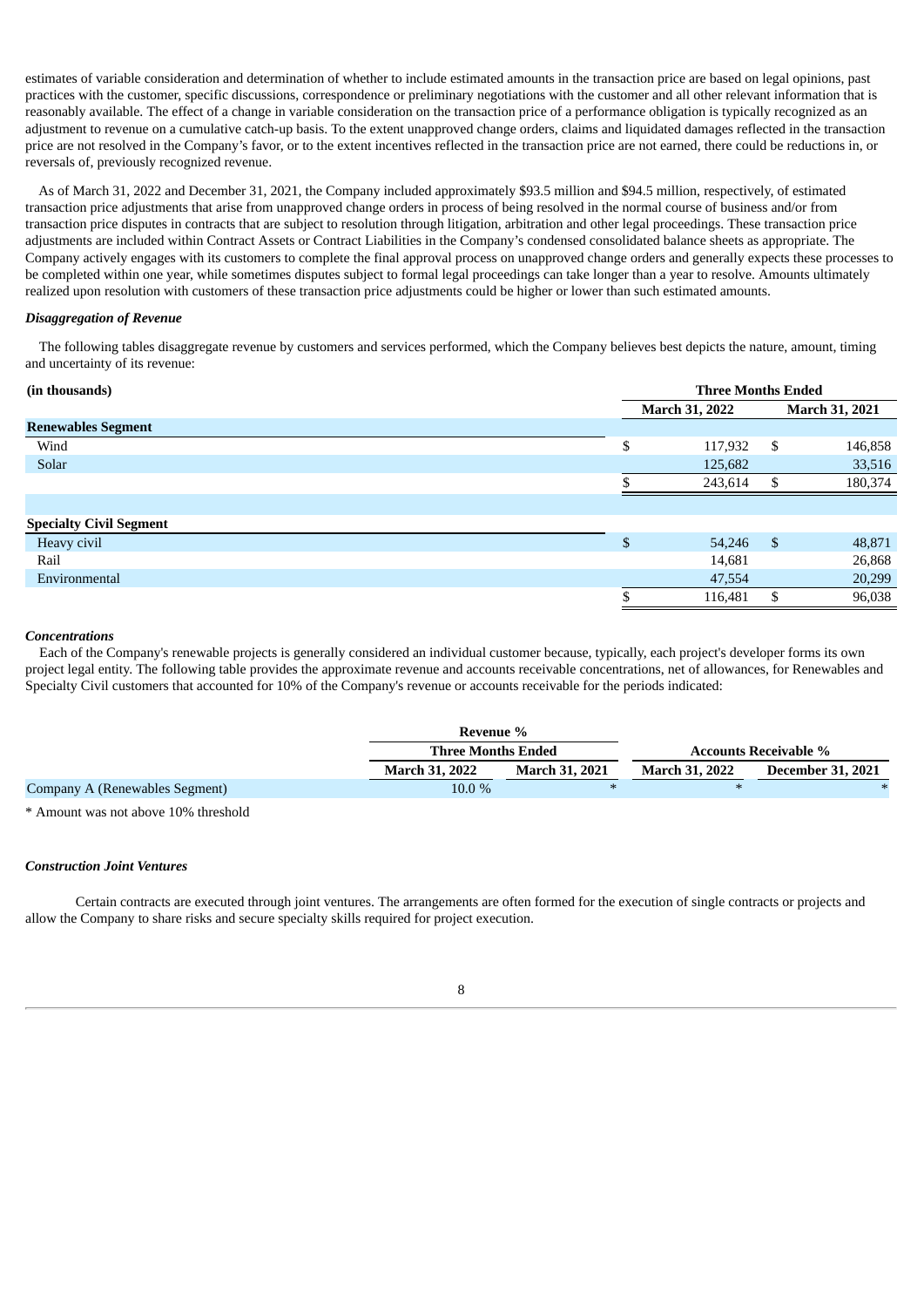In accordance with ASC 810, the Company assesses its joint ventures at inception to determine if they meet the qualifications of a VIE. The Company considers a joint venture a VIE if either (a) the total equity investment is not sufficient to permit the entity to finance its activities without additional subordinated financial support, (b) characteristics of a controlling financial interest are missing (either the ability to make decisions through voting or other rights, the obligation to absorb the expected losses of the entity or the right to receive the expected residual returns of the entity), or (c) the voting rights of the equity holders are not proportional to their obligations to absorb the expected losses of the entity and/or their rights to receive the expected residual returns of the entity and substantially all of the entity's activities either involve or are conducted on behalf of an investor that has disproportionately few voting rights. Upon the occurrence of certain events outlined in ASC 810, the Company reassesses its initial determination of whether the joint venture is a VIE.

The Company also evaluates whether it is the primary beneficiary of each VIE and consolidates the VIE if the Company has both (a) the power to direct the economically significant activities of the entity and (b) the obligation to absorb losses of, or the right to receive benefits from, the entity that could potentially be significant to the VIE. The Company considers the contractual agreements that define the ownership structure, distribution of profits and losses, risks, responsibilities, indebtedness, voting rights and board representation of the respective parties in determining whether it qualifies as the primary beneficiary. The Company also considers all parties that have direct or implicit variable interests when determining whether it is the primary beneficiary. When the Company is determined to be the primary beneficiary, the VIE is consolidated. In accordance with ASC 810, management's assessment of whether the Company is the primary beneficiary of a VIE is performed continuously.

Construction joint ventures that do not involve a VIE, or for which the Company is not the primary beneficiary, are evaluated for consolidation under the voting interest model that considers whether the Company owns or controls more than 50% of the voting interest in the joint venture. For construction joint ventures that are not consolidated but for which the Company has significant influence, the Company accounts for its interest in the joint ventures using the proportionate consolidation method, whereby the Company's proportionate share of the joint ventures' assets, liabilities, revenue and cost of operations are included in the appropriate classifications in the Company's condensed consolidated financial statements. See *Note 11. Joint Ventures* for additional discussion regarding joint ventures.

## *Recently Issued Accounting Standards Not Yet Adopted*

Management has evaluated other recently issued accounting pronouncements and does not believe that they will have a significant impact on the condensed consolidated financial statements or related disclosures.

#### *COVID-19 Pandemic*

The Company believes that the COVID-19 pandemic did not have a material adverse impact on the Company's financial results for the three months ended March 31, 2022 and 2021, respectively. Currently, most of the Company's construction services are deemed essential under governmental mitigation orders and both of the Company's business segments continue to operate. The Company has issued several notices of force majeure for the purpose of recognizing delays in construction schedules due to COVID-19 outbreaks on certain of its work sites and has also received notices of force majeure from the owners of certain projects and certain subcontractors. Management does not believe that any delays on projects related to these events of force majeure will have a material impact on the Company's results of operations.

The effects of the COVID-19 pandemic could affect the Company's future business activities and financial results, including new contract awards, reduced crew productivity, contract amendments or cancellations, higher operating costs or delayed project start dates or project shutdowns that may be requested or mandated by governmental authorities or others. Management believes that it is taking appropriate steps to mitigate any potential impact to the Company; however, given the uncertainty regarding the potential effects of the COVID-19 pandemic, any future impacts cannot be quantified or predicted with specificity.

#### **Note 2. Contract Assets and Liabilities and Accounts Receivable, Net**

The Company bills its customers based on contractual terms, including milestone billings based on the completion of certain phases of the work. Sometimes, billing occurs after revenue recognition, resulting in unbilled revenue, which is accounted for as a contract asset. Sometimes the Company receives advance mobilization payments from its customers before revenue is recognized, resulting in deferred revenue, which is accounted for as a contract liability.

Contract assets in the condensed consolidated balance sheets represents the following: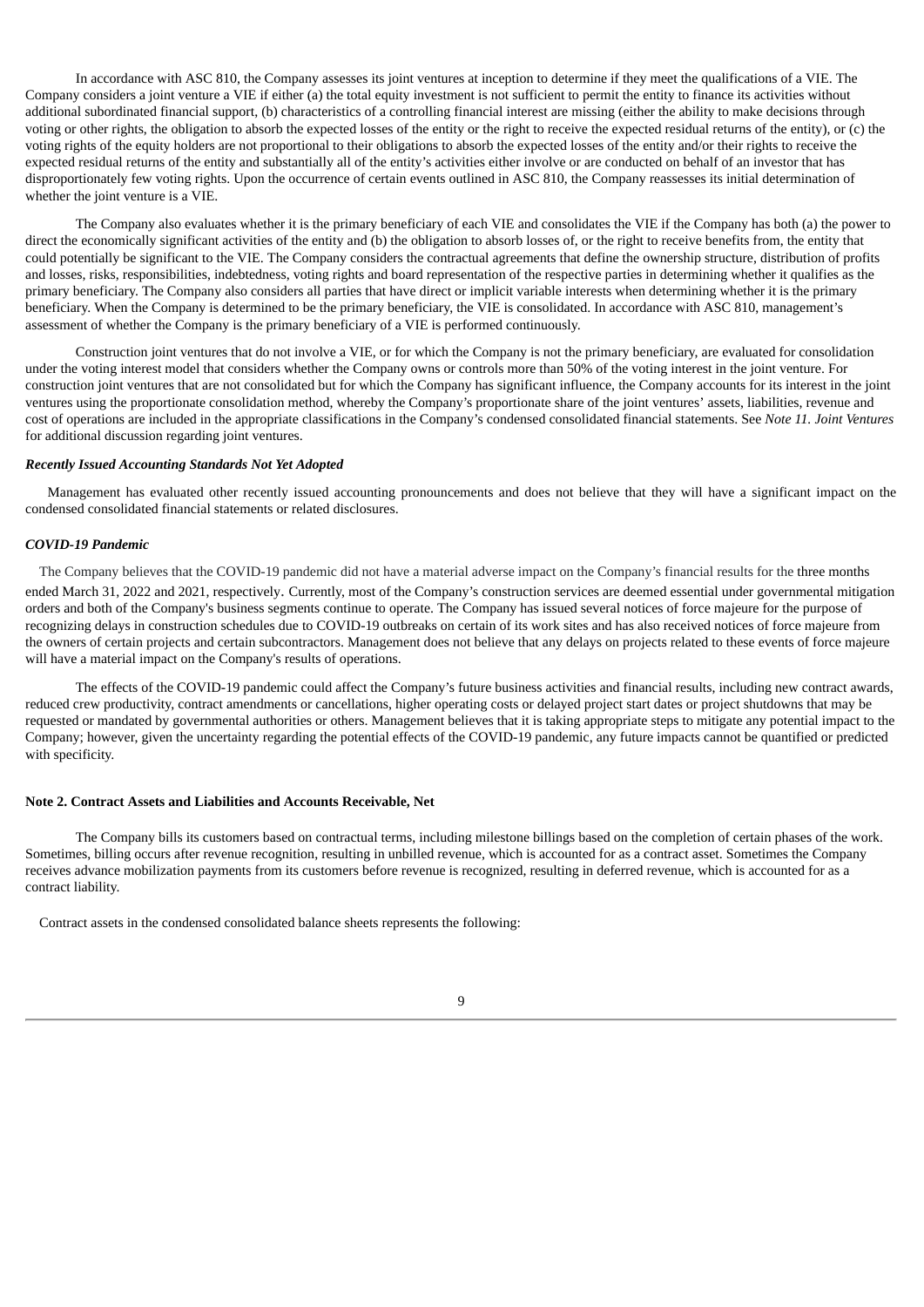- costs and estimated earnings in excess of billings, which arise when revenue has been recorded but the amount has not been billed; and
- retainage amounts for the portion of the contract price earned by us for work performed but held for payment by the customer as a form of security until the Company reaches certain construction milestones or completes the project.

Contract assets consisted of the following as of the dates indicated:

| (in thousands)                                                              | <b>March 31, 2022</b> |         |  | <b>December 31, 2021</b> |
|-----------------------------------------------------------------------------|-----------------------|---------|--|--------------------------|
| Costs and estimated earnings in excess of billings on uncompleted contracts |                       | 140.805 |  | 120.900                  |
| Retainage receivable                                                        |                       | 79.314  |  | 93.398                   |
|                                                                             |                       | 220.119 |  | 214,298                  |

Contract assets as of March 31, 2022 include approximately \$33.5 million for transaction price disputes in which the Company is pursuing settlement through dispute resolution and arbitration. The Company believes that these disputed amounts are collectible and recoverable under the applicable contracts. See *Note 1. Business, Basis of Presentation and Significant Accounting Policies* for further discussion of revenue recognized on variable consideration.

Contract liabilities consisted of the following as of the dates indicated:

| (in thousands)                                                              | <b>March 31, 2022</b> | <b>December 31, 2021</b> |
|-----------------------------------------------------------------------------|-----------------------|--------------------------|
| Billings in excess of costs and estimated earnings on uncompleted contracts | 147.931               | 125.658                  |
| Loss on contracts in progress                                               |                       | 470                      |
|                                                                             | 148.452               | 126,128                  |

Revenue recognized for the three months ended March 31, 2022 that was included in the contract liability balance at December 31, 2021 was approximately \$89.0 million, and revenue recognized for the three months ended March 31, 2021 that was included in the contract liability balance at December 31, 2020 was approximately \$87.8 million.

#### *Accounts Receivable and Allowance for Credit Losses*

Activity in the allowance for credit losses for the periods indicated was as follows:

|                                                    | <b>Three Months Ended</b> |      |  |      |  |  |  |
|----------------------------------------------------|---------------------------|------|--|------|--|--|--|
|                                                    | March 31,                 |      |  |      |  |  |  |
| (in thousands)                                     |                           | 2022 |  | 2021 |  |  |  |
| Allowance for credit losses at beginning of period |                           |      |  |      |  |  |  |
| Plus: provision for (reduction in) allowance       |                           |      |  |      |  |  |  |
| Less: write-offs, net of recoveries                |                           |      |  |      |  |  |  |
| Allowance for credit losses at period end          |                           |      |  |      |  |  |  |

Accounts Receivable at March 31, 2022, includes \$18.3 million for transaction price disputes discussed as a part of contract assets. The Company is pursuing settlement through arbitration and believes that this amount is fully recoverable but cannot guarantee the timing of the collection due to the pending arbitration.

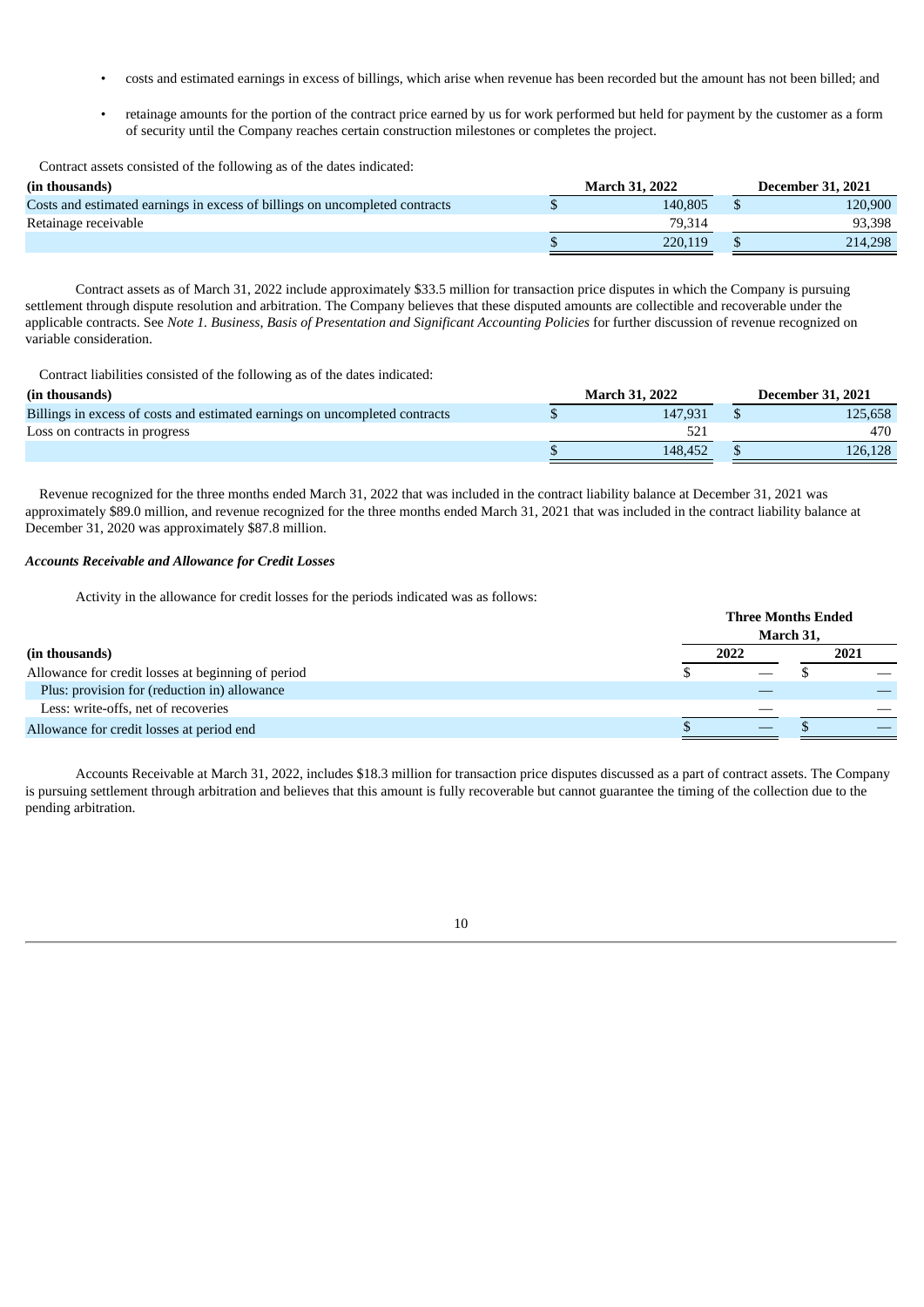# **Note 3. Property, Plant and Equipment, Net**

Property, plant and equipment consisted of the following as of the dates indicated:

| (in thousands)                           | <b>March 31, 2022</b> | <b>December 31, 2021</b> |
|------------------------------------------|-----------------------|--------------------------|
| Buildings and leasehold improvements     | 6.540                 | 6,884                    |
| Land                                     | 17,600                | 17,600                   |
| Construction equipment                   | 245,627               | 227,807                  |
| Office equipment, furniture and fixtures | 2,874                 | 3,687                    |
| <b>Vehicles</b>                          | 8,448                 | 8,289                    |
| Total property, plant and equipment      | 281,089               | 264,267                  |
| Accumulated depreciation                 | (132,603)             | (125, 662)               |
| Property, plant and equipment, net       | 148,486               | 138.605                  |

Depreciation expense of property, plant and equipment was \$10.7 million and \$9.2 million for the three months ended March 31, 2022 and 2021, respectively.

## **Note 4. Goodwill and Intangible Assets, Net**

The following table provides the changes in the carrying amount of goodwill, by reporting unit:

| (in thousands)    |  | <b>Renewables</b> | <b>Specialty Civil</b>   | <b>Total</b> |                          |  |
|-------------------|--|-------------------|--------------------------|--------------|--------------------------|--|
| January 1, 2021   |  | 3,020             | 34,353                   |              | 37,373                   |  |
| Adjustments       |  |                   | $\overline{\phantom{a}}$ |              |                          |  |
| December 31, 2021 |  | 3,020             | 34,353                   |              | 37,373                   |  |
| Adjustments       |  |                   | $\overline{\phantom{a}}$ |              | $\overline{\phantom{a}}$ |  |
| March 31, 2022    |  | 3,020             | 34,353                   |              | 37,373                   |  |

The goodwill recorded in the Company's Specialty Civil reporting unit is deductible for income tax purposes over a 15-year period, with the exception of \$2.9 million that is not deductible.

#### Intangible assets consisted of the following as of the dates indicated:

| <b>March 31, 2022</b>  |  |                             |  |                             |  |                               |                                                 |                             |                                    |                                  |                                                 |
|------------------------|--|-----------------------------|--|-----------------------------|--|-------------------------------|-------------------------------------------------|-----------------------------|------------------------------------|----------------------------------|-------------------------------------------------|
| (\$ in thousands)      |  | Gross<br>Carrying<br>Amount |  | Accumulated<br>Amortization |  | <b>Net Carrying</b><br>Amount | Weighted<br>Average<br><b>Remaining</b><br>Life | Gross<br>Carrving<br>Amount | Accumulated<br><b>Amortization</b> | <b>Net</b><br>Carrying<br>Amount | Weighted<br>Average<br><b>Remaining</b><br>Life |
| Customer relationships |  | 26,500                      |  | (13,213)                    |  | 13,287                        | 3.75 years                                      | 26,500                      | (12, 267)                          | 14.233                           | 4 years                                         |
| Trade name             |  | 13,400                      |  | (9,335)                     |  | 4,065                         | $1.75$ vears                                    | 13,400                      | (8,664)                            | 4,736                            | 2 years                                         |
|                        |  | 39,900                      |  | (22, 548)                   |  | 17,352                        |                                                 | 39.900                      | (20, 931)                          | 18,969                           |                                                 |

Amortization expense associated with intangible assets for the three months ended March 31, 2022 and 2021, totaled \$1.6 million and \$1.6 million, respectively.

The following table provides the annual intangible amortization expense currently expected to be recognized for the years 2022 through 2025:

| (in<br>anowe | 2022<br>*an.<br><b>01</b> | 2023 | 2024           | 2025       |  |
|--------------|---------------------------|------|----------------|------------|--|
| pense        |                           | .    | .70E<br>$'$ O. | 077<br>2.O |  |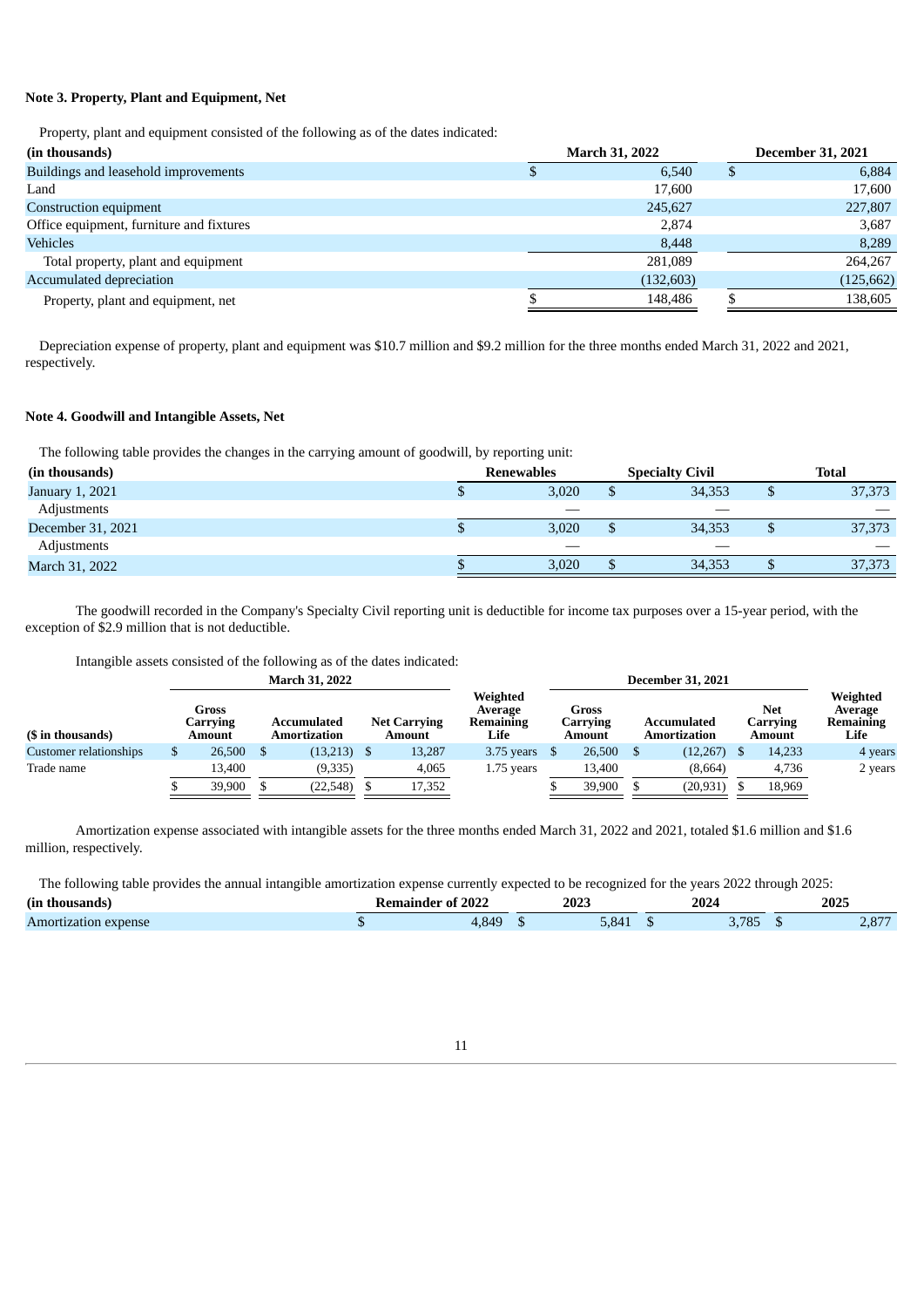#### **Note 5. Fair Value of Financial Instruments**

The Company applies ASC Topic 820, *Fair Value Measurement*, which establishes a framework for measuring fair value. ASC 820 defines fair value as an exit price, which is the price that would be received for an asset or paid to transfer a liability in the Company's principal or most advantageous market in an orderly transaction between market participants on the measurement date. The fair value hierarchy established in ASC 820 generally requires an entity to maximize the use of observable inputs and minimize the use of unobservable inputs when measuring fair value. Observable inputs reflect the assumptions that market participants would use in pricing the asset or liability and are developed based on market data obtained from sources independent of the reporting entity. Unobservable inputs reflect the entity's own assumptions based on market data and the entity's judgments about the assumptions that market participants would use in pricing the asset or liability and are developed based on the best information available in the circumstances.

The valuation hierarchy is composed of three levels. The classification within the valuation hierarchy is based on the lowest level of input that is significant to the fair value measurement. The levels within the valuation hierarchy are described below:

Level 1 - Inputs to the fair value measurement are observable inputs, such as quoted prices in active markets for identical assets or liabilities *listed on active market exchanges.*

Level 2 — Inputs to the fair value measurement are determined using prices for recently traded assets and liabilities with similar underlying terms, as well as direct or indirect observable inputs, such as interest rates and yield curves that are observable at commonly quoted intervals. Level 3 - Inputs to the fair value measurement are unobservable inputs, such as estimates, assumptions, and valuation techniques when little or

*no market data exists for the assets or liabilities.*

The following table sets forth information regarding the Company's liabilities measured at fair value on a recurring basis:

| <b>March 31, 2022</b>                                 |  |                                 |  |         |  |                   | <b>December 31, 2021</b> |  |                          |  |                |  |                |  |              |
|-------------------------------------------------------|--|---------------------------------|--|---------|--|-------------------|--------------------------|--|--------------------------|--|----------------|--|----------------|--|--------------|
| (in thousands)                                        |  | Level 1                         |  | Level 2 |  | Level 3           | <b>Total</b>             |  | <b>Level</b> 1           |  | <b>Level 2</b> |  | <b>Level 3</b> |  | <b>Total</b> |
| <b>Liabilities</b>                                    |  |                                 |  |         |  |                   |                          |  |                          |  |                |  |                |  |              |
| Private warrants                                      |  | $\hspace{0.1mm}-\hspace{0.1mm}$ |  | 626     |  | $\hspace{0.05cm}$ | 626                      |  |                          |  | 410            |  |                |  | 410          |
| Series B Preferred Stock - Anti-<br>dilution warrants |  |                                 |  |         |  | 6.769             | 6,769                    |  |                          |  |                |  | 5,557          |  | 5,557        |
| Total liabilities                                     |  |                                 |  | 626     |  | 6.769             | 7,395                    |  | $\overline{\phantom{a}}$ |  | 410            |  | 5,557          |  | 5,967        |
|                                                       |  |                                 |  |         |  |                   |                          |  |                          |  |                |  |                |  |              |

The following is a reconciliation of the beginning and ending balances of recurring fair value measurements using Level 3 inputs:

| (in thousands)                                          | <b>Series B Preferred Stock - Anti-</b><br>dilution warrants |       |
|---------------------------------------------------------|--------------------------------------------------------------|-------|
| Beginning Balance, December 31, 2021                    |                                                              | 5,557 |
| Fair value adjustment - loss recognized in other income |                                                              | 1,212 |
| Ending Balance, March 31, 2022                          |                                                              | 6.769 |
|                                                         |                                                              |       |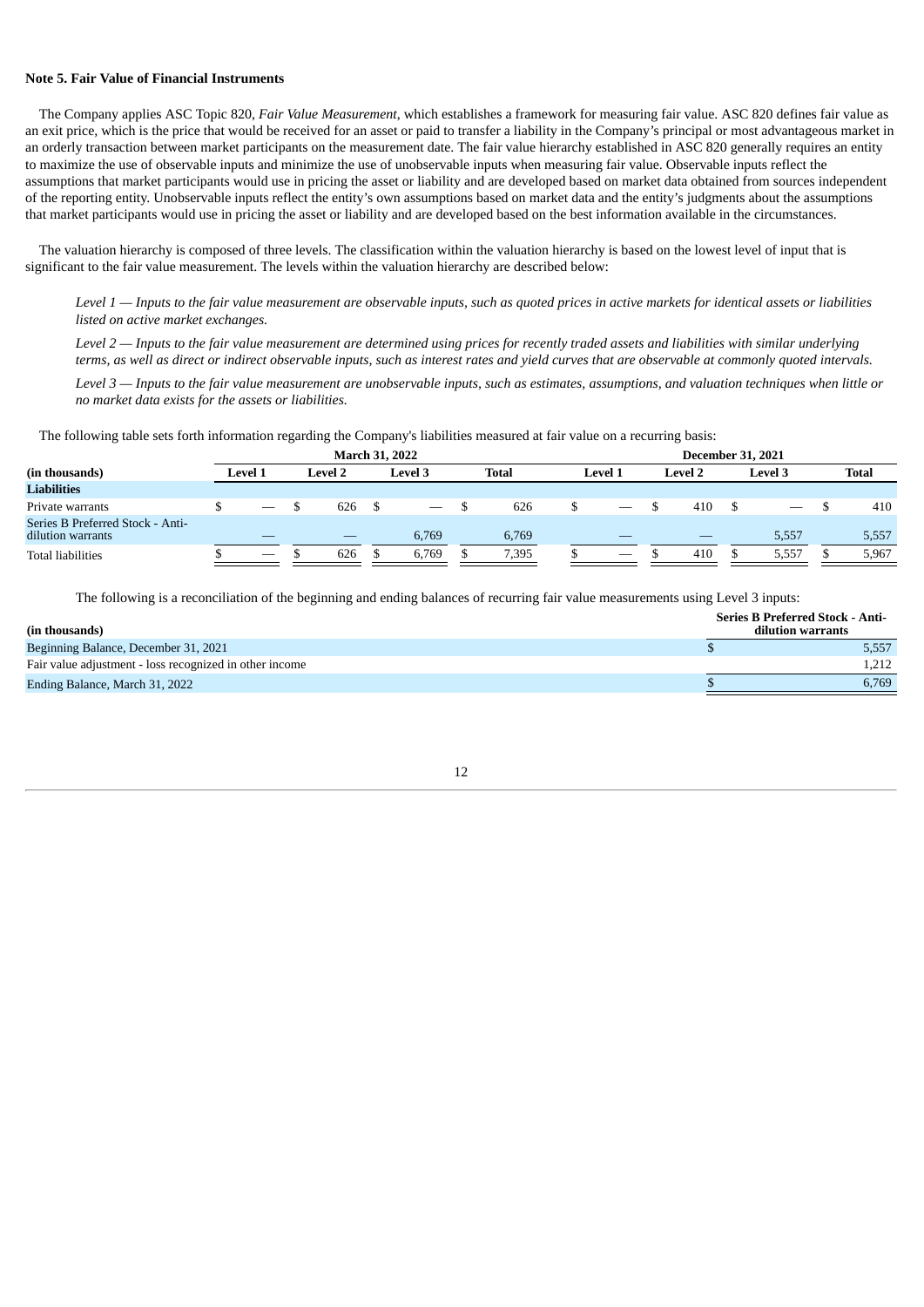The information below describes the balance sheet classification and the fair value measurement for the Company's liabilities measured at fair value on a recurring basis:

*Private Warrants (recurring) -* The Company has 295,000 private warrants that are not listed on a securities exchange, and the Company adjusts the fair value at the end of each fiscal period using the price on that date multiplied by the remaining private warrants. The private warrants were recorded as warrant obligations at the end of the quarter and the fair value adjustment was recorded as a warrant liability fair value adjustment for the three months ended March 31, 2022. For further discussion see *Note 8. Earnings Per Share*.

*Series B Preferred Stock - Anti-dilution Warrants (recurring)* - In 2019, the Company entered into three equity purchase agreements and issued Series B Preferred Stock. The agreements provided that upon the conversion of any of the convertible Series A Preferred Stock to shares of common stock, holders of the Series B Preferred Stock would receive additional warrants (anti-dilution warrants) to purchase shares of common stock at a price of \$0.0001 per share. The number of shares of common stock attributable to the warrants issued to Series B Preferred Stockholders for anti-dilution warrants was determined as follows:

*•* upon the exercise of any warrant with an exercise price of \$11.50 or higher. As of March 31, 2022, the Company had 5,962,020 warrants issued before M III's merger with the Company ("Merger Warrants") outstanding, exercisable for 2,981,010 shares of common stock at \$11.50 per share. The conversion of Merger Warrants would result in the issuance of an additional 0.9 million anti-dilution shares pursuant to the anti-dilution warrants. As of March 31, 2022, the Company recorded the anti-dilution warrants at fair value, which was estimated using a Monte Carlo simulation based on certain significant unobservable inputs, such as a risk rate premium, volatility of stock, conversion stock price, current stock price and amount of time remaining before expiration of the Merger Warrants. The calculation derived a fair value of \$6.8 million for the liability based on an anti-dilution share fair value of \$7.46.

Significant unobservable inputs used in the fair value calculation as of the period indicated were as follows:

|                                       | <b>March 31, 2022</b> |
|---------------------------------------|-----------------------|
| Stock price                           | 11.85                 |
| Conversion stock price                | 11.50                 |
| Time before Merger Warrant expiration | 0.99                  |
| Stock volatility                      | 45.66 %               |
| Risk-free interest rate               | 1.60 %                |

Other financial instruments of the Company not listed in the table consist of cash and cash equivalents, accounts receivable, accounts payable and other current liabilities that approximate their fair values. Additionally, management believes that the carrying value of the Company's outstanding debt balances, further discussed in *Note 6. Debt*, approximate fair value.

#### **Note 6. Debt**

Debt consisted of the following obligations as of the dates indicated:

#### **(in thousands) March 31, 2022 December 31, 2021**

| Senior unsecured notes                       | 300,000   | 300,000   |
|----------------------------------------------|-----------|-----------|
| Commercial equipment notes                   | 2,954     | 3,557     |
| Total principal due for long-term debt       | 302,954   | 303,557   |
| Unamortized debt discount and issuance costs | (10, 490) | (10, 867) |
| Less: Current portion of long-term debt      | (1,573)   | (1,960)   |
| Long-term debt, less current portion         | 290,891   | 290,730   |

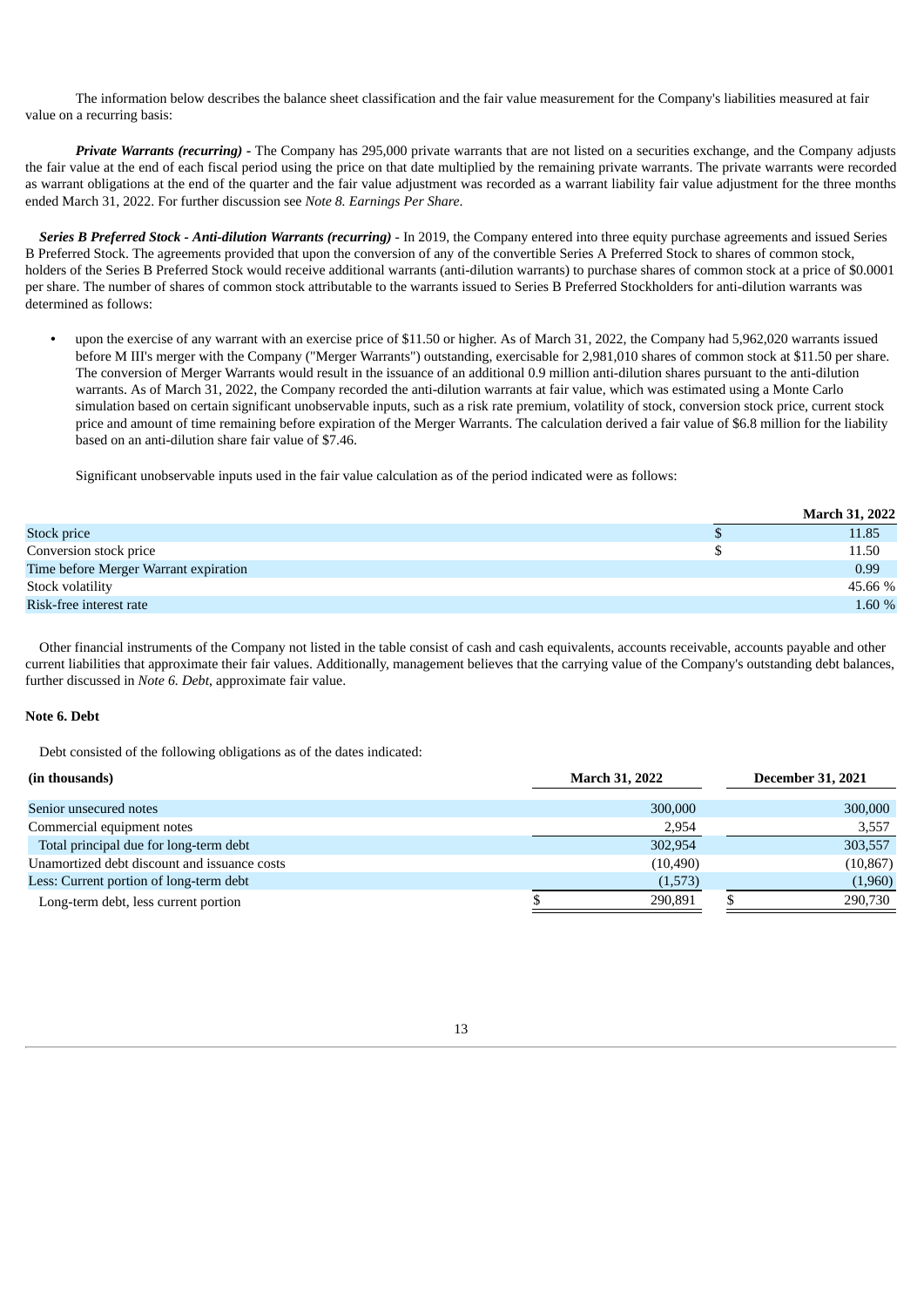### *Senior Unsecured Notes*

On August 17, 2021, IEA Energy Services LLC, a wholly owned subsidiary of the Company ("Services"), issued \$300.0 million aggregate principal amount of its 6.625% senior unsecured notes due 2029 (the "Senior Unsecured Notes"), in a private placement. Interest is payable on the Senior Unsecured Notes on each February 15 and August 15, commencing on February 15, 2022. The Senior Unsecured Notes will mature on August 15, 2029. The Senior Unsecured Notes are guaranteed on a senior unsecured basis by the Company and certain of its domestic wholly owned subsidiaries (the "Guarantors").

#### *Credit Agreement*

On August 17, 2021, Services, as the borrower, and certain guarantors (including the Company), entered into a Credit Agreement (the "Credit Agreement") with a syndicate of lenders and CIBC Bank USA in its capacities as the Administrative and Collateral Agent for the lenders. The Credit Agreement provides for a \$150.0 million senior secured revolving credit facility. The Credit Agreement is guaranteed by the Company and certain subsidiaries of the Company (the "Credit Agreement Guarantors" and together with Services, the "Loan Parties") and is secured by a security interest in substantially all of the Loan Parties' personal property and assets. Services has the ability to increase available borrowing under the credit facility by an additional amount up to \$50.0 million subject to certain conditions.

Interest rates on the credit facility are based upon (1) an index rate that is established at the highest of the prime rate or the sum of the federal funds rate plus 0.50%, or (2) at Services' election, a LIBOR rate, plus in either case, an applicable interest rate margin. The applicable interest rate margins are adjusted on a quarterly basis based upon Services' first lien net leverage within the range of 1.00% to 2.50% for index rate loans and 2.00% and 3.50% for LIBOR loans. Borrowings under the credit facility shall initially bear interest at a rate per annum equal to LIBOR plus 2.50%. In anticipation of LIBOR's phase out, the Credit Agreement includes a well-documented transition mechanism for selecting a benchmark replacement rate for LIBOR. In addition to paying interest on outstanding principal under the credit facility, Services is required to pay a commitment fee to the lenders under the credit facility for unused commitments. The commitment fee rate ranges from 0.30% to 0.45% per annum depending on Services' First Lien Net Leverage Ratio (as defined in the Credit Agreement).

#### *Debt Covenants*

The credit facility requires Services to comply with a quarterly maximum consolidated First Lien Net Leverage Ratio test and minimum Fixed Charge Coverage ratio as follows:

- Fixed Charge Coverage Ratio The Loan Parties shall not permit the Fixed Charge Coverage Ratio (as defined in the Credit Agreement) as of the last day of any four consecutive fiscal quarter period ending on the last day of a fiscal quarter to be less than 1.20:1.00.
- First Lien Net Leverage Ratio The Loan Parties will not permit the First Lien Net Leverage Ratio (as defined in the Credit Agreement) as of the last day of any four consecutive fiscal quarter period ending on the last day of a fiscal quarter to exceed 1.75:1.00 (subject to certain increases for permitted acquisitions).

In addition, the Credit Agreement contains a number of covenants that, among other things and subject to certain exceptions, limit Services' ability and the ability of its restricted subsidiaries, including the Company, to incur indebtedness or guarantee debt; incur liens; make investments, loans and acquisitions; merge, liquidate or dissolve; sell assets, including capital stock of subsidiaries; pay dividends on its capital stock or redeem, repurchase or retire its capital stock; amend, prepay, redeem or purchase subordinated debt; and engage in transactions with affiliates.

The Credit Agreement contains certain customary representations and warranties, affirmative covenants and events of default (including, among others, an event of default upon a change of control). If an event of default occurs, the lenders under the credit facility are entitled to take various actions, including the acceleration of amounts due under the credit facility and all actions permitted to be taken by a secured creditor.

As of March 31, 2022, management believed the Company was in compliance with these covenants.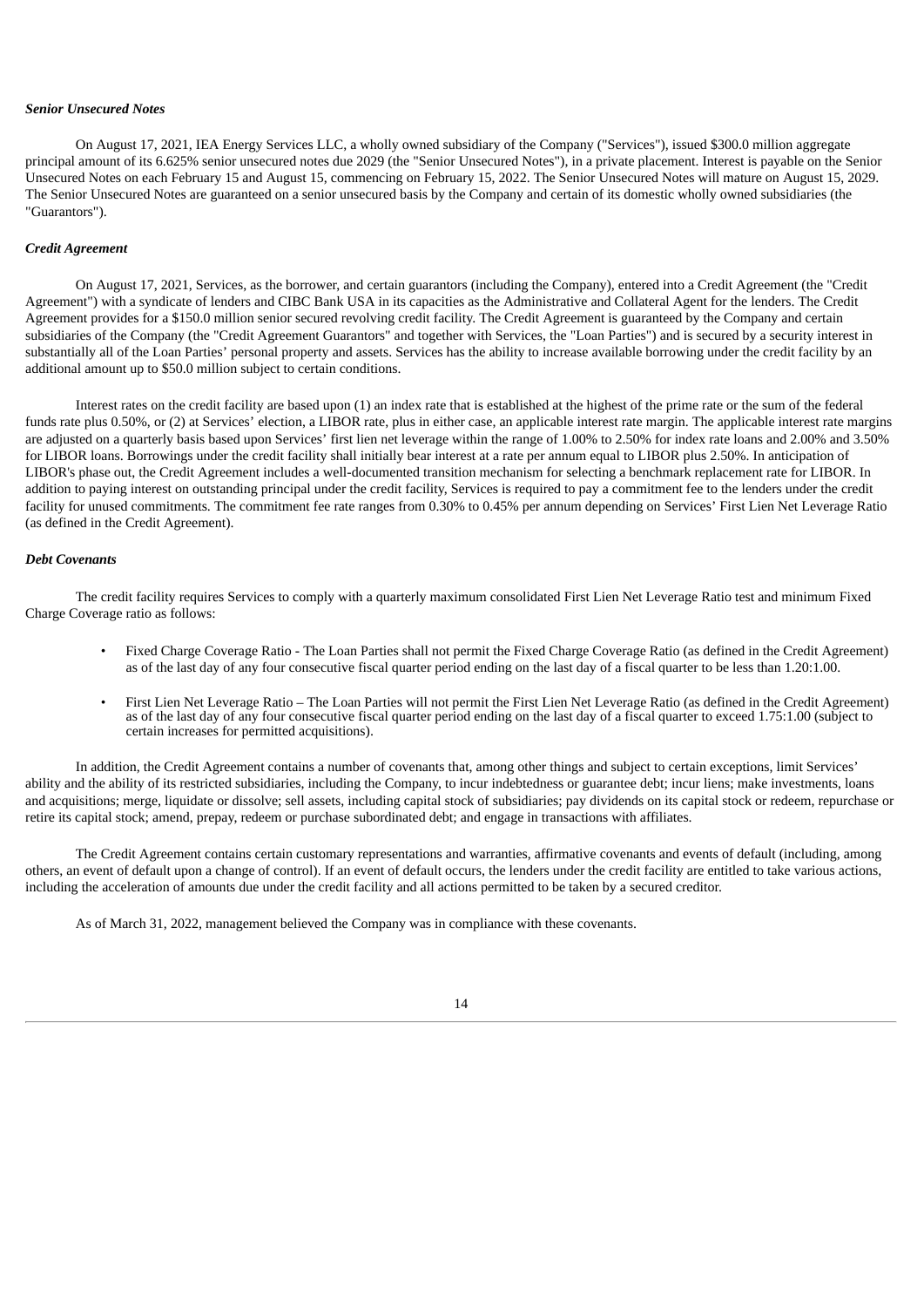### *Contractual Maturities*

Contractual maturities of the Company's outstanding principal on debt obligations are as follows as of March 31, 2022:

| (in thousands)               |  | <b>Maturities</b> |
|------------------------------|--|-------------------|
| Remainder of 2022            |  | 1,354             |
| 2023                         |  | 836               |
| 2024                         |  | 441               |
| 2025                         |  | 255               |
| 2026                         |  | 68                |
| Thereafter                   |  | 300,000           |
| Total contractual maturities |  | 302,954           |

#### **Note 7. Commitments and Contingencies**

In the ordinary course of business, the Company enters into agreements that provide financing for its machinery and equipment, facility and vehicle needs. The Company reviews these agreements for potential lease classification, and at inception, determines whether a lease is an operating or finance lease. Lease assets and liabilities, which generally represent the present value of future minimum lease payments over the term of the lease, are recognized as of the commencement date. Under ASC Topic 842, *Leases*, leases with an initial lease term of twelve months or less are classified as short-term leases and are not recognized in the condensed consolidated balance sheets unless they contain a purchase option that is reasonably certain to be exercised.

Lease term, discount rate, variable lease costs and future minimum lease payment determinations require the use of judgment as these are based on the facts and circumstances related to each specific lease. Lease terms are generally based on their initial non-cancelable terms, unless there is a renewal option that is reasonably certain to be exercised. Various factors, including economic incentives, intent, past history and business need are considered to determine if a renewal option is reasonably certain to be exercised. The implicit rate in a lease agreement is used when it can be determined. Otherwise, the Company's incremental borrowing rate, which is based on information available as of the lease commencement date, including applicable lease terms and the current economic environment, is used to determine the value of the lease obligation.

### *Finance Leases*

The Company has obligations, exclusive of associated interest, recognized under various finance leases for equipment totaling \$63.5 million and \$54.4 million at March 31, 2022 and December 31, 2021, respectively. Gross amounts recognized within property, plant and equipment in the condensed consolidated balance sheets under these finance lease agreements at March 31, 2022 and December 31, 2021, totaled \$159.6 million and \$143.6 million, less accumulated depreciation of \$77.8 million and \$71.4 million, respectively, for net balances of \$81.8 million and \$72.2 million, respectively. Depreciation expense for assets held under the finance leases is included in cost of revenue in the condensed consolidated statements of operations.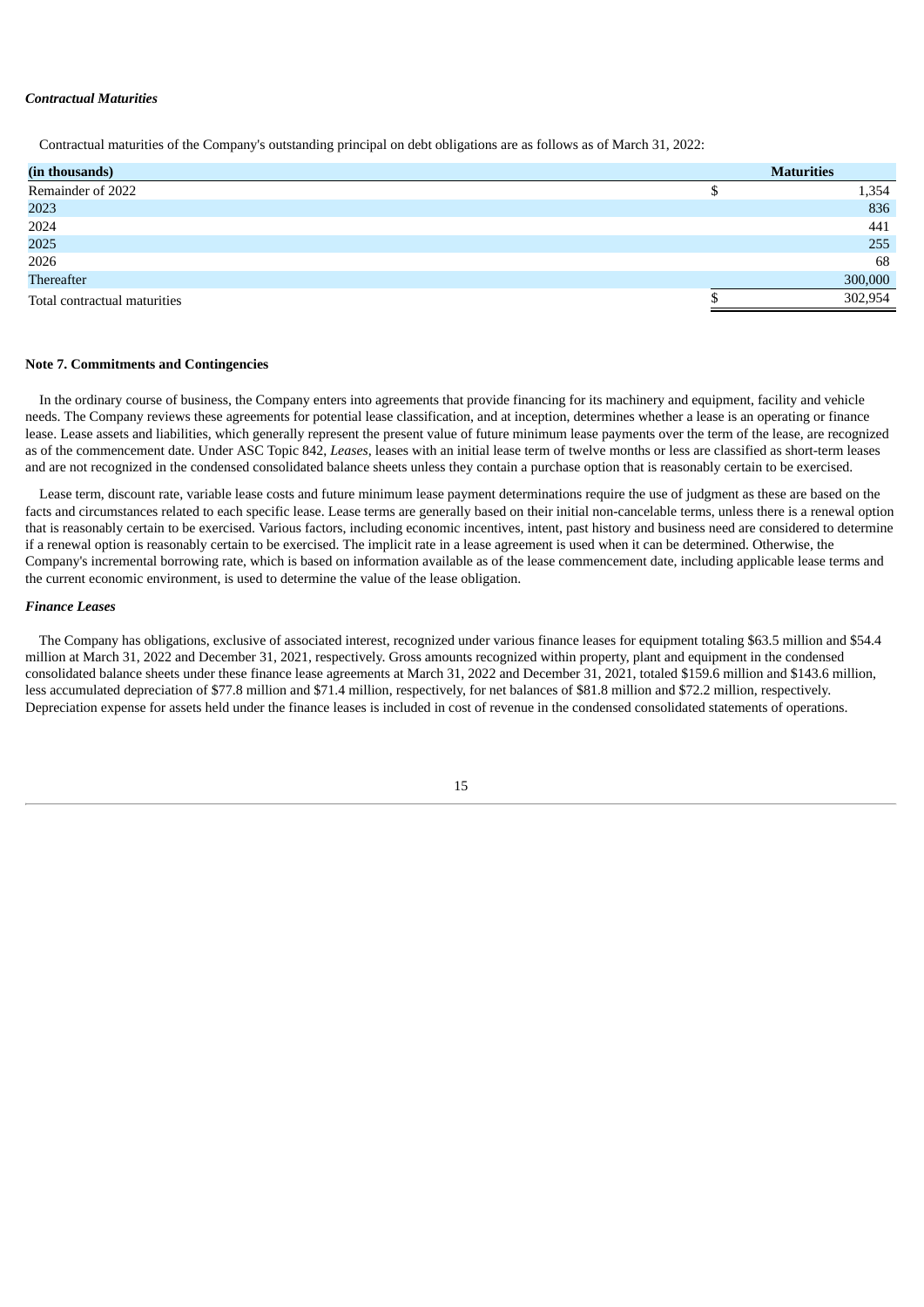The future minimum payments of finance lease obligations are as follows as of March 31, 2022:

| (in thousands)                                     |              |
|----------------------------------------------------|--------------|
| Remainder of 2022                                  | \$<br>21,783 |
| 2023                                               | 16,817       |
| 2024                                               | 12,701       |
| 2025                                               | 10,316       |
| 2026                                               | 6,582        |
| Thereafter                                         | 486          |
| Future minimum lease payments                      | 68,685       |
| Less: Amount representing interest                 | (5, 193)     |
| Present value of minimum lease payments            | 63,492       |
| Less: Current portion of finance lease obligations | 24,778       |
| Finance lease obligations, less current portion    | 38,714       |
|                                                    |              |

# *Operating Leases*

In the ordinary course of business, the Company enters into non-cancelable operating leases for certain of its facilities, vehicles and equipment. The Company has obligations, exclusive of associated interest, totaling \$37.5 million and \$38.8 million at March 31, 2022 and December 31, 2021, respectively. Property under these operating lease agreements at March 31, 2022 and December 31, 2021, totaled \$35.9 million and \$37.3 million, respectively.

The Company has long-term power-by-the-hour equipment rental agreements with a construction equipment manufacturer that have a guaranteed minimum monthly hour requirement. The minimum guaranteed amount based on the Company's current operations is \$5.8 million per year. Total expense under these agreements are listed in the following table as variable lease costs.

The future minimum payments under non-cancelable operating leases are as follows as of March 31, 2022:

| (in thousands)                                       |             |
|------------------------------------------------------|-------------|
| Remainder of 2022                                    | \$<br>9,529 |
| 2023                                                 | 10,457      |
| 2024                                                 | 5,884       |
| 2025                                                 | 3,030       |
| 2026                                                 | 2,371       |
| Thereafter                                           | 18,634      |
| Future minimum lease payments                        | 49,905      |
| Less: Amount representing interest                   | (12, 455)   |
| Present value of minimum lease payments              | 37,450      |
| Less: Current portion of operating lease obligations | 10,401      |
| Operating lease obligations, less current portion    | 27,049      |
|                                                      |             |

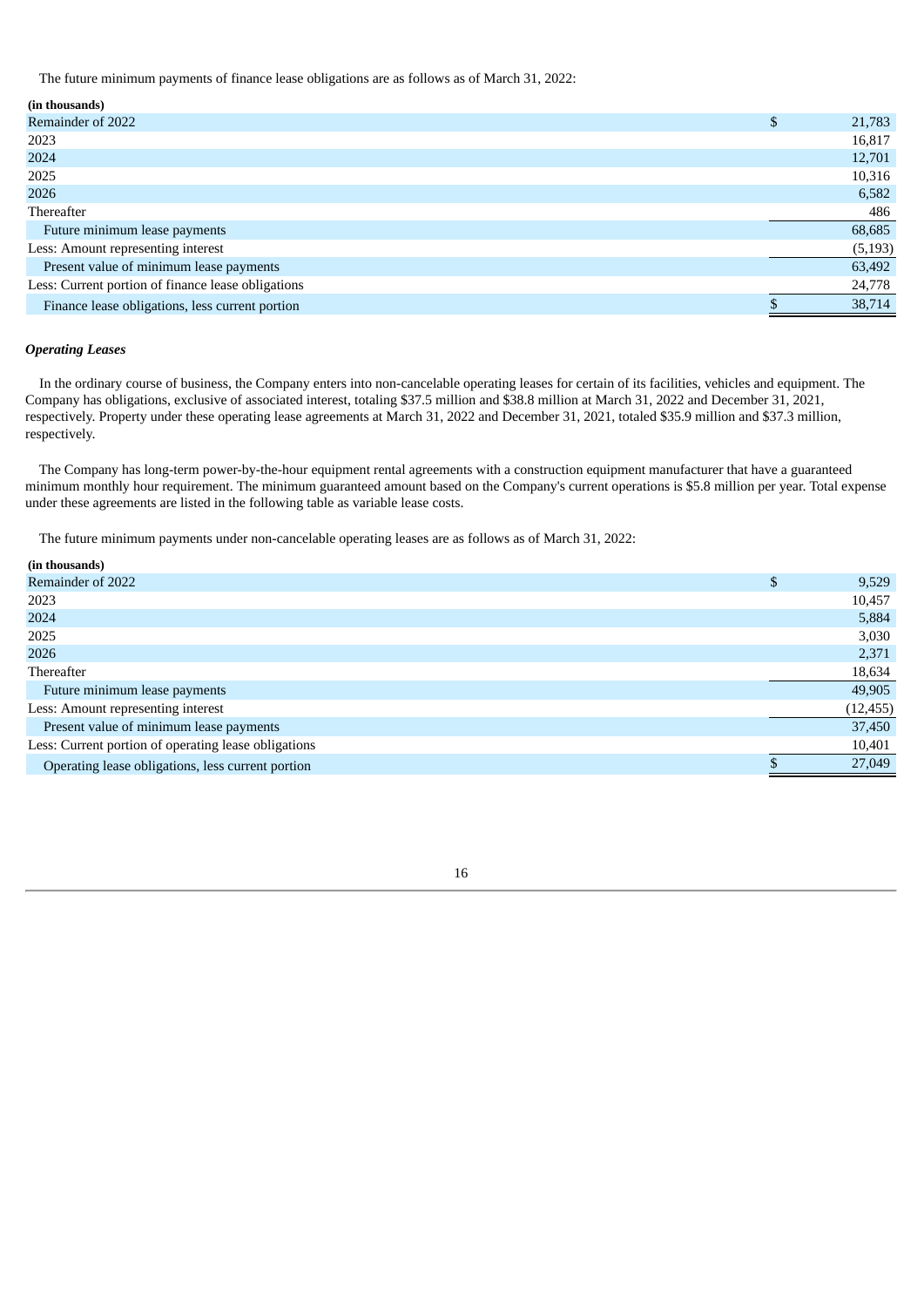## *Lease Information*

|                                                                         | Three months ended    |      |                       |  |  |
|-------------------------------------------------------------------------|-----------------------|------|-----------------------|--|--|
|                                                                         | <b>March 31, 2022</b> |      | <b>March 31, 2021</b> |  |  |
|                                                                         |                       |      |                       |  |  |
| Finance Lease cost:                                                     |                       |      |                       |  |  |
| Amortization of right-of-use assets                                     | \$<br>6,522           | - \$ | 5,835                 |  |  |
| Interest on lease liabilities                                           | 737                   |      | 817                   |  |  |
| Operating lease cost                                                    | 3,376                 |      | 3,394                 |  |  |
| Short-term lease cost                                                   | 24,629                |      | 23,604                |  |  |
| Variable lease cost                                                     | 1,108                 |      | 1,247                 |  |  |
| Sublease Income                                                         | (33)                  |      | (33)                  |  |  |
| Total lease cost                                                        | 36,339                | \$   | 34,864                |  |  |
|                                                                         |                       |      |                       |  |  |
| Other information:                                                      |                       |      |                       |  |  |
| Cash paid for amounts included in the measurement of lease liabilities: |                       |      |                       |  |  |
| Operating cash flows from finance leases                                | \$<br>737             | \$   | 817                   |  |  |
| Operating cash flows from operating leases                              | \$<br>3,340           | S    | 3,245                 |  |  |
| Weighted-average remaining lease term - finance leases                  | 3.40 years            |      | 2.41 years            |  |  |
| Weighted-average remaining lease term - operating leases                | 7.61 years            |      | 8.17 years            |  |  |
| Weighted-average discount rate - finance leases                         | 5.17 %                |      | 6.18 %                |  |  |
| Weighted-average discount rate - operating leases                       | 6.62 %                |      | 7.00 %                |  |  |

### *Letters of Credit and Surety Bonds*

In the ordinary course of business, the Company may be required to post letters of credit and surety bonds to customers in support of performance under certain contracts. Such letters of credit are generally issued by a bank or similar financial institution. The letter of credit or surety bond commits the issuer to pay specified amounts to the holder of the letter of credit or surety bond under certain conditions. If the letter of credit or surety bond issuer were required to pay any amount to a holder, the Company would be required to reimburse the issuer, which, depending upon the circumstances, could result in a charge to earnings. As of March 31, 2022, and December 31, 2021, the Company was contingently liable under letters of credit issued under its credit facility, in the amount of \$17.3 million and \$31.1 million, respectively, related to projects and insurance. In addition, as of March 31, 2022 and December 31, 2021, the Company had outstanding surety bonds on projects with nominal amounts of \$3.5 billion and \$3.3 billion, respectively. The remaining approximate exposure related to these surety bonds amounted to \$456.6 million and \$353.5 million, respectively.

## *Legal Proceedings*

The Company is a nominal defendant to a lawsuit, instituted in December 2019 in the Delaware Chancery Court by a purported stockholder of the Company, against the Company's Board of Directors (the "Board"), Oaktree Capital Management ("Oaktree"), and Ares Management, LLC ("Ares"), from which Ares was subsequently dismissed. The complaint asserts a variety of claims arising out of the sale of Series B Preferred Stock and warrants to Ares and Oaktree in May 2019. The complaint alleges claims for breach of fiduciary duty directly on behalf of putative class of stockholders and derivatively on behalf of the Company, aiding and abetting breach of fiduciary duty both derivatively and directly, and unjust enrichment derivatively on behalf of the Company. The plaintiff is seeking rescission of the transaction, unspecified monetary damages, and fees. On July 28, 2021, the Company and the plaintiff stockholder entered into a memorandum of understanding to settle the lawsuit against all defendants, subject to approval by the Delaware Chancery Court, the terms of which do not require payment of any settlement funds to the plaintiff except that, as they are entitled to do under Delaware law, the plaintiffs are entitled to ask the Court to award them attorneys' fees in connection with the settlement. The timing of the approval of the settlement, if any, by the Court is unknown at this time but is not expected to occur until later in 2022. The Company has placed its director and officer liability insurance carriers on notice of the lawsuit and the proposed settlement; pursuant to the coverage terms, the Company is subject to a \$1.5 million deductible, which the Company has exhausted. Pursuant to agreements entered into in connection with the sale of Series B Preferred Stock, the Company is obligated to indemnify Oaktree and Ares for any legal fees and damages incurred by either of them in connection with this matter.

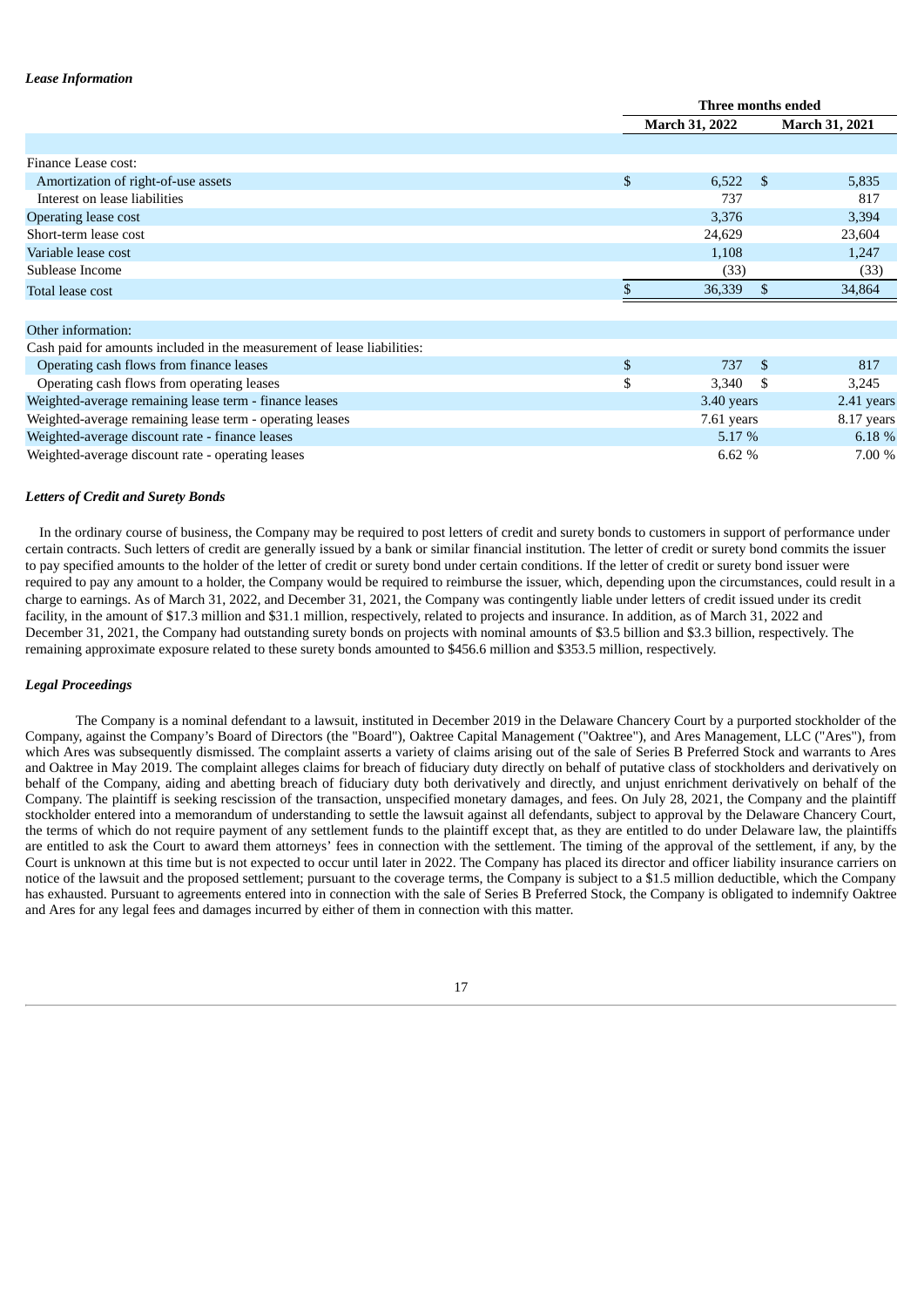The Company is involved in a variety of other legal cases, claims and other disputes that arise from time to time in the ordinary course of its business. While the Company believes it has good defense against these cases and intends to defend them vigorously, it cannot provide assurance that it will be successful in recovering all or any of the potential damages it has claimed or in successfully defending claims against the Company. While the lawsuits and claims are asserted for amounts that may be material, should an unfavorable outcome occur, management does not currently expect that any currently pending matters will have a material adverse effect on the Company's financial position, results of operations or cash flows, although there can be no certainty that this will be the case.

### **Note 8. Earnings Per Share**

The Company calculates earnings (loss) per share ("EPS") in accordance with ASC Topic 260, *Earnings per Share*. Basic EPS is computed by dividing income (loss) available to common stockholders by the weighted average number of common shares of common stock outstanding during the period.

Income (loss) available to common stockholders is computed by deducting the dividends accrued for the period on cumulative preferred stock from net income and net income allocated to participating securities. If there is a net loss, the amount of the loss is increased by those preferred dividends.

Diluted EPS, where applicable, assumes the dilutive effect of (i) Series A cumulative convertible preferred stock, using the if-converted method, (ii) publicly traded warrants, (iii) Series B Preferred Stock - Warrants and (iv) the assumed exercise of in-the-money stock options and the assumed vesting of outstanding restricted stock units ("RSUs"), using the treasury stock method.

Whether the Company has net income, or a net loss determines whether potential issuances of common stock are included in the diluted EPS computation or whether they would be anti-dilutive. As a result, if there is a net loss, diluted EPS is computed in the same manner as basic EPS is computed. Similarly, if the Company has net income but its preferred dividend adjustment made in computing income available to common stockholders results in a net loss available to common stockholders, diluted EPS would be computed the same as basic EPS.

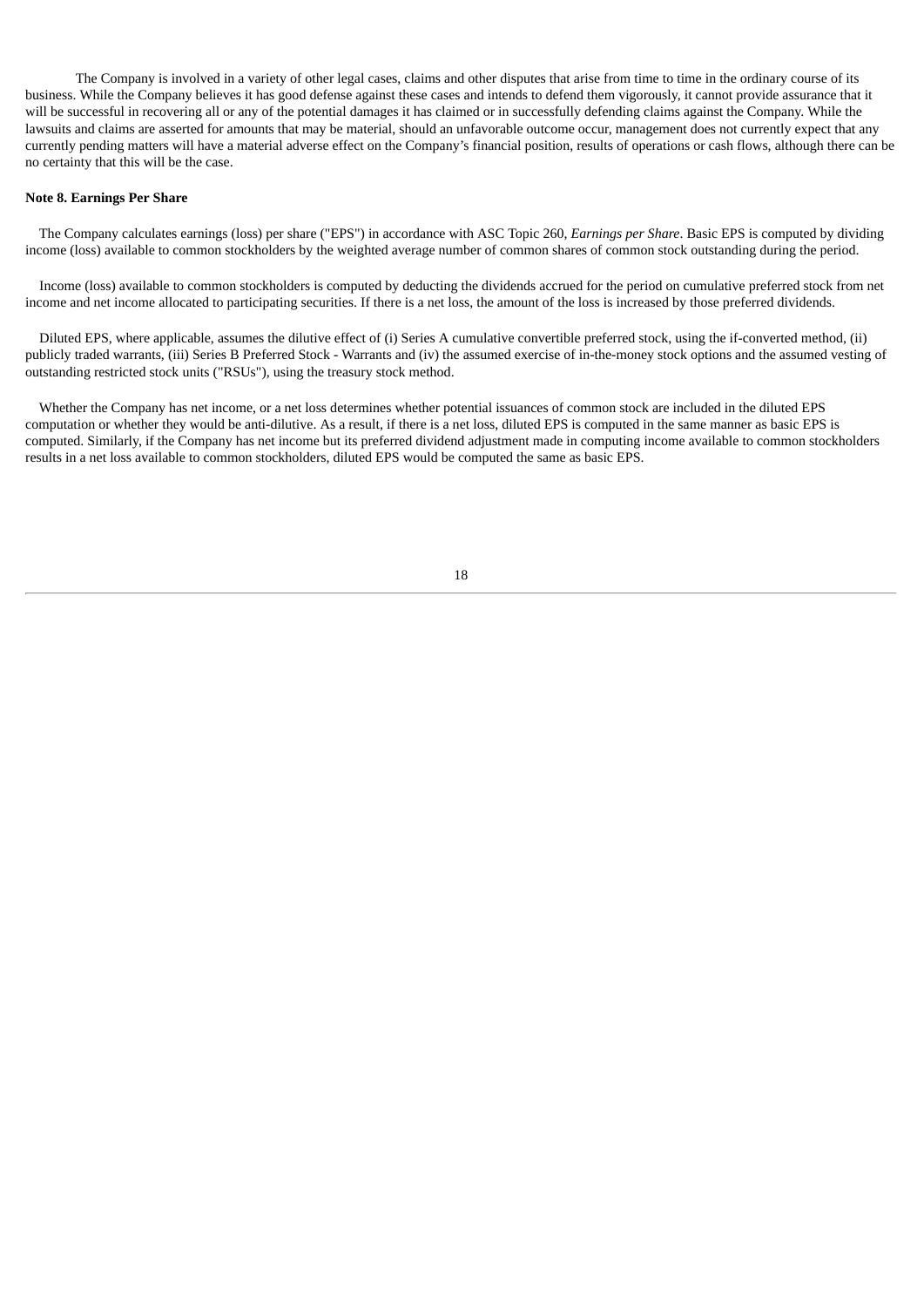The calculations of basic and diluted EPS are as follows for the periods indicated:

|                                                                |                | <b>Three Months Ended</b><br>March 31, |
|----------------------------------------------------------------|----------------|----------------------------------------|
| (\$ in thousands, except per share data)                       | 2022           | 2021                                   |
| <b>Numerator:</b>                                              |                |                                        |
| Net loss                                                       | \$<br>(27,071) | S.<br>(20, 434)                        |
| Less: Convertible Preferred Stock dividends                    |                | (656)                                  |
| Net loss available to common stockholders                      | (27,071)       | (21,090)                               |
|                                                                |                |                                        |
| <b>Denominator:</b>                                            |                |                                        |
| Weighted average common shares outstanding - basic and diluted | 48,129,331     | 23,057,731                             |
| Anti-dilutive: <sup>(1)</sup>                                  |                |                                        |
| Convertible Series A Preferred Stock <sup>(2)</sup>            |                | 1,628,269                              |
| Series B Preferred Stock - Warrants <sup>(3)</sup>             | 94,077         | 7,684,057                              |
| Pre-Funded Warrants <sup>(4)</sup>                             | 4,327,353      |                                        |
| Options <sup>(5)</sup>                                         | 480,124        | 426,824                                |
| $RSUs$ <sup>(6)</sup>                                          | 1,744,028      | 1,958,045                              |
|                                                                |                |                                        |
| <b>Basic and Diluted EPS</b>                                   | (0.56)         | (0.91)                                 |

(1) As of March 31, 2022 and 2021, there were public warrants to purchase 2,981,010 and 8,480,000 shares of common stock at \$11.50 per share that were not potentially dilutive, as the warrants' exercise price was greater than the average market price of the common stock during the period.

- (2) On August 2, 2021, the Series A Preferred Stock was converted into common stock.
- (3) On August 2, 2021, the Company issued shares of common stock to ASOF Holdings I, L.P. ("ASOF") and Ares Special Situations Fund IV, L.P. (together, the "Ares Parties") for the exercise of all Series B Preferred Stock warrants held by the Ares Parties. As of March 31, 2022, there were 94,077 Series B Preferred Stock warrants that were considered anti-dilutive.
- (4) On August 2, 2021, the Company issued 7,747,589 Pre-Funded Warrants to ASOF that are considered participating because the holder is entitled to participate in any distributions similar to that of common shareholders. As of the three months ended March 31, 2022, there were 4,327,353 Pre-Funded Warrants.
- (5) As of March 31, 2022 and 2021, there were 480,124 and 426,824 vested and unvested options, respectively, that were considered anti-dilutive.
- (6) As of March 31, 2022 and 2021, there were 401,636 and 116,867 unvested RSUs, respectively. These awards were not considered dilutive as the respective performance targets were not achieved.

## *Merger Warrants*

M III was formed as a special purpose acquisition company on August 4, 2015, and issued public and private warrants before the merger with the Company. As of March 31, 2022, the Company had 5,962,020 Merger Warrants outstanding, of which 295,000 are private warrants. For each two Merger Warrants, one share of common stock will be issuable at an exercise price of \$11.50 per share until the expiration of the Merger Warrants on March 26, 2023. For further discussion about the valuation of the private warrants, see *Note 5. Fair Value of Financial Instruments.*

On November 4, 2021, the Board authorized a repurchase program for the Company's publicly traded warrants. This repurchase program allows the Company to purchase up to \$25.0 million of warrants, and will end no later than the expiration of the warrants on March 26, 2023.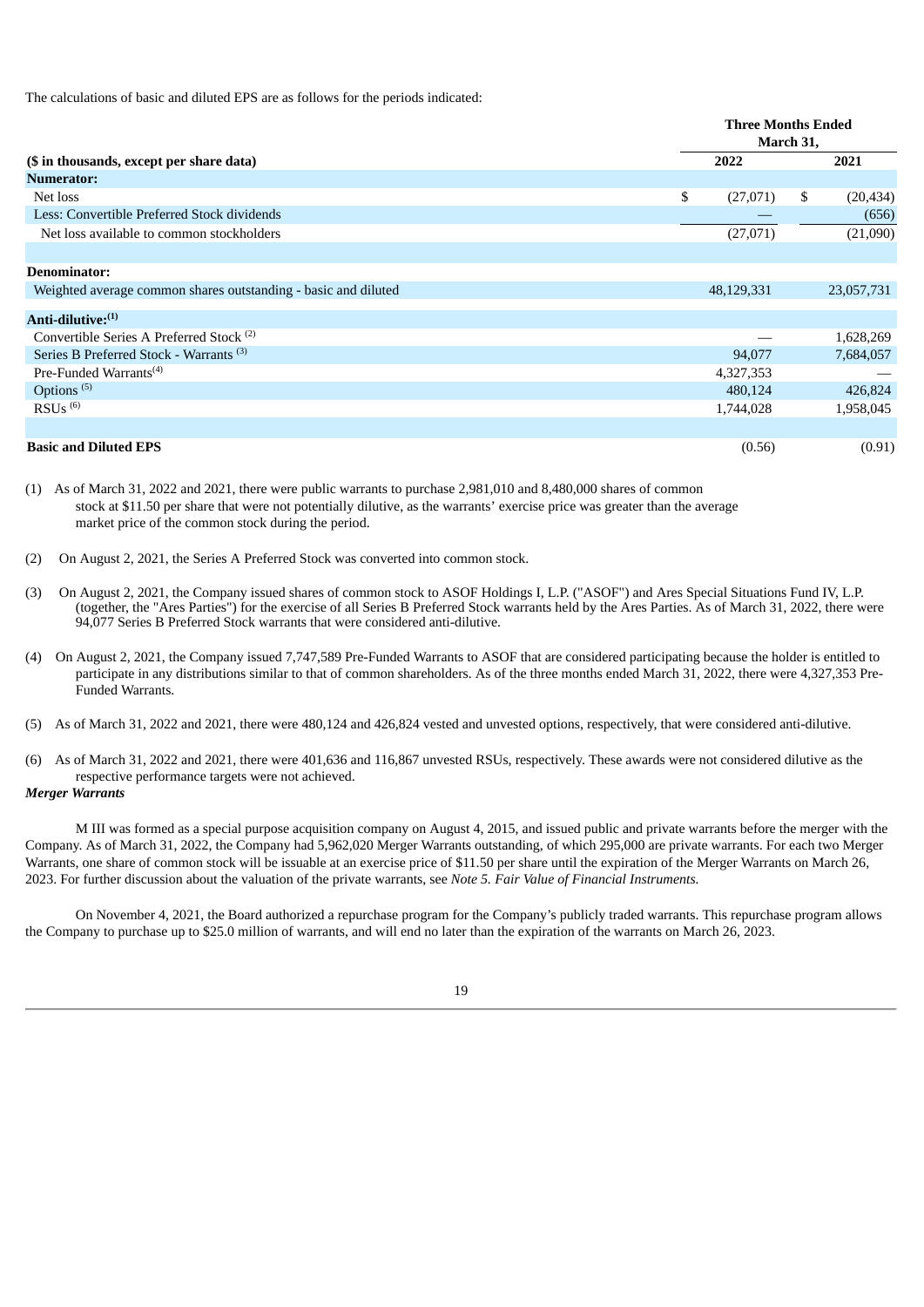The following information is related to purchases made for the three months ended March 31, 2022:

|          | <b>Issuer Purchases of Equity Securities</b> |                                          |   |                                                                                                                                     |  |
|----------|----------------------------------------------|------------------------------------------|---|-------------------------------------------------------------------------------------------------------------------------------------|--|
| Period   | <b>Total Number of Warrants</b><br>Purchased | Average Price Paid per<br><b>Warrant</b> |   | Approximate<br><b>Dollar Value of Warrants that</b><br><b>May Yet Be Purchased Under</b><br>the Plans or Programs<br>(in thousands) |  |
| January  | 1,009,802 \$                                 | 1.48                                     | 5 | 11,457                                                                                                                              |  |
| February | 505,597                                      | 1.79                                     |   | 10,536                                                                                                                              |  |
| March    | 177,230                                      | 2.06                                     |   | 10,167                                                                                                                              |  |
| Total    | 1,692,629                                    | 1.64                                     |   |                                                                                                                                     |  |

As of March 31, 2022, the Company has repurchased 10,963,160 warrants.

#### *Series B Preferred Stock Anti-dilution Warrants*

The Company also had potential outstanding warrants related to the Series B Preferred Stock issuance. Additional warrants would be issued upon the exercise of any warrant with an exercise price of \$11.50 or higher. See *Note 5. Fair Value of Financial Instruments* for further discussion.

#### *Stock Compensation*

Under ASC Topic 718, *Compensation — Stock Compensation*, stock-based compensation expense is measured at the date of grant, based on the calculated fair value of the stock-based award, and is recognized as an expense over the employee's requisite service period (generally the vesting period of the award).

The fair value of RSUs is based on the closing market price of the Company's common stock on the date of the grant. Stock compensation expense for RSUs is amortized using the straight-line method over the service period. For the three months ended March 31, 2022 and 2021, the Company recognized \$1.6 million and \$0.7 million in compensation expense, respectively.

## **Note 9. Income Taxes**

The Company's statutory federal tax rate was 21.0% for the periods ended March 31, 2022 and 2021, respectively. State tax rates for the same period vary among states and range from approximately 0.8% to 12.0%. A small number of states do not impose an income tax.

The effective tax rates for the three months ended March 31, 2022 and 2021 were 29.7% and 10.5%, respectively. The difference between the Company's effective tax rate and the federal statutory rate primarily results from permanent differences related to the interest accrued for the Series B Preferred Stock and executive compensation, which are not deductible for federal and state income tax purposes. There were no changes in uncertain tax positions during the periods ended March 31, 2022 and 2021.

The Company made use of the payroll tax deferral provision of the Coronavirus Aid, Relief, and Economic Security Act (the "CARES Act") to defer the 6.2% social security tax. The remaining amount required to be paid by December 31, 2022 is \$7.0 million.

#### **Note 10. Segments**

The Company operates its business as two reportable segments: the Renewables segment and the Specialty Civil segment. Each of the Company's reportable segments is comprised of similar business units that specialize in services unique to their respective markets. The classification of revenue and gross profit for segment reporting purposes can at times require judgment on the part of management. The Company's segments may perform services across industries or perform joint services for customers in multiple industries. To determine reportable segment gross profit, certain allocations, including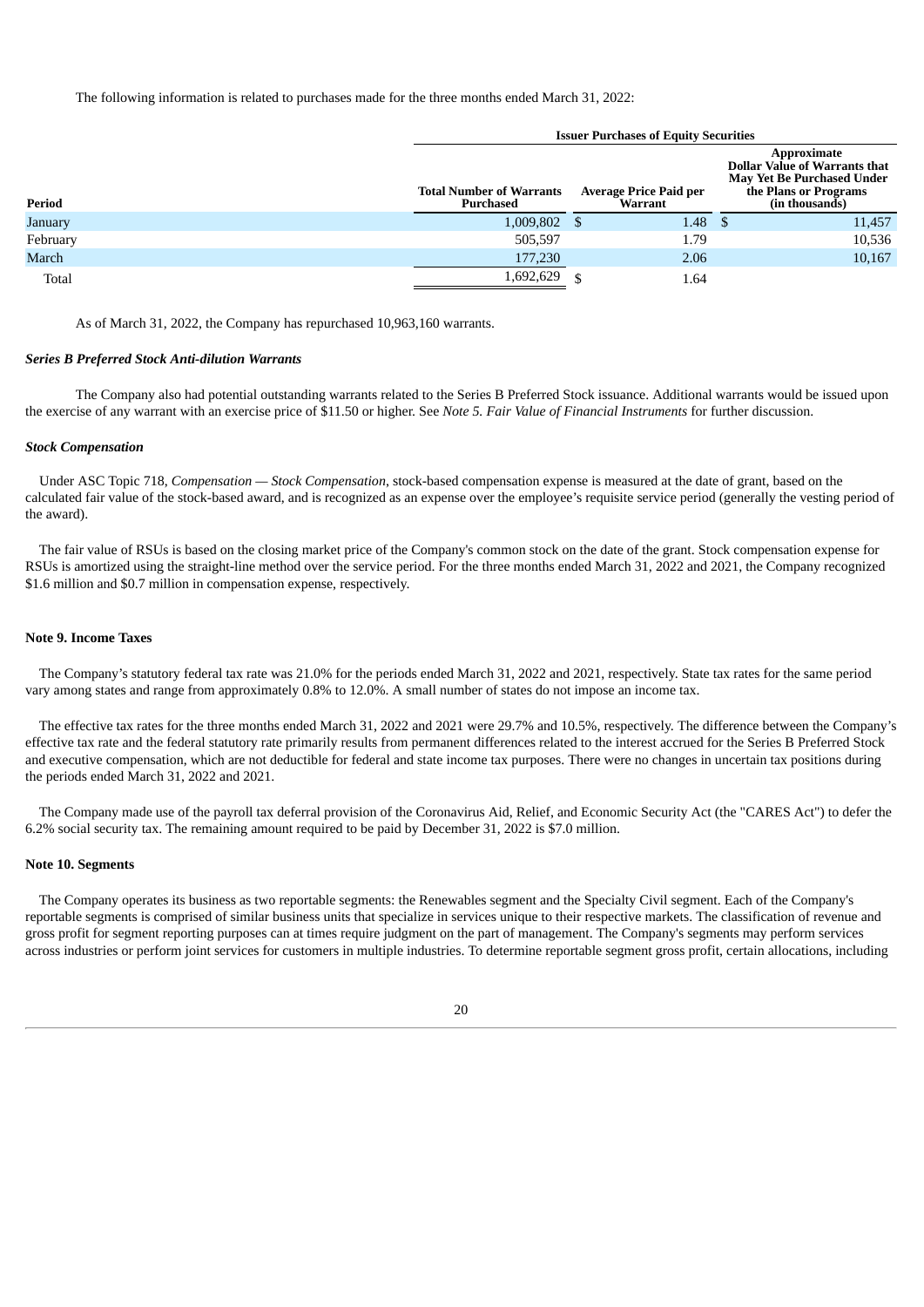allocations of shared and indirect costs, such as facility costs, equipment costs and indirect operating expenses, were made based on segment revenue.

Separate measures of the Company's financial results, including capital expenditures and cash flows by reportable segment, are not produced or utilized by management to evaluate segment performance. A substantial portion of the Company's fixed assets are owned by and accounted for in its equipment department, including operating machinery, equipment and vehicles, as well as office equipment, buildings and leasehold improvements, and are used on an interchangeable basis across the Company's reportable segments. As such, for reporting purposes, total under/over absorption of equipment expenses consisting primarily of depreciation is allocated to the Company's two reportable segments based on segment revenue.

The following are brief descriptions of the Company's reportable segments, each of which operates throughout the U.S.:

## **Renewables Segment**

The Renewables segment specializes in a range of services for the power delivery, solar, wind and battery storage markets that includes design, procurement, construction, restoration, and maintenance.

#### **Specialty Civil Segment**

The Specialty Civil segment specializes in a range of services that include:

- Heavy civil construction services such as road and bridge construction, specialty paving, sports field development, industrial maintenance, outsourced contract mining and heavy hauling.
- Environmental remediation services such as site development, environmental site closure, and coal ash management. • Rail infrastructure services such as planning, design, procurement, construction and maintenance of major railway and intermodal
- facilities.

## *Segment Revenue*

Revenue by segment was as follows for the periods indicated:

|                        | Three Months Ended March 31, |                |                       |  |         |                       |  |
|------------------------|------------------------------|----------------|-----------------------|--|---------|-----------------------|--|
| (in thousands)         |                              | 2022           |                       |  | 2021    |                       |  |
| <b>Segment</b>         |                              | <b>Revenue</b> | % of Total<br>Revenue |  | Revenue | % of Total<br>Revenue |  |
| Renewables             |                              | 243,614        | 67.7 %                |  | 180,374 | 65.3 %                |  |
| <b>Specialty Civil</b> |                              | 116,481        | 32.3 %                |  | 96.038  | 34.7 %                |  |
| Total revenue          |                              | 360,095        | 100.0 %               |  | 276,412 | 100.0 %               |  |

## *Segment Gross Profit*

Gross profit by segment was as follows for the periods indicated:

|                        | Three Months Ended March 31, |                     |                               |  |                     |                               |  |  |  |
|------------------------|------------------------------|---------------------|-------------------------------|--|---------------------|-------------------------------|--|--|--|
| (in thousands)         |                              | 2022                |                               |  |                     | 2021                          |  |  |  |
| <b>Segment</b>         |                              | <b>Gross Profit</b> | <b>Gross Profit</b><br>Margin |  | <b>Gross Profit</b> | <b>Gross Profit</b><br>Margin |  |  |  |
| Renewables             | Φ                            | 1,301               | $0.5\%$                       |  | 12,180              | 6.8 %                         |  |  |  |
| <b>Specialty Civil</b> |                              | 2,529               | $2.2\%$                       |  | 4,361               | 4.5 %                         |  |  |  |
| Total gross profit     |                              | 3,830               | $1.1\%$                       |  | 16,541              | 6.0 %                         |  |  |  |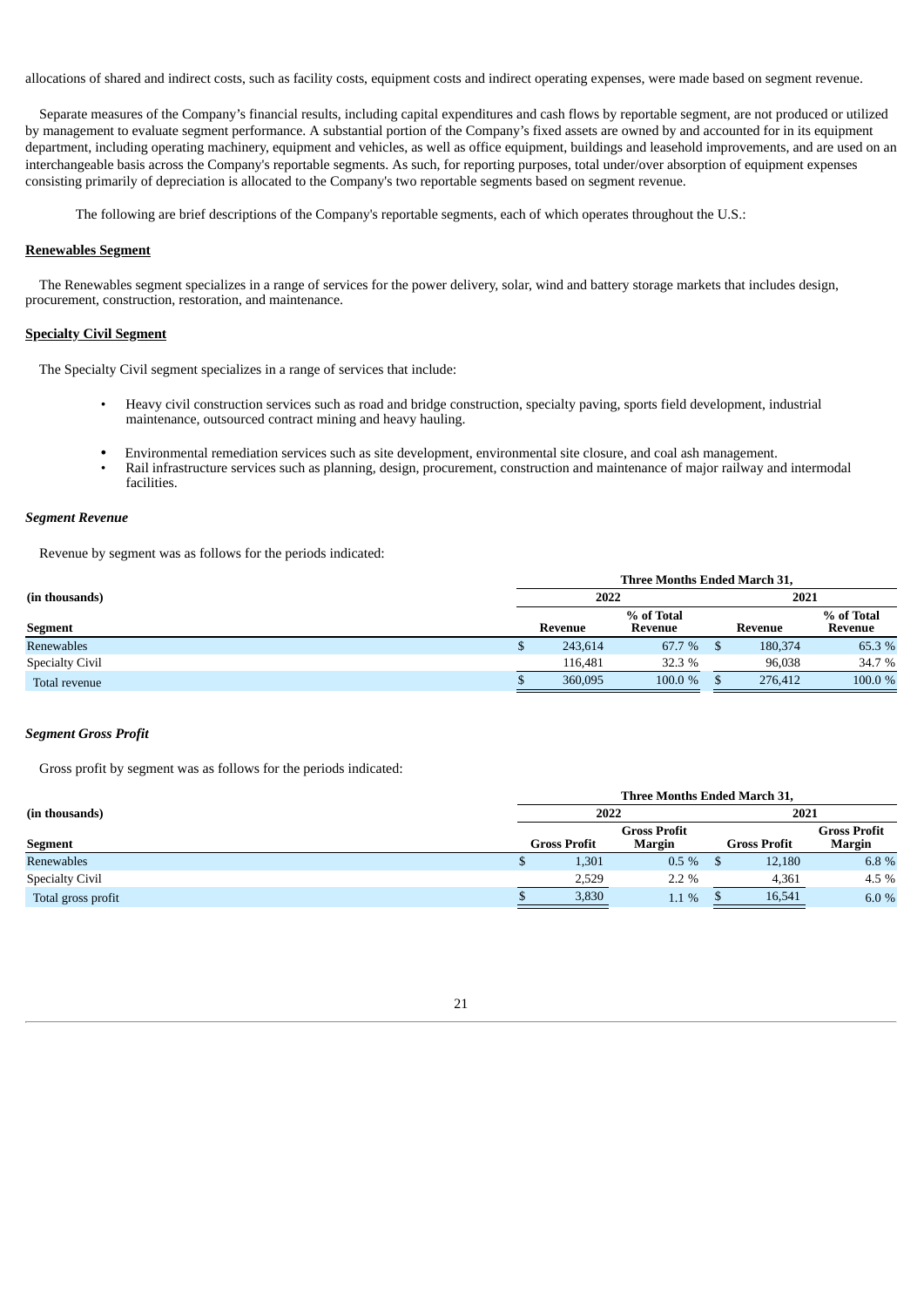## **Note 11. Joint Ventures**

On May 22, 2019, the Company formed a joint venture with another construction company for purposes of designing and constructing an expansion of a major railway. The joint venture does not meet the qualifications of a VIE, and the Company records its share of the joint venture's results and balances within the Specialty Civil segment using the proportionate consolidation method at 25% ownership. The joint venture's balances consisted of the following as of the dates indicated:

| (in thousands)              |                              | <b>March 31, 2022</b> | <b>December 31, 2021</b> |  |
|-----------------------------|------------------------------|-----------------------|--------------------------|--|
| <b>Assets</b>               |                              |                       |                          |  |
| Cash                        | \$                           | $9,049$ \$            | 8,850                    |  |
| Accounts receivable         |                              | 367                   | 874                      |  |
| Contract assets             |                              | 2,919                 | 2,796                    |  |
|                             |                              |                       |                          |  |
| <b>Liabilities</b>          |                              |                       |                          |  |
| Accounts payable            | $\mathfrak{S}$               | $2,161$ \$            | 2,591                    |  |
| <b>Contract liabilities</b> |                              | 7,458                 | 7,353                    |  |
|                             |                              |                       |                          |  |
| <b>Equity</b>               | \$                           | 2,716 \$              | 2,576                    |  |
|                             |                              |                       |                          |  |
|                             | Three Months Ended March 31, |                       |                          |  |
|                             |                              | 2022                  | 2021                     |  |
| Revenue                     | \$                           | $1,123$ \$            | 4,501                    |  |
| <b>Cost of revenue</b>      |                              | 983                   | 4,501                    |  |

### **Note 12. Related Party Transactions**

On August 2, 2021, in connection with a series of equity transactions, the Company entered into a Stockholders' Agreement with the Ares Parties. Pursuant to the Stockholders' Agreement:

- The Ares Parties are entitled to designate two members of the Company's Board under certain circumstances, as defined in the Stockholders' Agreement.
- The Ares Parties agreed to certain restrictions regarding, among other matters, (i) transfers of common stock and (ii) taking certain actions regarding the Board's composition.
- The Ares Parties agreed to cause all voting securities to be present at any annual or special meeting in which directors are to be elected, to vote such securities either as recommended by the Board, or in the same proportions as votes cast by other voting securities with respect to director nominees or other nominees and in favor of any director nominee of the Ares Parties, and not to vote in favor of a change of control transaction pursuant to which the Ares Parties would receive consideration that is different in amount or form from other stockholders unless approved by the Board.
- <span id="page-23-0"></span>• The Ares Parties are afforded reasonable access to the Company's books and records for so long as the Ares Parties have a right to designate a director to the Board.

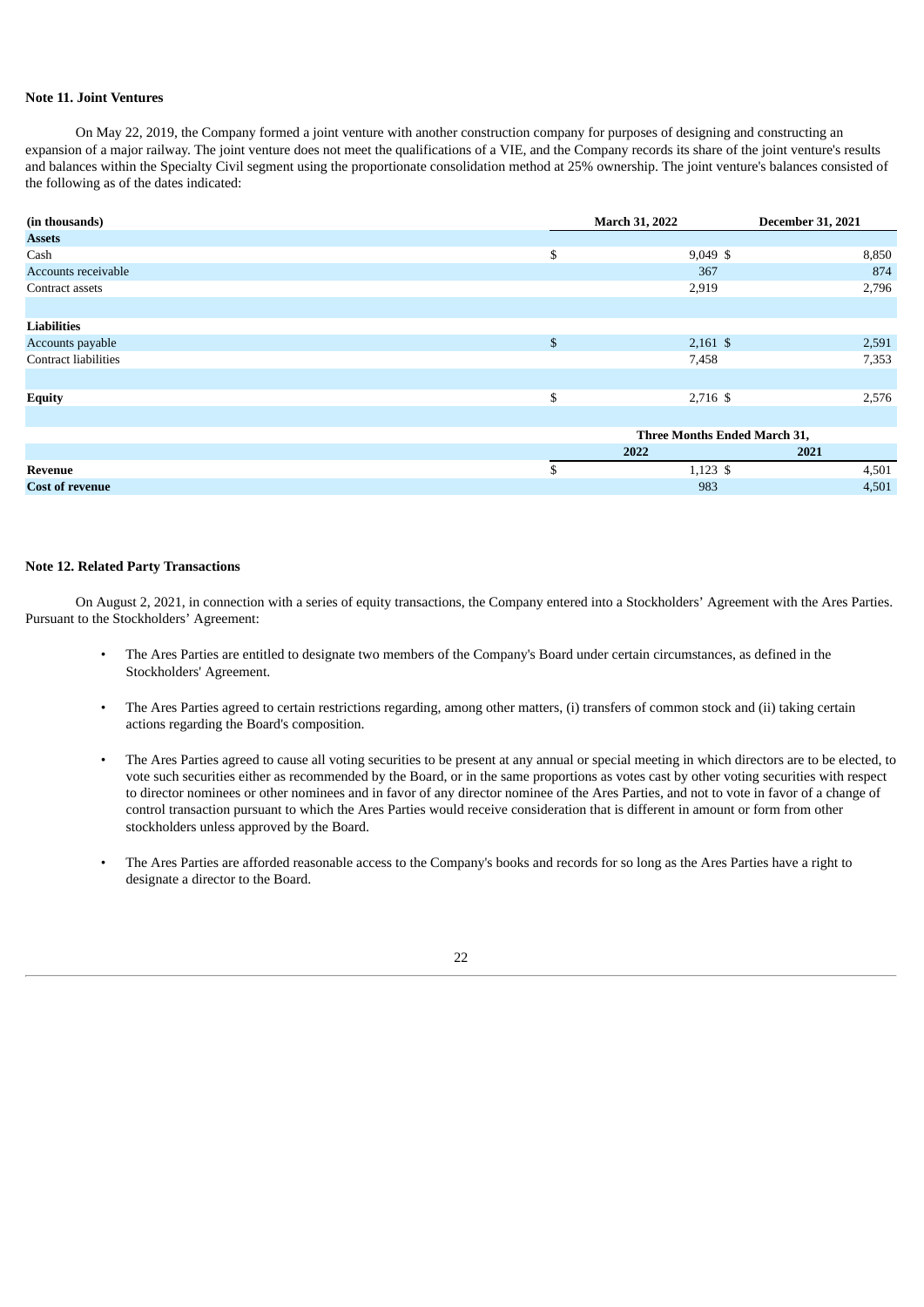# **ITEM 2. MANAGEMENT'S DISCUSSION AND ANALYSIS OF FINANCIAL CONDITION AND RESULTS OF OPERATIONS**

### **Forward-Looking Statements**

This Quarterly Report on Form 10-Q (this "Quarterly Report") contains forward-looking statements within the meaning of Section 27A of the Securities Act of 1933, as amended and Section 21E of the Securities Exchange Act of 1934, as amended (the "Exchange Act"). The forward-looking statements can be identified by the use of forward-looking terminology, including "may," "should," "likely," "will," "believe," "expect," "anticipate," "estimate," "forecast," "seek," "target," "continue," "plan," "intend," "project," or other similar words. Other than statements of historical fact included in this Quarterly Report, all statements regarding expectations for future financial performance, business strategies, expectations for our business, future operations, liquidity positions, availability of capital resources, financial position, estimated revenues and losses, projected costs, prospects, plans, *objectives and beliefs of management are forward-looking statements.*

These forward-looking statements are based on information available as of the date of this Quarterly Report and our management's current expectations, forecasts and assumptions, and involve a number of judgments, risks and uncertainties. Although we believe that the expectations reflected in such forward-looking statements are reasonable, we cannot give any assurance that such expectations will prove correct. Forward-looking statements should not be relied upon as representing our views as of any subsequent date. As a result of a number of known and unknown risks and uncertainties, our actual results or performance may be materially different from those expressed or implied by these forward-looking statements. Factors that could cause actual *results to differ include:*

- potential risks and uncertainties relating to COVID-19 (including new and emerging strains and variants), including the geographic spread, the severity of the disease, the scope and duration of the COVID-19 pandemic, actions that may be taken by governmental authorities to contain the COVID-19 pandemic or to mitigate its impact, and the potential negative impacts of COVID-19 on permitting and project construction cycles, the *U.S. economy and financial markets;*
- *• supply chain and labor market disruptions;*
- the general impact of inflationary market pressures on labor markets, material costs and availability, the future availability of credit and the *ability of our customers to proceed with previously funded projects;*
- *• availability of commercially reasonable and accessible sources of liquidity and bonding;*
- *• our ability to generate cash flow and liquidity to fund operations;*
- the timing and extent of fluctuations in geographic, weather and operational factors affecting our customers, projects and the industries in which *we operate;*
- *our ability to identify acquisition candidates and integrate acquired businesses;*
- *• our ability to grow and manage growth profitably;*
- *• the possibility that we may be adversely affected by economic, business, and/or competitive factors;*
- market conditions, technological developments, regulatory changes or other governmental policy uncertainty that affects us or our customers;
- our ability to manage projects effectively, as well as the ability to accurately estimate the costs associated with our fixed price and other contracts, *including any material changes in estimates for completion of projects;*
- the effect on demand for our services and changes in the amount of capital expenditures by customers due to, among other things, economic *conditions, commodity price fluctuations, the availability and cost of financing, and customer consolidation;*
- *• the ability of customers to terminate or reduce the amount of work on short or no notice;*
- *• customer disputes related to the performance of services;*
- disputes with, or failures of, subcontractors to deliver agreed-upon supplies or services in a timely fashion;
- *• our ability to replace non-recurring projects with new projects;*
- the impact of U.S. federal, local, state, foreign or tax legislation and other regulations affecting the renewable energy industry and related projects *and expenditures;*
- the effect of state and federal regulatory initiatives, including costs of compliance with existing and future safety and environmental requirements;
- *• fluctuations in equipment, fuel, materials, labor and other costs;*
- *• our beliefs regarding the state of the renewable energy market generally; and*
- the "Risk Factors" described in our Annual Report and in our quarterly reports, other public filings and press releases.

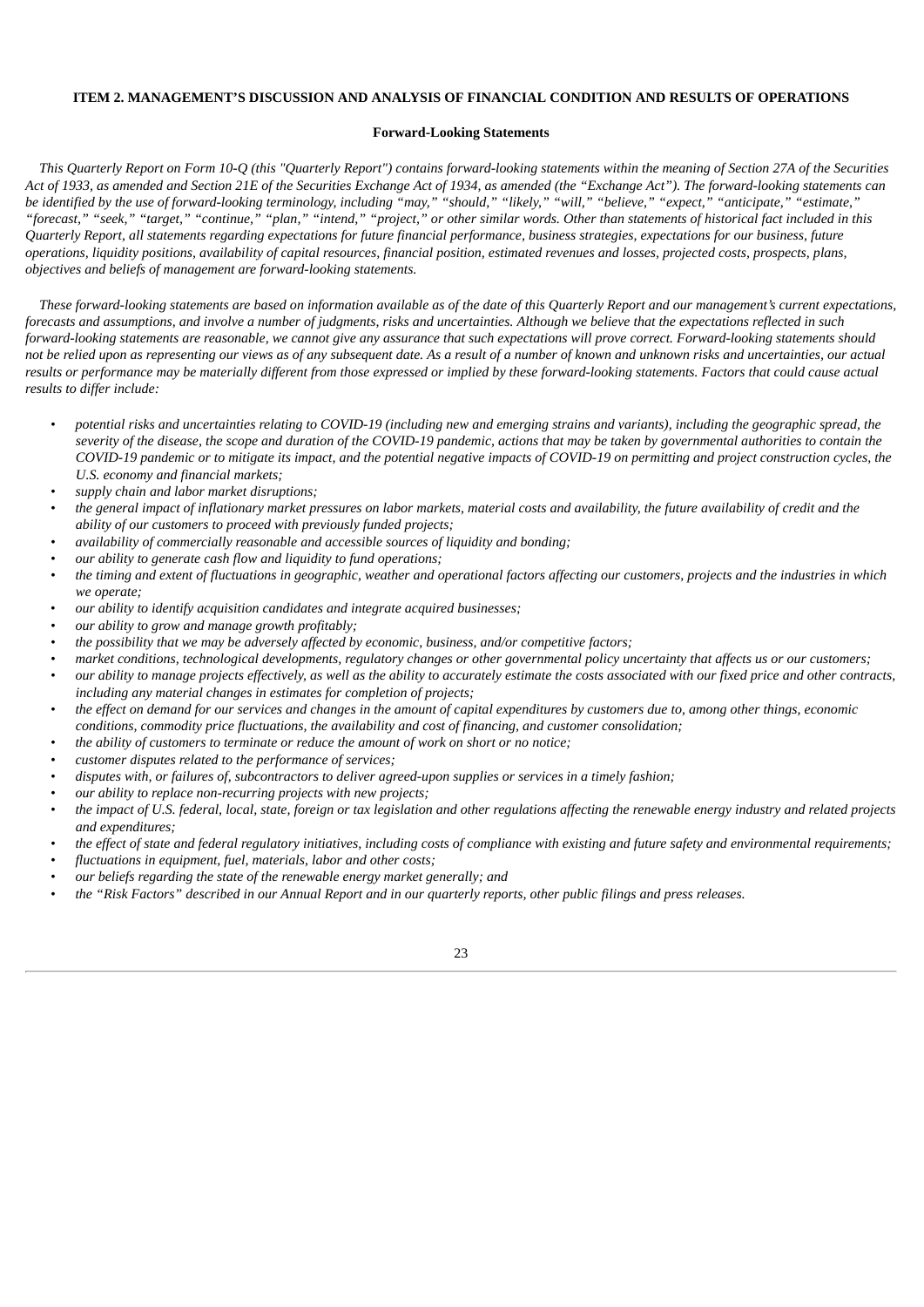We do not undertake any obligation to update forward-looking statements to reflect events or circumstances after the date they were made, whether as a result of new information, future events or otherwise, except as may be required under applicable law.

Throughout this section, unless otherwise noted or the context otherwise requires, "IEA," "Company," "we," "us," and "our" refer to Infrastructure and Energy Alternatives, Inc. and its consolidated subsidiaries. Certain amounts in this section may not foot due to rounding.

#### **Overview**

We are a leading diversified infrastructure construction company with specialized energy and heavy civil expertise throughout the United States. We specialize in providing complete engineering, procurement and construction services throughout the United States for the renewable energy, traditional power and civil infrastructure industries. These services include the design, site development, construction, installation and restoration of infrastructure. We have completed more than 260 wind and solar projects in 40 states and construct one of every five gigawatts put in to place throughout the U.S. in any given year. We have historically focused on the renewable industry, and have recently focused on further expansion into the solar market and on expanding its construction capabilities and geographic footprint in the areas of environmental remediation, industrial maintenance, specialty paving, heavy civil and rail infrastructure construction, creating a diverse national platform of specialty construction capabilities. We believe we have the ability to continue to expand these services because we are well-positioned to leverage our expertise and relationships in the wind energy business to provide complete infrastructure solutions.

We have two reportable segments: the Renewables ("Renewables") segment and the Heavy Civil and Industrial ("Specialty Civil") segment. See *Segment Results* for a description of the reportable segments and their operations.

#### **Current Quarter Financials**

Key financial results for the quarter ended March 31, 2022 include:

- Consolidated revenues were \$360.1 million, of which 67.7% was attributable to the Renewables segment and 32.3% was attributable to the Specialty Civil segment, and increased 30.3% as compared to \$276.4 million for the quarter ended March 31, 2021;
- Operating loss increased \$22.8 million, to \$31.1 million, as compared to a loss of \$8.3 million for the quarter ended March 31, 2021;
- Net loss increased \$6.7 million, to a loss of \$27.1 million, as compared to a loss of \$20.4 million for the quarter ended March 31, 2021; and
- Backlog remained stable at \$2.9 billion as compared to December 31, 2021.

See *Results of Operations* for further discussion on changes in operating results and backlog.

# **Business Trends**

We believe there are long-term growth opportunities across the industries in which we operate, and we continue to have a positive long-term outlook. We believe that with our full-service operations, broad geographic reach, financial position and technical expertise, we are well positioned to mitigate the risks and challenges in our industries while continuing to capitalize on opportunities and trends.

*Inflationary Market Pressures.* We are experiencing the general impact of inflationary market pressures in our supply chain and labor markets. We continue to see pressures on non-union labor costs, as the inflationary environment, coupled with the general labor shortage, has created highly competitive markets for talent and opportunities for regular wage inflation. We continue to operate with disciplined hiring practices, but we believe our labor costs will continue to increase given our demand for labor in this environment. We are also experiencing difficulties in securing pricing or the availability of certain supplies and raw materials, as sometimes unpredictable supply chain market price escalations are impacting our subcontractors and suppliers. Our contracting practices require us to lock in pricing with subcontractors and suppliers at the time we sign a project contract, which mitigates some of these inflationary risks. However, the current market pressures are, at times, making it untenable for our suppliers and subcontractors to locate materials or honor contracted pricing without undue hardship and we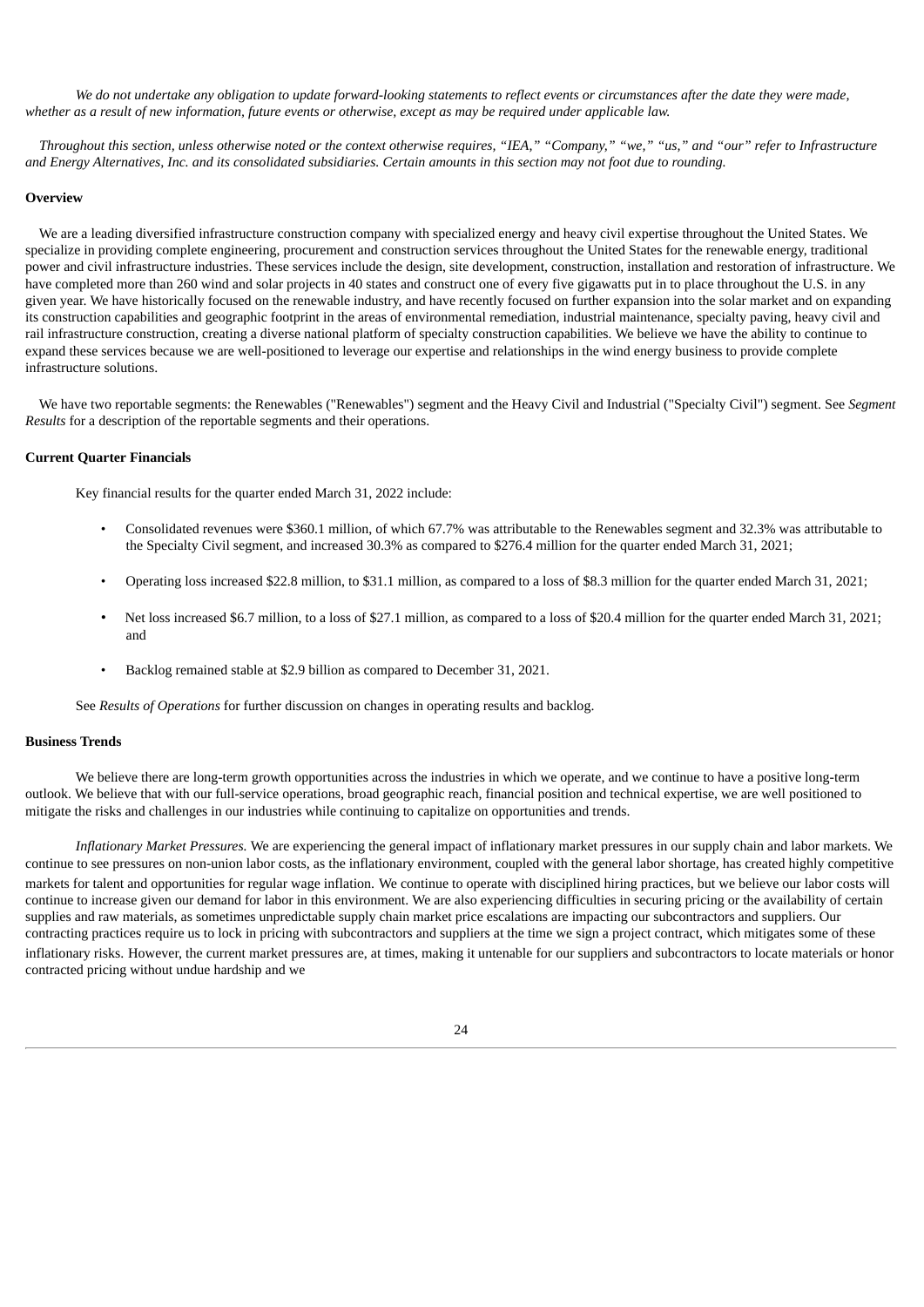believe this trend is likely to continue for so long as markets continue to experience current levels of inflation. And, while opportunities to bid on new projects and work are at some of the highest levels we've seen in several years, we believe inflationary market pressures may impact our ability to secure backlog in the near term. Particularly in our Specialty Civil segment, we continue to see projects on which we have submitted competitive bids being left unawarded, as all submitted bids have exceeded allowable budgets due to the inflationary pressures on materials and labor. Additionally, continued inflation may result in tightening of the credit markets, making access to funding, bonding, letters of credit or sureties more difficult, any of which could adversely impact our profitability and cash flow.

*Labor Shortage*. We continue to address the longer-term need for additional labor resources in our markets, as our customers continue to seek additional specialized labor resources to address an aging workforce and longer-term labor availability issues, increasing pressure to reduce costs and improve reliability, and increasing duration and complexity of their capital programs. We believe these trends will continue, possibly to such a degree that demand for labor resources will outpace supply. Furthermore, the cyclical nature of the Renewables and, to a certain extent, parts of our Specialty Civil segment, can create shortages of qualified labor in those markets during periods of high demand. Our ability to capitalize on available opportunities is limited by our ability to employ, train and retain the necessary skilled personnel, and therefore we are taking proactive steps to develop our workforce, including through strategic relationships with universities, the military and unions and the expansion and development of our training facility and postsecondary educational programs. Although we believe these initiatives will help address workforce needs, meeting our customers' demand for labor resources could remain challenging.

Additionally, as noted above, we believe that labor costs will continue to increase given the recent escalated inflationary environment in the United States. Our labor costs are typically passed through in our contracts and the portion of our workforce that is represented by labor unions typically operates under multi-year collective bargaining agreements, which provides some visibility into future labor costs. We continue to monitor our labor markets and do not currently believe this environment will present a material risk to our profitability, as we presently expect to be able to adjust contract pricing with customers to the extent wages and other labor costs increase, whether due to renegotiation of collective bargaining agreements or market conditions. However, the current inflationary pressures on labor costs could result in our inability to adjust contract pricing to keep up with current upward inflationary trends and could impact our profitability.

*Supply Chain Disruption*. We are experiencing supply chain disruptions in our end markets related to the following factors:

- Labor shortages at suppliers have increased delays of the production of certain materials, including but not limited to machinery, tools, copper, reinforced steel, solar panels and other items;
- As mentioned previously, inflationary pressures have made it difficult for suppliers to commit to contracted pricing or obtain materials at commercially reasonable prices;
- Shipping costs have increased significantly due to higher demand for products but fewer delivery options due to a reduction of truck drivers and rail cars;
- Delayed sequencing in our projects related to the inability to determine specific delivery dates for key materials;
- Cost increases for tax, tariffs and border controls for materials entering the U.S. from other countries;
- Delayed shipments of goods or of materials requiring parts sourced from European countries impacted by the effects of the Russian invasion of Ukraine;
- Potential bans or delays of imports of certain goods from suppliers having significant operations in Russia, whether as a result of a supplier's operational decision or of sanctions imposed on Russia or operations backed by the Russian state;
- Delayed shipments and potential cost increases resulting from the U.S. Department of Commerce anti-dumping circumvention investigation announced in March 2022 of solar cells from Cambodia, Malaysia, Thailand and Vietnam; and
- Bans on imports of certain goods from China, particularly of polysilicon covered by the Uyghur Forced Labor Prevention Act, which is a significant input in the production of solar panels. These bans could result in project delays and increased costs to us or our customers.

These factors differ in their severity and impact on us and continue to evolve, and we believe their severity and impact on us may not be stable and could continue to fluctuate.

We continue to monitor these supply chain disruptions and other logistical challenges, global trade relationships (*e.g.*, tariffs, sourcing restrictions) and other general market and political conditions (*e.g.*, inflation, the Russian invasion of Ukraine, international sanctions) with respect to availability and costs of certain materials and equipment necessary for the performance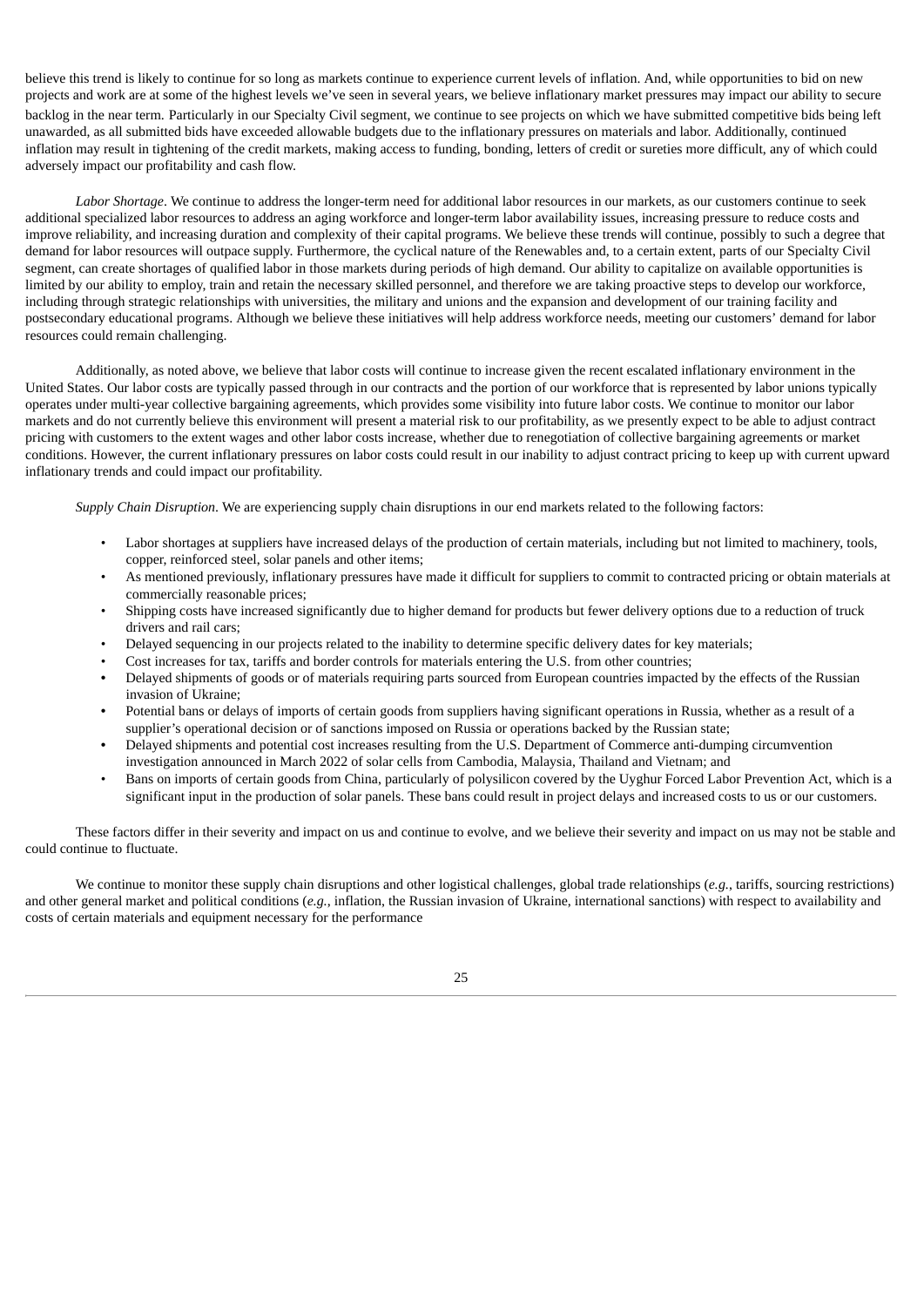of our business and for materials necessary for our customers' projects. For example, in the renewable energy market, we are experiencing supply chain challenges, resulting in delays and shortages of, and increased costs for, materials necessary for the construction of certain renewable energy projects in the near term, including as a result of sourcing restrictions related to solar panels manufactured in China and other locations in Southeast Asia. While we believe many of our renewable energy customers may be able to manage near-term supply chain disruptions better than their smaller competitors, these challenges could delay our customers' ongoing projects or impact their future project schedules, which in turn could impact the timing of our projects. While these delays are not anticipated to result in exposure to liquidated damages or commodity risks, such delays could cause our customers to cancel or delay projects, as higher than expected costs impact their project profitability projections and that could adversely impact our profitability and cash flow.

*Regulatory Challenges*. The regulatory environment creates both challenges and opportunities for our business, and in recent years heavy civil and rail construction have been impacted by regulatory and permitting delays in certain periods, particularly with respect to regulatory and environmental permitting. Permitting processes continue to create uncertainty for projects and negatively impact customer spending, and delays have increased as the COVID-19 pandemic and labor shortages have impacted regulatory agency operations. Additionally, in our Renewables segment, changes in certain states' environmental regulations and permitting processes have created delays and uncertainty for certain projects.

We are also experiencing disruptions, and anticipate continuing to experience disruptions into next year, relating to a recently announced US Department of Commerce investigation of solar panels imported from Chinese companies in Cambodia, Malaysia, Thailand and Vietnam. The investigation stems from allegations that solar cells and modules from these countries are circumventing previously imposed antidumping and countervailing duty orders on solar cells and modules from China.

While the Department has announced that preliminary findings of the investigation are expected in August, it has also signaled that it may not issue its final decision until the middle of 2023. The Department's conclusion could result in retroactive duties for our customers back to November 2021. While any retroactive duties are not expected to directly impact our profitability, the cost and timing uncertainty of this decision could impact our customers' project profitability projections, which may delay or cancel certain projects, thus potentially adversely impacting our profitability and cash flow.

However, we believe that there are also several existing, pending or proposed legislative or regulatory actions that may alleviate certain regulatory and permitting issues and positively impact long-term demand, particularly in connection with infrastructure and renewable energy spending. For example, regulatory changes affecting siting and right-of-way processes could potentially accelerate construction for transmission projects, and state and federal reliability standards are creating incentives for system investment and maintenance. Additionally, as described above, we consider renewable energy, including solar and wind generation facilities, to be an ongoing opportunity; however, policy and economic incentives designed to support and encourage such projects can create variability of project timing.

For further discussion of these risks, see *Item 1A. Risk Factors* disclosed in the Annual Report.

## **Segment Opportunities**

#### **Renewables Segment**

We have maintained a heavy focus on construction of renewable power production capacity as renewable energy, particularly from wind and solar, has become widely accepted within the electric utility industry and a cost-effective solution for the creation of new generating capacity. We believe that these shifts, coupled with the factors noted below, will continue to drive opportunity in this segment over the long-term:

- Renewable energy power generation has reached a level of scale and maturity that permits these technologies to now be cost-effective competitors to more traditional power generation technologies, including on an unsubsidized basis. The most significant changes have been related to increased turbine sizes and better battery storage methods.
- Over 40 states and the District of Colombia have adopted renewable portfolio standards for clean energy that require a specified percentage of the electricity that utilities sell come from renewable resources.
- On June 29, 2021, the Internal Revenue Service issued a notice that provides that projects that began construction in 2016-2019 have six years, and projects that began construction in 2020 have five years, from the date construction began to be placed-in-service in order to qualify for the production tax credits ("PTC") or investment tax credits ("ITC") that were in effect when construction began. This new rule

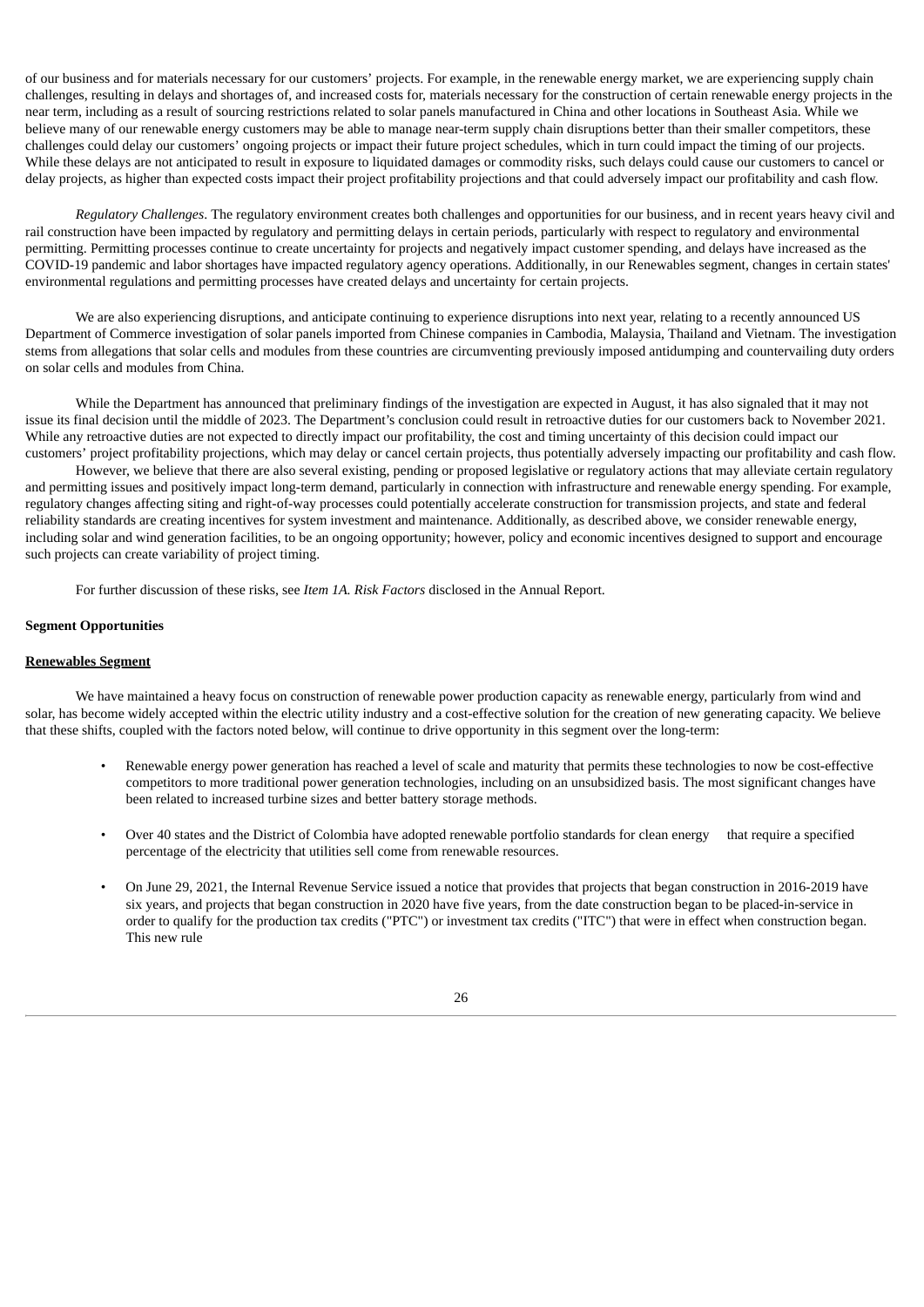effectively extends the amount of time that many projects will be eligible for PTC to 2025.

As a result, wind and solar power are among the leading sources of new power generation capacity in the U.S., and the Company does not anticipate this trend to change in the near future, as we are continuing to see growth through new awards in our backlog as indicated in the following table:

#### **(in millions)**

| <b>Segment</b>    | <b>December 31, 2021</b> | New Awards in $2022^{(1)}$ | <b>Revenue Recognized in 2022</b> | <b>Backlog at March 31.</b><br>$2022^{(2)}$ |
|-------------------|--------------------------|----------------------------|-----------------------------------|---------------------------------------------|
| <b>Renewables</b> | 2.034.8 \$               | 293.6                      | 243.6                             | 2,084.8                                     |

(1) New awards consist of the original contract price of projects added to our backlog plus or minus subsequent changes to the estimated total contract price of existing contracts.

(2) Backlog may differ from the transaction prices allocated to the remaining performance obligations as disclosed in *Note 1. Business, Basis of Presentation and Significant Accounting Policies* included in Part I, Item 1 of this Quarterly Report. Such differences relate to the timing of executing a formal contract or receiving a notice to proceed. More specifically, backlog sometimes may include awards for which a contract has not yet been executed or a notice to proceed has not been issued, but for which there are no remaining major uncertainties that the project will proceed *(e.g.*, adequate funding is in place).

## **Specialty Civil Segment**

We believe that our business relationships with customers in these sectors are excellent and the strong reputation that we have built has provided us with the right foundation to continue to grow our revenue base. We believe that the drivers to further growing this segment include:

- The FMI 2022 Overview Report, published in the first quarter of 2022, projects that nonresidential construction in the U.S. will be over \$500 billion per year from 2022 to 2025.
- The Infrastructure Investment and Jobs Act will provide \$1.2 trillion of federal spending for infrastructure and other investments, including \$550 billion of new spending over the next five years. This bill includes provision for spending in the following areas:
	- Environmental remediation: \$21.0 billion
	- Roads and bridges: \$110.0 billion
	- Passenger and freight rail: \$66.0 billion
- The U.S. Environmental Protection Agency (the "EPA") has continued to take action on controlling and cleaning up the contamination of coal ash disposal. In January 2022, the EPA announced that it planned to finalize a federal permitting program for the disposal of coal ash and to establish regulations for legacy coal ash surface impoundment. We believe additional regulations could contribute to a slower market as our customers develop strategies on how to comply with any new guidance put forth by the EPA.

Additionally, there is significant overlap in labor, skills and equipment needs between our Renewables segment and our Specialty Civil segment, which we expect will continue to provide us with operating efficiencies as we continue to expand in this sector. The Company continues to cross leverage these two segments and continues to see future growth through new awards in our backlog as indicated in the following table:

## **(in millions)**

| <b>Segment</b>         | <b>December 31, 2021</b> | New Awards in $2022^{(1)}$ | <b>Revenue Recognized in 2022</b> | <b>Backlog at March 31,</b><br>$2022^{(2)}$ |
|------------------------|--------------------------|----------------------------|-----------------------------------|---------------------------------------------|
| <b>Specialty Civil</b> | 881.3 \$                 | $96.4\text{ }$$            | $116.5~{\rm s}$                   | 861.2                                       |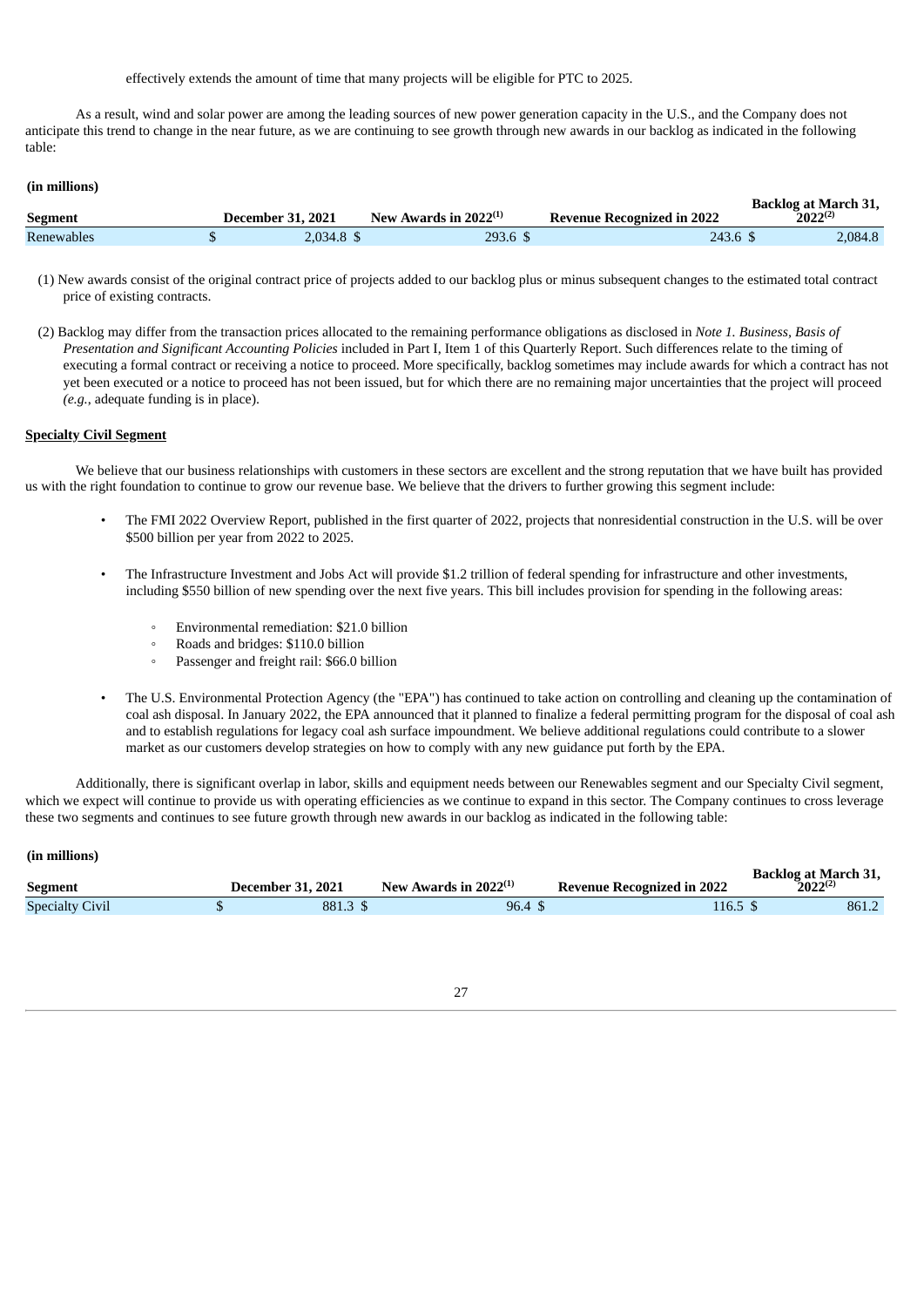- (1) New awards consist of the original contract price of projects added to our backlog plus or minus subsequent changes to the estimated total contract price of existing contracts.
- (2) Backlog may differ from the transaction prices allocated to the remaining performance obligations as disclosed in *Note 1. Business, Basis of Presentation and Significant Accounting Policies* included in Part I, Item 1 of this Quarterly Report. Such differences relate to the timing of executing a formal contract or receiving a notice to proceed. More specifically, backlog sometimes may include awards for which a contract has not yet been executed or a notice to proceed has not been issued, but for which there are no remaining major uncertainties that the project will proceed (*e.g.*, adequate funding is in place).

### **Backlog**

Estimated backlog represents the amount of revenue we expect to realize in 2022 and beyond from the uncompleted portions of existing construction contracts, including new contracts under which work has not begun and awarded contracts for which the definitive project documentation is being prepared, as well as revenue from change orders and renewal options. Estimated backlog for work under fixed price contracts and cost-reimbursable contracts is determined based on historical trends, anticipated seasonal impacts, experience from similar projects and estimates of customer demand based on communications with our customers. Cost-reimbursable contracts are included in backlog based on the estimated total contract price upon completion.

The following table summarizes our backlog by segment as of March 31, 2022 and December 31, 2021:

| (in millions)          |                       |                          |
|------------------------|-----------------------|--------------------------|
| <b>Segments</b>        | <b>March 31, 2022</b> | <b>December 31, 2021</b> |
| Renewables             | 2,084.8 \$            | 2,034.8                  |
| <b>Specialty Civil</b> | 861.2                 | 881.3                    |
| Total                  | $2,946.0$ \$          | 2,916.1                  |

The Company expects to recognize 70.8% of revenue related to its backlog in the next twelve months.

Based on historical trends in the Company's backlog, we believe awarded contracts to be firm and that the revenue for such contracts will be recognized over the life of the applicable projects. Timing of revenue for construction and installation projects included in our backlog can be subject to change as a result of customer delays, regulatory factors, the COVID-19 pandemic, supply chain or labor disruptions, weather and/or other projectrelated factors. These changes could cause estimated revenue to be realized in periods later than originally expected, or not at all. In the past, we have occasionally experienced postponements, cancellations and reductions on construction projects due to market volatility and regulatory factors, and we are currently experiencing some regulatory, supply chain and labor market delays and shortages that may result in delays in the estimated completion dates of some projects currently in our backlog. There can be no assurance as to our customers' requirements or the accuracy of our estimates. As a result, our backlog as of any particular date is an uncertain indicator of future revenue and earnings and may not result in actual revenue or profits.

Backlog is not a term recognized under GAAP, although it is a common measurement used in our industry. Our methodology for determining backlog may not be comparable to the methodologies used by others. See *Item 1A. Risk Factors*' in our Annual Report for a discussion of the risks associated with our backlog.

## **Significant Factors Impacting Results**

Our revenues, margins and other results of operations can be influenced by a variety of factors in any given period, including those described in *Results of Operations, Business Trends* and *Forward-Looking Statements,* and those factors have caused fluctuations in our results in the past and are expected to cause fluctuations in our results in the future. Additional information with respect to certain of those factors is provided below.

*Seasonality.* Typically, our revenues, particularly for our Renewables segment, are lowest in the first quarter of the year because cold, snowy or wet conditions can create challenging working environments that are more costly for our customers or cause delays on projects. In addition, infrastructure projects often do not begin in a meaningful way until our customers finalize their capital budgets, which typically occurs during the first quarter. Second quarter revenues are typically higher than those in the first quarter, as some projects begin, but continued cold and wet weather can often impact productivity.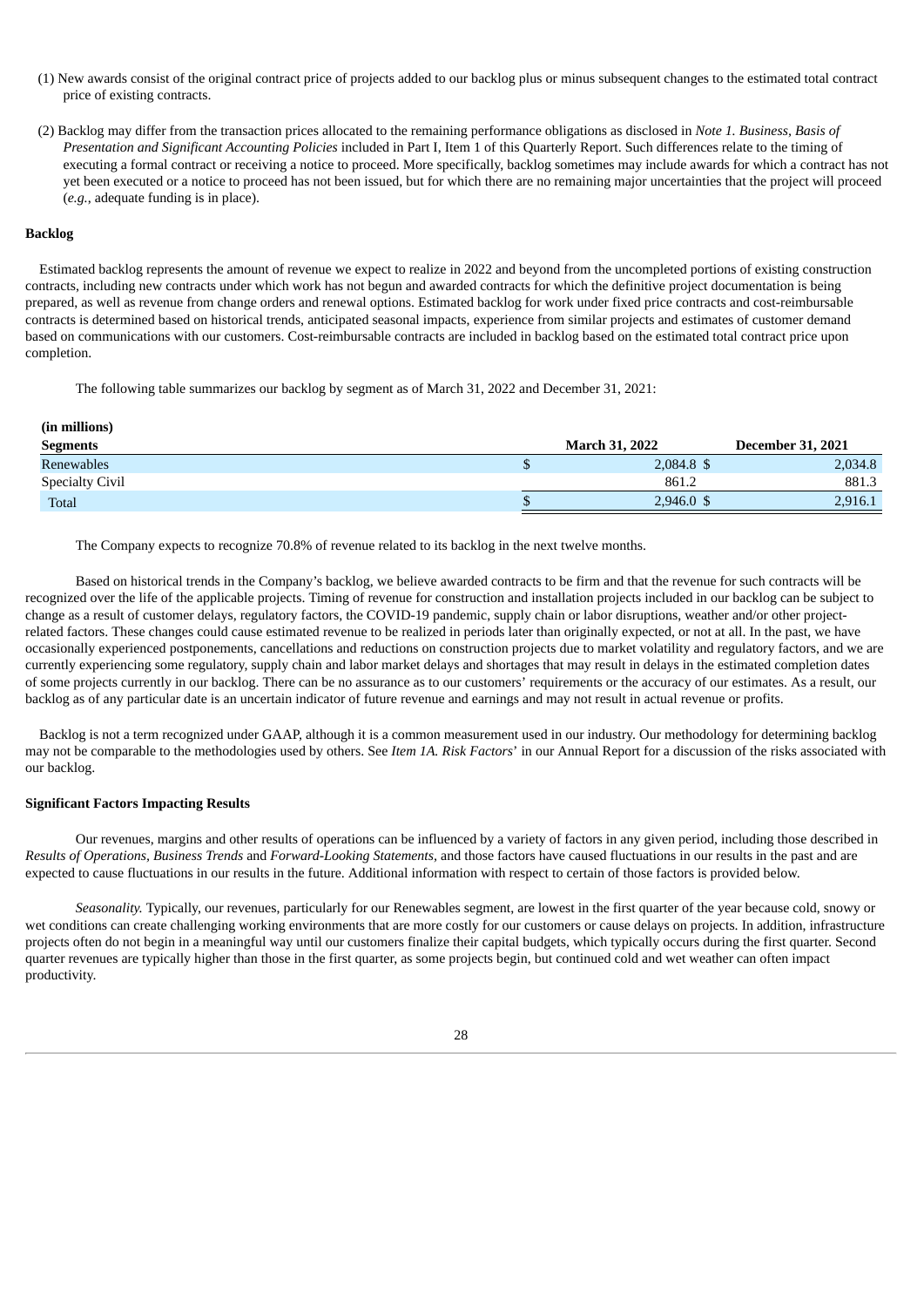Third quarter revenues are typically the highest of the year, as a greater number of projects are underway and operating conditions, including weather, are normally more accommodating. Generally, revenues during the fourth quarter are lower than the third quarter but higher than the second quarter, as many projects are completed and customers often seek to spend their capital budgets before year end. However, the holiday season and inclement weather can sometimes cause delays during the fourth quarter, reducing revenues and increasing costs.

Our revenue and results of operations for our Specialty Civil segment are also affected by seasonality but to a lesser extent as projects in this segment are more geographically diverse and located in areas that are less impacted by severe weather. While the first quarter revenues are typically lower than the third and fourth quarters, the geographical diversity has allowed this segment to be less seasonal over the course of the year.

*Weather and natural disasters.* The results of our business in a given period can be impacted by adverse weather conditions, severe weather events or natural disasters, which include, among other things, heavy or prolonged snowfall or rainfall, hurricanes, tropical storms, tornadoes, floods, blizzards, extreme temperatures, wildfires, and earthquakes, and which may be exacerbated by climate change. These conditions and events, as well as other factors beyond our control, such as pandemics, can negatively impact our financial results due to the termination, deferral or delay of projects, reduced productivity and exposure to significant liabilities.

*Cyclical demand*. Fluctuations in end-user demand within the industries we serve, or in the supply of services within those industries, can impact demand for our services. As a result, our business may be adversely affected by industry declines or by delays in new projects. Variations in project schedules or unanticipated changes in project schedules, in particular, in connection with large construction and installation projects, can create fluctuations in revenue, which may adversely affect us in a given period. In addition, revenue from master service agreements, while generally predictable, can be subject to volatility. The financial condition of our customers and their access to capital, variations in project margins, regional, national and global economic, political and market conditions, regulatory or environmental influences, and acquisitions, dispositions or strategic investments can also materially affect quarterly results. Accordingly, our operating results in any particular period may not be indicative of the results that can be expected for any other period.

*Revenue mix.* The mix of revenues based on the types of services we provide in a given period will impact margins, as certain industries and services provide higher-margin opportunities. Revenue derived from projects billed on a fixed-price basis totaled 74.0% for the three months ended March 31, 2022. Revenue derived from projects billed on a unit price basis totaled 24.9% for the three months ended March 31, 2022. Revenue and related costs for construction contracts billed on a time and materials basis are recognized as the services are rendered. Revenue derived from projects billed on a time and materials basis totaled 1.1% of consolidated revenue for the three months ended March 31, 2022.

*Size, scope and complexity of projects*. Larger or more complex projects with design or construction complexities, more difficult terrain requirements or longer distance requirements typically yield opportunities for higher margins as we assume a greater degree of performance risk and there is greater utilization of our resources for longer construction timeframes. In contrast, smaller or less complex projects typically have a greater number of companies competing for them, and competitors at times may more aggressively pursue available work. A greater percentage of smaller scale or less complex work also could negatively impact margins due to the inefficiency of transitioning between a larger number of smaller projects versus continuous production on fewer larger projects. Also, at times we may choose to maintain a portion of our workforce and equipment in an underutilized capacity to ensure we are strategically positioned to deliver on larger projects when they move forward.

*Project variability and performance.* Margins for a single project may fluctuate from period to period due to changes in the volume or type of work performed, the pricing structure under the project contract or job productivity. Additionally, our productivity and performance on a project can vary from period to period based on a number of factors, including unexpected project difficulties or site conditions; project location, including locations with challenging operating conditions; whether the work is on an open or encumbered right of way; inclement weather or severe weather events; environmental restrictions or regulatory delays; protests, other political activity or legal challenges related to a project; and the performance of third parties.

*Subcontract work and provision of materials.* Work that is subcontracted to other service providers generally yields lower margins, and therefore an increase in subcontract work in a given period can decrease margins. Our customers are usually responsible for supplying the materials for their projects; however, under some contracts we agree to procure all or part of the required materials. Margins may be lower on projects where we furnish a significant amount of materials, including projects where we provide engineering, procurement and construction services, as our markup on materials is generally lower than our markup on labor costs. Furthermore, fluctuations in the price of materials we procure, including as a result of changes in U.S. or global trade relationships or other economic or political conditions, may impact our margins.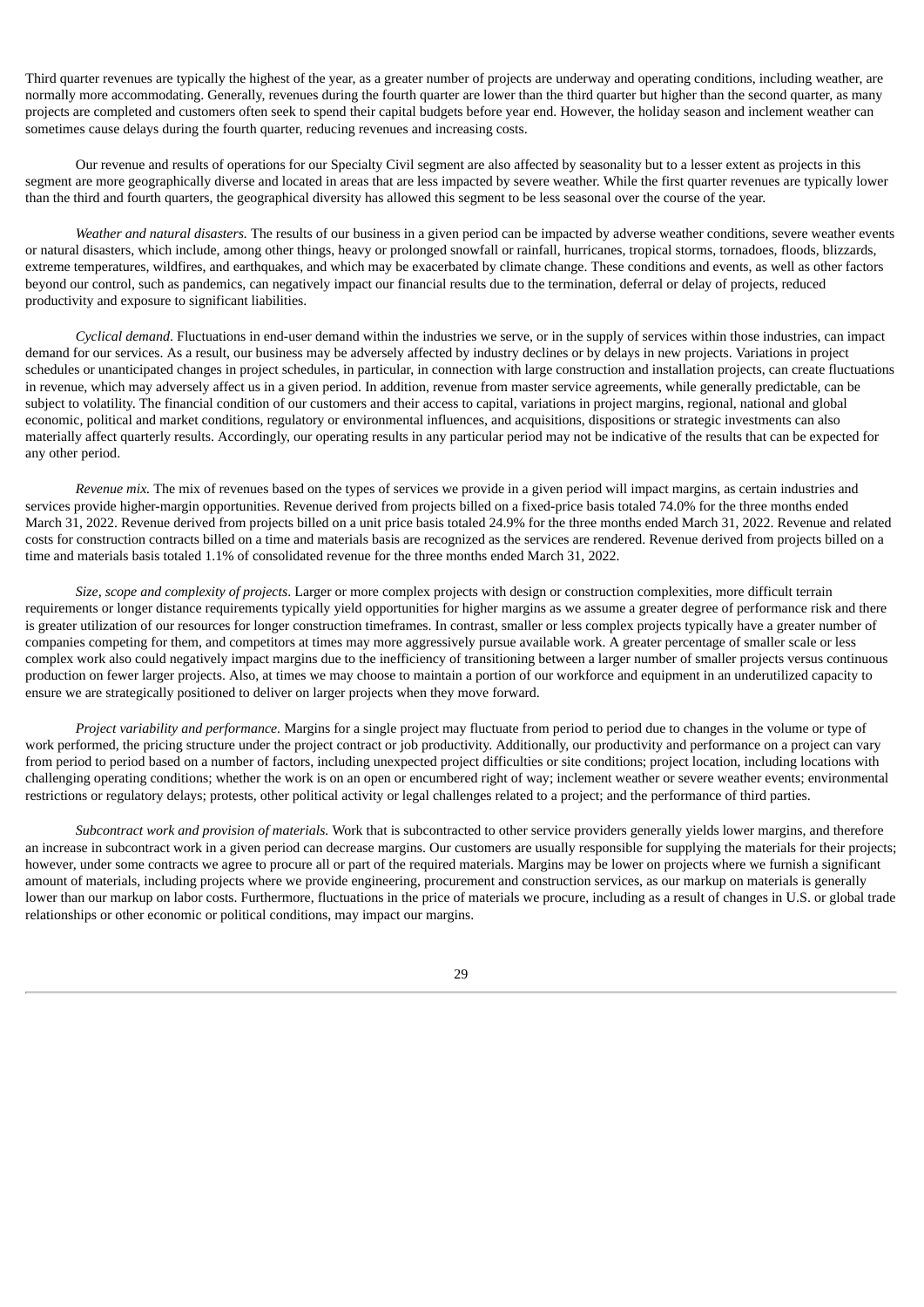## **Results of Operations**

#### *Three Months Ended March 31, 2022 and 2021*

The following table reflects our condensed consolidated results of operations in dollar and percentage of revenue terms for the periods indicated:

|                                                     |  | Three Months Ended March 31, |            |           |           |  |  |  |  |
|-----------------------------------------------------|--|------------------------------|------------|-----------|-----------|--|--|--|--|
| (in thousands)<br>Revenue                           |  | 2022                         |            | 2021      |           |  |  |  |  |
|                                                     |  | 360,095                      | 100.0 %    | 276,412   | 100.0 %   |  |  |  |  |
| Cost of revenue                                     |  | 356,265                      | 98.9 %     | 259,871   | 94.0 %    |  |  |  |  |
| Gross profit                                        |  | 3,830                        | $1.1\%$    | 16,541    | 6.0 $%$   |  |  |  |  |
| Selling, general and administrative expenses        |  | 34,882                       | $9.7\%$    | 24,846    | $9.0\%$   |  |  |  |  |
| Loss from operations                                |  | (31,052)                     | $(8.6)\%$  | (8,305)   | $(3.0)\%$ |  |  |  |  |
| Other income (expense), net                         |  |                              |            |           |           |  |  |  |  |
| Interest expense, net                               |  | (6,026)                      | $(1.7)\%$  | (14,359)  | $(5.2)\%$ |  |  |  |  |
| Warrant liability fair value adjustment             |  | (1,428)                      | (0.4)%     | (300)     | (0.1)%    |  |  |  |  |
| Other income                                        |  | 11                           | $-$ %      | 138       | $-$ %     |  |  |  |  |
| Loss from continuing operations before income taxes |  | (38, 495)                    | $(10.7)\%$ | (22, 826) | $(8.3)\%$ |  |  |  |  |
| Benefit for income taxes                            |  | 11,424                       | $3.2\%$    | 2,392     | $0.9\%$   |  |  |  |  |
| Net loss                                            |  | (27,071)                     | $(7.5)\%$  | (20, 434) | (7.4)%    |  |  |  |  |

For a detailed discussion of revenue and gross profit, see *Segment Results* below.

*Revenue.* Revenue increased 30.3%, or \$83.7 million, in the first quarter of 2022, as compared to the same period in 2021.

*Gross profit.* Gross profit decreased 76.8%, or \$12.7 million, in the first quarter of 2022, as compared to the same period in 2021. As a percentage of revenue, gross profit was 1.1% in the quarter, as compared to 6.0% in the prior-year period.

*Selling, general and administrative expenses.* Selling, general and administrative expenses increased 40.4%, or \$10.0 million, in the first quarter of 2022, as compared to the same period in 2021, and increased \$3.3 million from the fourth quarter of 2021. Selling, general and administrative expenses were 9.7% of revenue in the first quarter of 2022, as compared to 9.0% in the same period in 2021. The annual increase in selling, general and administrative expenses was primarily driven by the following factors:

- Employee expenses increased \$4.8 million related to increases in the number of employees;
- Information technology and human resources department expenses increased by \$3.7 million as a result of increased software licenses and new technology for higher employee base; and
- Stock compensation expense increased by \$1.1 million.

*Interest expense, net.* Interest expense, net decreased by \$8.3 million, in the first quarter of 2022, as compared to the same period in 2021. This decrease was driven by the redemption of Series B Preferred Stock, offset by the interest expense related to our Senior Unsecured Notes and prior term loan.

*Other income (expense), net.* Other income (expense), net, which includes warrant liability fair value adjustment and other income, increased by \$1.3 million to net expense of \$1.4 million in the first quarter of 2022, as compared to net expense of \$0.1 million for the same period in 2021. This increase was primarily the result of the fair value adjustments recorded for the Series B Preferred Stock - Anti-dilution warrants and private warrants.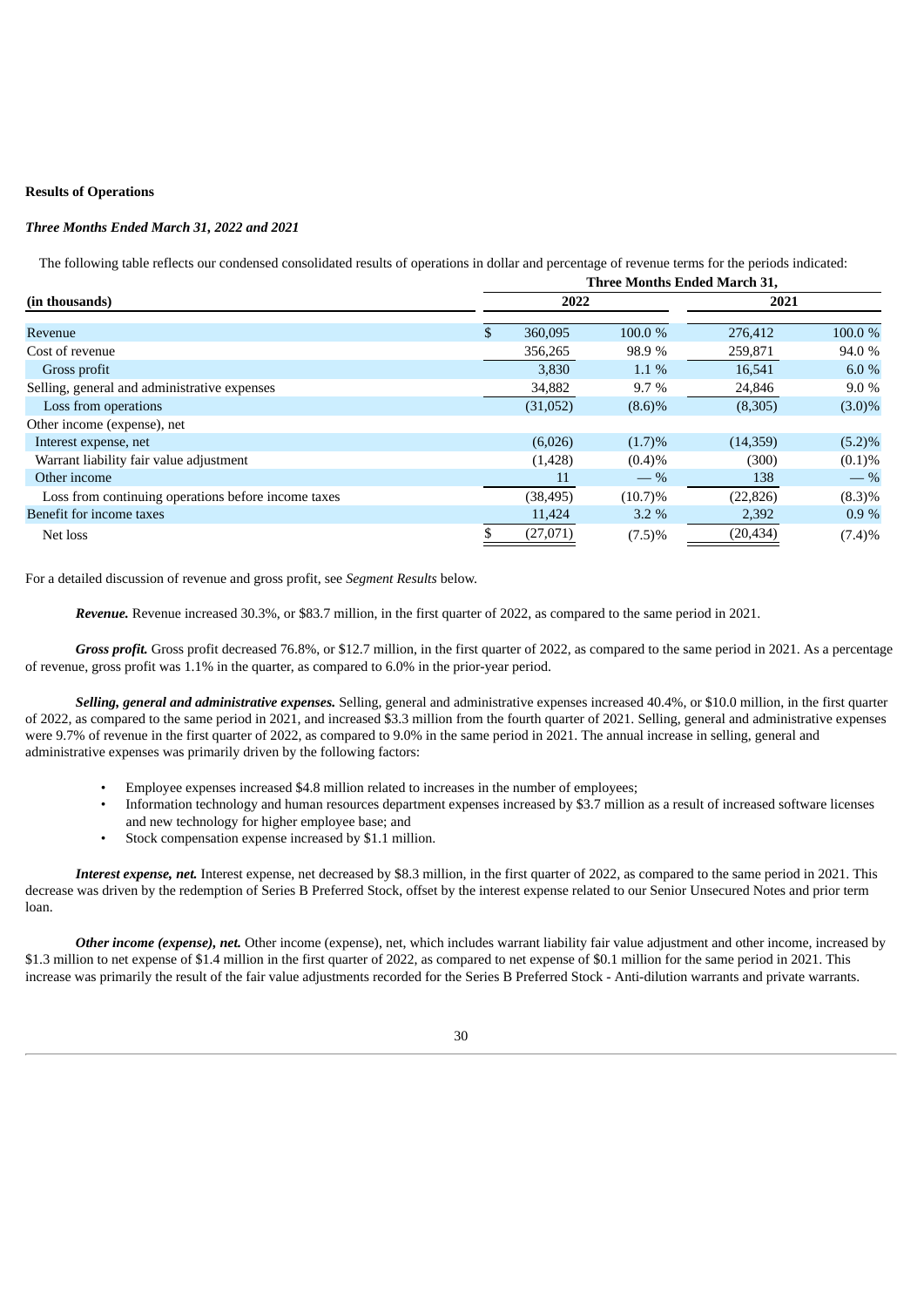See further discussion in *Note 5. Fair Value of Financial Instruments* included in Item 1 of this Quarterly Report.

*Benefit for income taxes.* Benefit for income taxes increased \$9.0 million to \$11.4 million in the first quarter of 2022, as compared to \$2.4 million for the same period in 2021. The effective tax rates for the periods ended March 31, 2022 and 2021 were 29.7% and 10.5%, respectively. The higher effective tax rate in the first quarter of 2022 was primarily attributable to the elimination of permanent differences related to the interest accrued for the Series B Preferred Stock, which was redeemed in 2021. There were no changes in uncertain tax positions during the periods ended March 31, 2022 and 2021.

#### **Segment Results**

The Company operates our business as two reportable segments: the Renewables segment and the Specialty Civil segment. Each of our reportable segments is comprised of similar business units that specialize in services unique to the respective markets that each segment serves. The classification of revenue and gross profit for segment reporting purposes can at times require judgment on the part of management. Our segments may perform services across industries or perform joint services for customers in multiple industries. To determine reportable segment gross profit, certain allocations, including allocations of shared and indirect costs, such as facility costs, equipment costs and indirect operating expenses, were made based on segment revenue.

The following table sets forth segment revenues and gross profit for the years indicated, as well as the dollar and percentage change from the prior year:

| Three Months Ended March 31, |  |         |                       |         |         |                       |
|------------------------------|--|---------|-----------------------|---------|---------|-----------------------|
| (in thousands)               |  | 2022    |                       |         | 2021    |                       |
| Segment                      |  | Revenue | % of Total<br>Revenue | Revenue |         | % of Total<br>Revenue |
| <b>Renewables</b>            |  | 243.614 | 67.7 %                |         | 180,374 | 65.3 %                |
| <b>Specialty Civil</b>       |  | 116.481 | 32.3 %                |         | 96.038  | 34.7 %                |
| Total revenue                |  | 360,095 | 100.0 %               |         | 276,412 | 100.0%                |

|                        | Gross Profit        |             |  | Gross Profit        |               |
|------------------------|---------------------|-------------|--|---------------------|---------------|
| <b>Segment</b>         | <b>Gross Profit</b> | Margin      |  | <b>Gross Profit</b> | <b>Margin</b> |
| Renewables             | 1,301               | $0.5\%$     |  | 12,180              | 6.8%          |
| <b>Specialty Civil</b> | 2,529               | $2.2\%$     |  | 4.361               | 4.5 $%$       |
| Total gross profit     | 3,830               | $\%$<br>1.1 |  | 16,541              | 6.0%          |

#### **Renewables Segment Results**

*Revenue.* Renewables revenue was \$243.6 million for the quarter ended March 31, 2022, as compared to \$180.4 million for the same period in 2021, an increase of 35.1%, or \$63.2 million. The increase in revenue was primarily due to:

- An increase in solar revenue of \$92.1 million for the quarter ended March 31, 2022 when compared to the same period for 2021; offset by
- A decrease in wind revenue in the first quarter of 2022 resulting from a smaller number of active projects, as compared to the same period in 2021.

*Gross profit.* Renewables gross profit was \$1.3 million for the quarter ended March 31, 2022, as compared to \$12.2 million for 2021, a decrease of 89.3%, or \$10.9 million. As a percentage of revenue, gross profit was 0.5% in 2022, as compared to 6.8% in 2021. The decrease in percentage and dollars was primarily attributable to the following factors:

• The decrease was driven primarily by the inflationary impact of labor, supply chain, fuel, and certain commodities costs. During the quarter, we recognized these inflationary increases to our estimated costs to complete for the impacted wind and solar jobs. For projects for which we could not increase the value of the contract, these increases reduced their projected margin. In addition, for projects that were in progress at the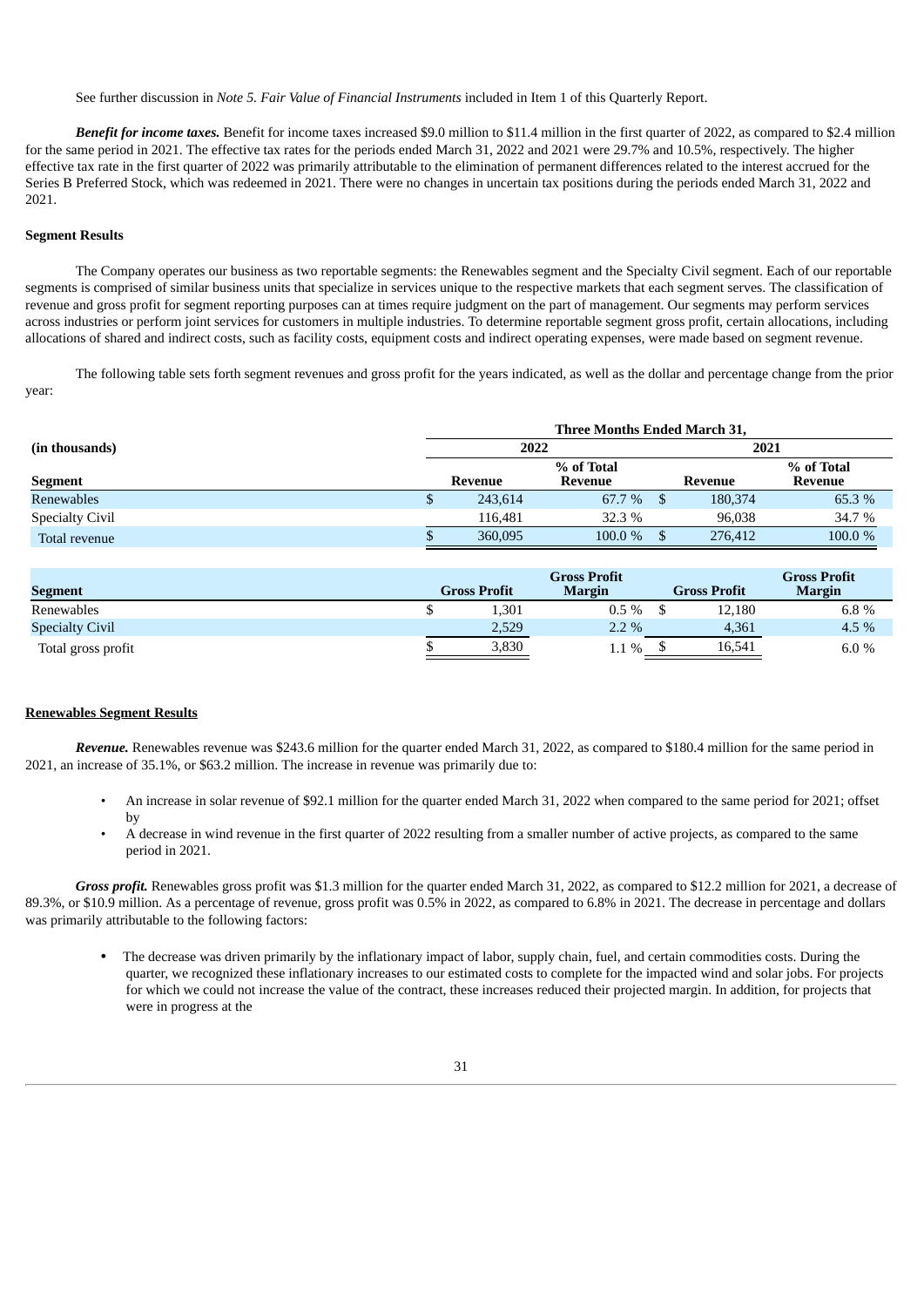start of the quarter, the increased costs caused the percentage of completion of the relevant projects to be reduced, which required the reversal of a portion of revenue and margin that had previously been recognized on an over-time basis during 2021.

• To a lesser extent, the decrease was also driven by increased training costs during the quarter, as we continue to increase our labor force to execute our remaining backlog.

#### **Specialty Civil Segment Results**

*Revenue.* Specialty Civil revenue was \$116.5 million for the quarter ended March 31, 2022, as compared to \$96.0 million for 2021, an increase of 21.3%, or \$20.4 million. The increase in revenue was primarily due to the following factors:

- Continued growth in the environmental remediation market and the Company having more projects under construction compared to the prior year; and
- Continued modest but steady growth in the heavy civil construction market and our leverage of shared resources to more effectively bid and execute projects.

These revenue increases were offset by revenue decreases in the rail market, which has been negatively impacted by the COVID-19 pandemic and the reduction of spending budgets of some of our customers, which has led to delays on portions of our large rail jobs.

*Gross profit.* Specialty Civil gross profit was \$2.5 million for the quarter ended March 31, 2022, as compared to \$4.4 million for 2021, a decrease of 42.0%, or \$1.8 million. As a percentage of revenue, gross profit was 2.2% in 2022, as compared to 4.5% in 2021. The decrease in percentage and dollars was driven by the inflationary increases discussed above. Additionally, we recorded increased costs related to the close out of three projects.

#### **Liquidity and Capital Resources**

#### *Overview*

Our primary sources of liquidity are cash flows from operations, our cash balances and availability under our new Credit Agreement (as defined in *Debt – Credit Agreement* below). Our primary liquidity needs are for working capital, debt service, income taxes, capital expenditures, insurance collateral, and strategic acquisitions. As of March 31, 2022, we had approximately \$28.7 million in cash and \$132.7 million availability under our Credit Agreement.

We anticipate that our existing cash balances, funds generated from operations, and borrowings will be sufficient to meet our cash requirements for the next twelve months and in the longer term. No assurance can be given, however, that these sources will be sufficient, because there are many factors that could affect our liquidity, including some that are beyond our control. See *Item 1A. Risk Factors* in Part I of our Annual Report for a discussion of the risks associated with our liquidity.

#### *Working Capital*

We require working capital to support seasonal variations in our business, primarily due to the effect of weather conditions on external construction and maintenance work and the spending patterns of our customers, both of which influence the timing of associated spending to support related customer demand. Our business is typically slower in the first quarter of each calendar year. Working capital needs are generally lower during the spring when projects are awarded and we receive down payments from customers. Conversely, working capital needs generally increase during the summer or fall months due to increased demand for our services when favorable weather conditions exist in many of the regions in which we operate. Working capital needs are typically lower and working capital is converted to cash during the winter months. These seasonal trends, however, can be offset by changes in the timing of projects, which can be affected by project delays or accelerations and/or other factors that may affect customer spending.

## *Sources and Uses of Cash*

Sources and uses of cash are summarized below for the periods indicated: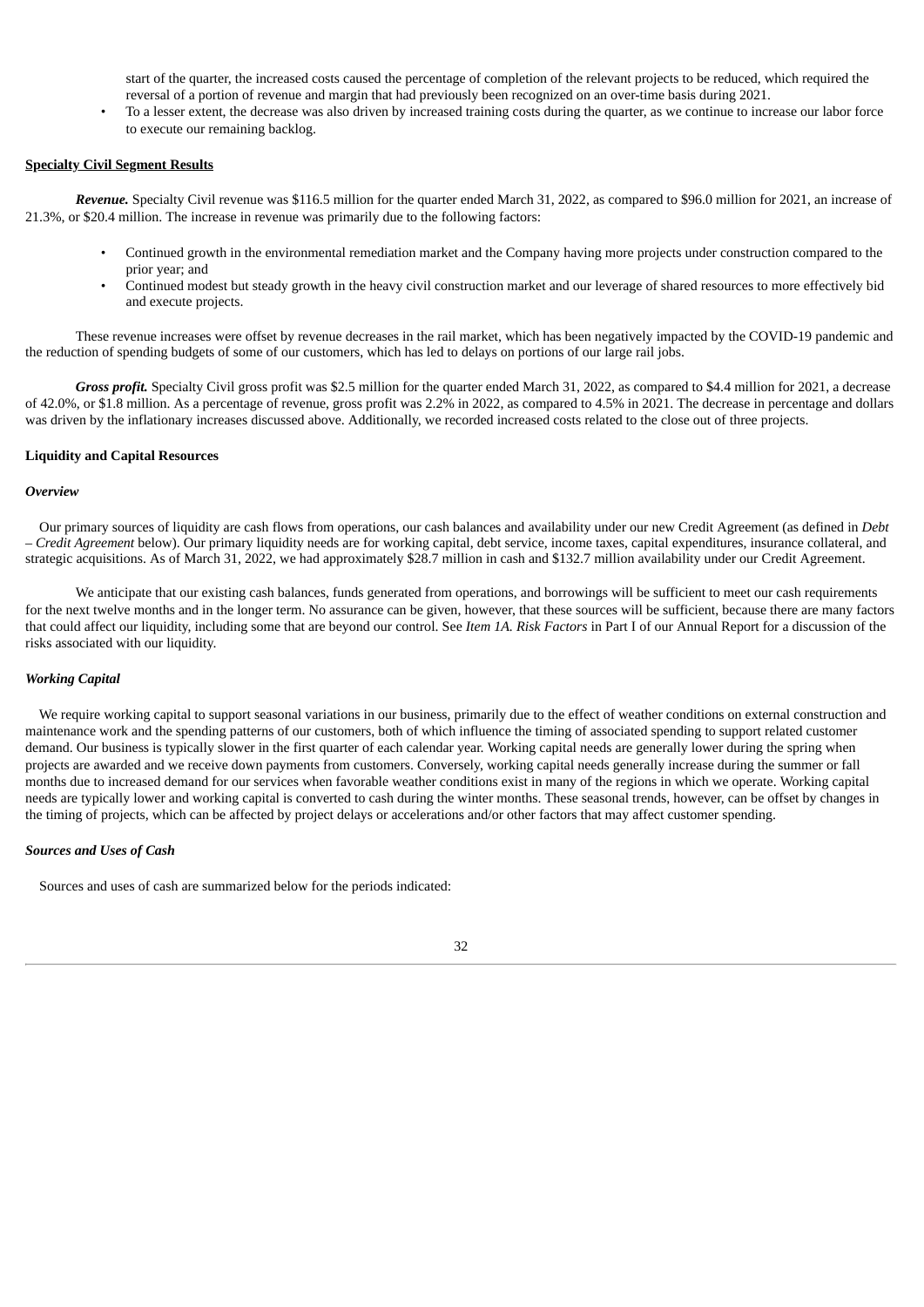|                                       | Three Months Ended March 31. |           |
|---------------------------------------|------------------------------|-----------|
| (in thousands)                        | 2022                         | 2021      |
|                                       |                              |           |
| Net cash used in operating activities | (79, 021)                    | (53,780)  |
| Net cash used in investing activities | (4,077)                      | (3,522)   |
| Net cash used in financing activities | (12, 197)                    | (11, 566) |

*Operating Activities.* Net cash used in operating activities for the three months ended March 31, 2022 was \$79.0 million, as compared to \$53.8 million over the same period in 2021. The increase in net cash used in operating activities reflects the timing of receipts from customers and payments to vendors in the ordinary course of business. The change was primarily attributable to higher payments on payables and accrued liabilities partially offset by higher collections of accounts receivable due to the timing of projects.

*Investing Activities.* Net cash used in investing activities for the three months ended March 31, 2022 was \$4.1 million, as compared to \$3.5 million over the same period in 2021. The increase in net cash used in investing activities was primarily attributable to an increase in purchases of property, plant and equipment.

*Financing Activities.* Net cash used in financing activities for the three months ended March 31, 2022 was \$12.2 million, as compared to \$11.6 million over the same period in 2021. The increase in net cash used in financing activities was primarily attributable to repurchases of public warrants, partially offset by lower payments on finance lease obligations and a decrease in shares for tax withholding on the release of restricted stock units.

## *Capital Expenditures*

For the three months ended March 31, 2022, we incurred \$7.0 million in finance lease payments and an additional \$4.8 million in cash purchases for equipment. We estimate that we will spend approximately 2% to 3% of revenue for capital expenditures for the entirety of 2022. Actual capital expenditures may increase or decrease in the future depending upon business activity levels, as well as ongoing assessments of equipment lease versus buy decisions based on short- and long-term equipment requirements.

#### *Debt*

## *Senior Unsecured Notes*

On August 17, 2021, IEA Energy Services LLC, a wholly owned subsidiary of the Company ("Services"), issued \$300.0 million aggregate principal amount of its 6.625% senior unsecured notes due 2029 (the "Senior Unsecured Notes"), in a private placement. Interest is payable on the Senior Unsecured Notes on each February 15 and August 15, commencing on February 15, 2022. The Senior Unsecured Notes will mature on August 15, 2029. The Senior Unsecured Notes are guaranteed on a senior unsecured basis by the Company and certain of its domestic wholly owned subsidiaries (the "Guarantors").

On or after August 15, 2024, the Senior Unsecured Notes are subject to redemption at any time and from time to time at the option of Services, in whole or in part, at the redemption prices (expressed as percentages of principal amount) set forth below plus accrued and unpaid interest, if redeemed during the twelve-month period beginning on August 15 of the years indicated below:

| Percentage |
|------------|
| 103.3 %    |
| 101.7%     |
| 100.0%     |
|            |

Prior to August 15, 2024, Services may also redeem some or all of the Senior Unsecured Notes at the principal amount of the Senior Unsecured Notes, plus a "make-whole premium," together with accrued and unpaid interest. In addition, at any time prior to August 15, 2024, Services may redeem up to 40.0% of the original principal amount of the Senior Unsecured Notes with the proceeds of certain equity offerings at a redemption price of 106.63% of the principal amount of the Senior Unsecured Notes, together with accrued and unpaid interest.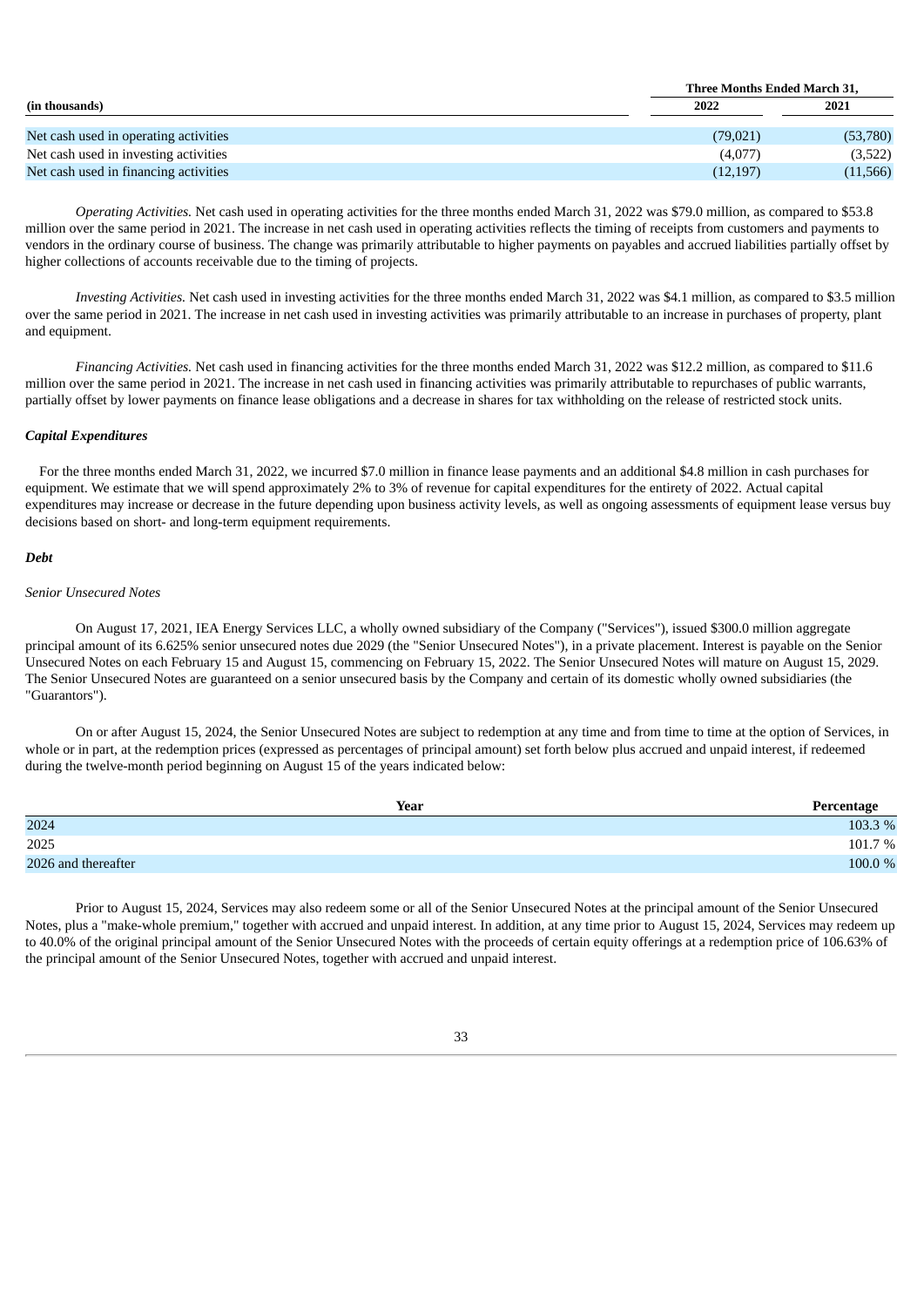In connection with the issuance of the Senior Unsecured Notes, Services entered into an indenture (the "Indenture") with the Guarantors and Wilmington Trust, National Association, as trustee, providing for the issuance of the Senior Unsecured Notes. The terms of the Indenture provides for, among other things, negative covenants that under certain circumstances would limit Services' ability to incur additional indebtedness; pay dividends or make other restricted payments; make loans and investments; incur liens; sell assets; enter into affiliate transactions; enter into certain sale and leaseback transactions; enter into agreements restricting Services' subsidiaries' ability to pay dividends; and merge, consolidate or amalgamate or sell all or substantially all of its property, subject to certain thresholds and exceptions. The Indenture provides for customary events of default that include (subject in certain cases to customary grace and cure periods), among others, nonpayment of principal or interest; breach of other covenants or agreements in the Indenture; failure to pay certain other indebtedness; failure to pay certain final judgments; failure of certain guarantees to be enforceable; and certain events of bankruptcy or insolvency.

#### *Credit Agreement*

On August 17, 2021, Services, as the borrower, and certain guarantors (including the Company), entered into a Credit Agreement (the "Credit Agreement") with a syndicate of lenders and CIBC Bank USA in its capacities as the Administrative and Collateral Agent for the lenders. The Credit Agreement provides for a \$150.0 million senior secured revolving credit facility. The Credit Agreement is guaranteed by the Company and certain subsidiaries of the Company (the "Credit Agreement Guarantors" and together with Services, the "Loan Parties") and is secured by a security interest in substantially all of the Loan Parties' personal property and assets. Services has the ability to increase available borrowing under the credit facility by an additional amount up to \$50.0 million subject to certain conditions.

Services may voluntarily repay and reborrow outstanding loans under the credit facility at any time subject to usual and customary breakage costs for borrowings bearing interest based on LIBOR and minimum amount requirements set forth in the Credit Agreement. The credit facility includes \$100.0 million in borrowing capacity for the issuance of letters of credit. The credit facility is not subject to amortization and matures with all commitments terminating on August 17, 2026.

Interest rates on the credit facility are based upon (1) an index rate that is established at the highest of the prime rate or the sum of the federal funds rate plus 0.50%, or (2) at Services' election, a LIBOR rate, plus in either case, an applicable interest rate margin. The applicable interest rate margins are adjusted on a quarterly basis based upon Services' first lien net leverage within the range of 1.00% to 2.50% for index rate loans and 2.00% and 3.50% for LIBOR loans. Borrowings under the credit facility shall initially bear interest at a rate per annum equal to LIBOR plus 2.50%. In anticipation of LIBOR's phase out, our Credit Agreement includes a well-documented transition mechanism for selecting a benchmark replacement rate for LIBOR. In addition to paying interest on outstanding principal under the credit facility, Services is required to pay a commitment fee to the lenders under the credit facility for unused commitments. The commitment fee rate ranges from 0.30% to 0.45% per annum depending on Services' First Lien Net Leverage Ratio (as defined in the Credit Agreement).

The credit facility requires Services to comply with a quarterly maximum consolidated First Lien Net Leverage Ratio test and minimum Fixed Charge Coverage ratio as follows:

- Fixed Charge Coverage Ratio The Loan Parties shall not permit the Fixed Charge Coverage Ratio (as defined in the Credit Agreement) as of the last day of any four consecutive fiscal quarter period ending on the last day of a fiscal quarter to be less than 1.20:1.00, commencing with the period ending September 30, 2021.
- First Lien Net Leverage Ratio The Loan Parties will not permit the First Lien Net Leverage Ratio (as defined in the Credit Agreement) as of the last day of any four consecutive fiscal quarter period ending on the last day of a fiscal quarter to exceed 1.75:1.00, commencing with the period ending September 30, 2021 (subject to certain increases for permitted acquisitions).

In addition, the Credit Agreement contains a number of covenants that, among other things and subject to certain exceptions, limit Services' ability and the ability of its restricted subsidiaries including the Company to incur indebtedness or guarantee debt; incur liens; make investments, loans and acquisitions; merge, liquidate or dissolve; sell assets, including capital stock of subsidiaries; pay dividends on its capital stock or redeem, repurchase or retire its capital stock; amend, prepay, redeem or purchase subordinated debt; and engage in transactions with affiliates.

The Credit Agreement contains certain customary representations and warranties, affirmative covenants and events of default (including, among others, an event of default upon a change of control). If an event of default occurs, the lenders under the credit facility are entitled to take various actions, including the acceleration of amounts due under the credit facility and all actions permitted to be taken by a secured creditor.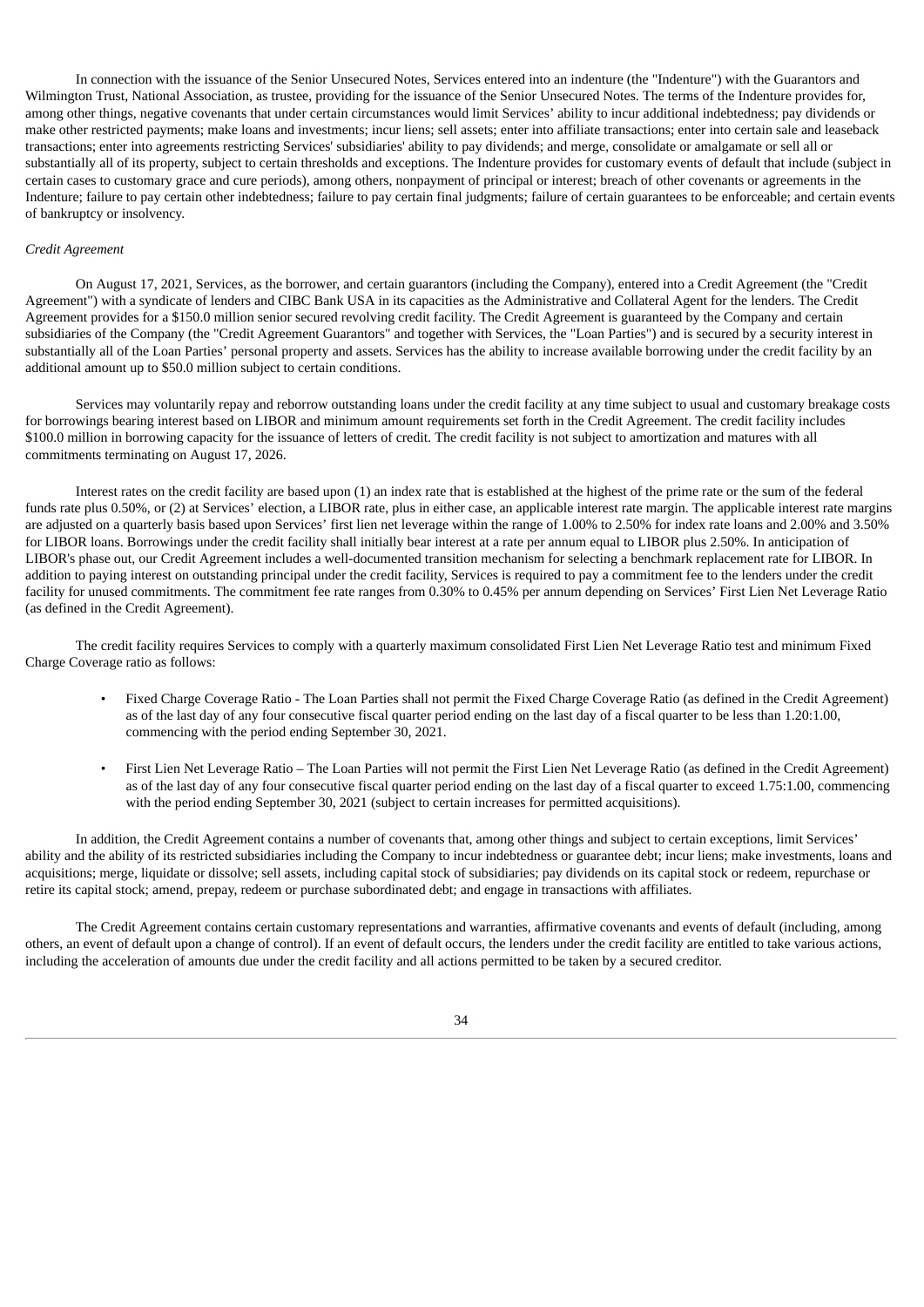# *Deferred Taxes - COVID-19*

The Company made use of the payroll tax deferral provision of the CARES Act to defer the 6.2% social security tax. The remaining amount required to be paid by December 31, 2022 is \$7.0 million.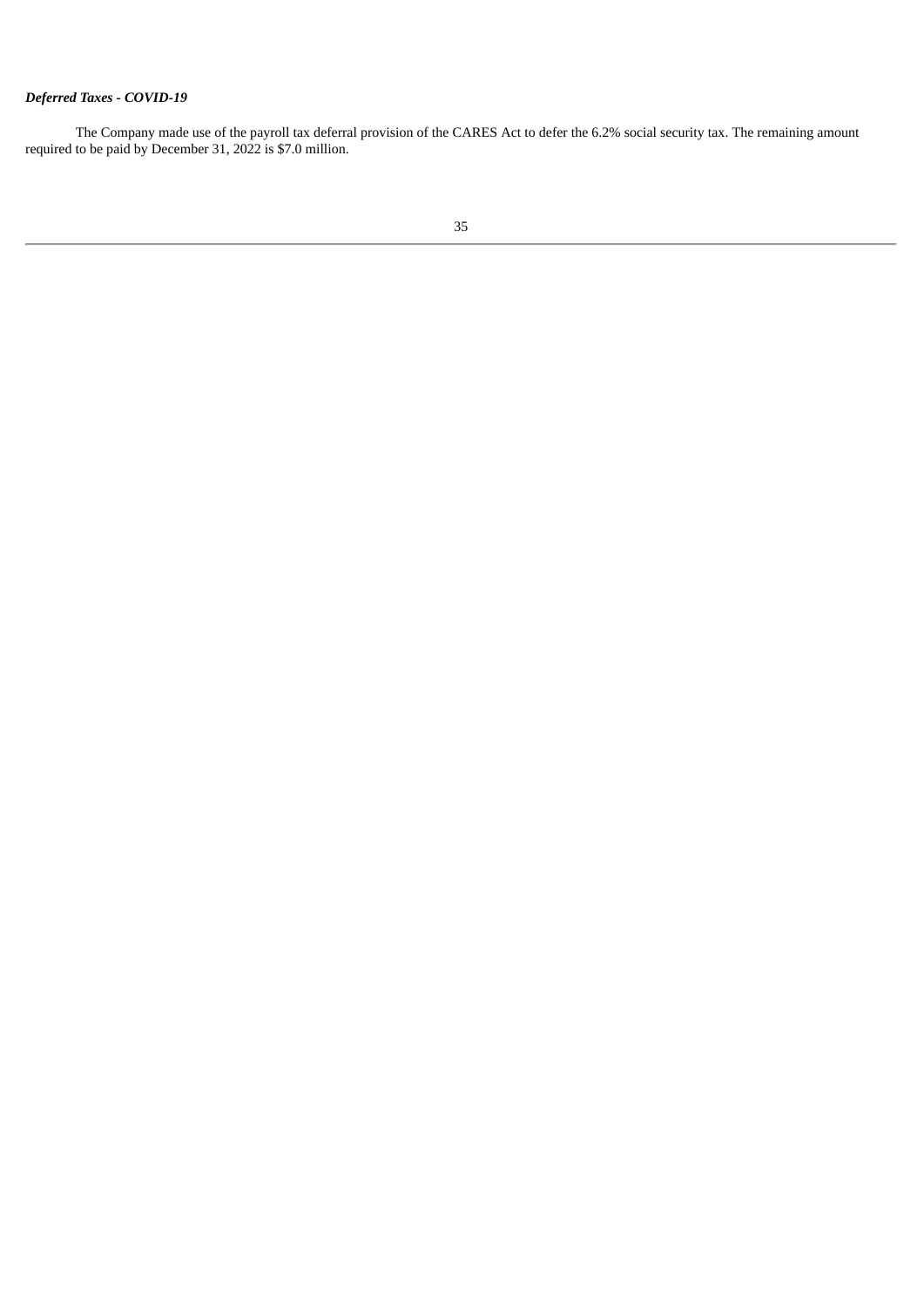## **Contractual Obligations**

The following table sets forth our contractual obligations and commitments for the periods indicated as of March 31, 2022.

| Payments due by period          |              |                             |        |        |        |        |            |
|---------------------------------|--------------|-----------------------------|--------|--------|--------|--------|------------|
| (in thousands)                  | <b>Total</b> | <b>Remainder of</b><br>2022 | 2023   | 2024   | 2025   | 2026   | Thereafter |
| Debt (principal) $(1)$          | 302,954      | 1,354                       | 836    | 441    | 255    | 68     | 300,000    |
| Debt (interest) $(2)$           | 149,263      | 10,045                      | 19,931 | 19,901 | 19,884 | 19,877 | 59,625     |
| Finance leases $(3)$            | 68,685       | 21,783                      | 16,817 | 12,701 | 10,316 | 6,582  | 486        |
| Operating leases <sup>(4)</sup> | 49,905       | 9,529                       | 10.457 | 5,884  | 3,030  | 2,371  | 18,634     |
| <b>Total</b>                    | 570,807      | 42,711                      | 48,041 | 38,927 | 33,485 | 28,898 | 378,745    |

(1) Represents the contractual principal payment due dates on our outstanding debt.

(2) Represents interest at the stated rate of 6.625% on the Senior Unsecured Notes and interest at the stated rate on the Company's commercial equipment notes.

(3) We have obligations, including associated interest, recognized under various finance leases for equipment totaling \$68.7 million at March 31, 2022. Net amounts recognized within property, plant and equipment, net in the condensed consolidated balance sheet under these financed lease agreements at March 31, 2022 totaled \$81.8 million.

(4) We lease real estate, vehicles, office equipment and certain construction equipment from unrelated parties under non-cancelable leases. Lease terms range from month-to-month to terms expiring through 2039.

For detailed discussion and additional information pertaining to our debt instruments, see *Note 6. Debt* and *Note 7. Commitments and Contingencies* in the notes to our condensed consolidated financial statements included in Part I, Item 1.

#### **Off-Balance Sheet Arrangements**

As is common in our industry, we have entered into certain off-balance sheet arrangements in the ordinary course of business. Our significant off-balance sheet transactions include liabilities associated with letter of credit obligations, surety and performance and payment bonds entered into in the normal course of business, liabilities associated with deferred compensation plans, and liabilities associated with certain indemnification and guarantee arrangements.

As of March 31, 2022 and December 31, 2021, the Company was contingently liable under letters of credit issued under our credit facility in the amounts of \$17.3 million and \$31.1 million, respectively, related to projects and insurance.

As of March 31, 2022 and December 31, 2021, the Company had outstanding surety bonds on projects with nominal amounts of \$3.5 billion and \$3.3 billion, respectively. The remaining approximate exposure related to these surety bonds amounted to \$456.6 million and \$353.5 million, respectively.

## **Recently Issued Accounting Pronouncements**

<span id="page-37-0"></span>See Note 1. Business, Basis of Presentation and Summary of Significant Accounting Policies in the notes to our condensed consolidated financial statements included in Part I, Item 1.

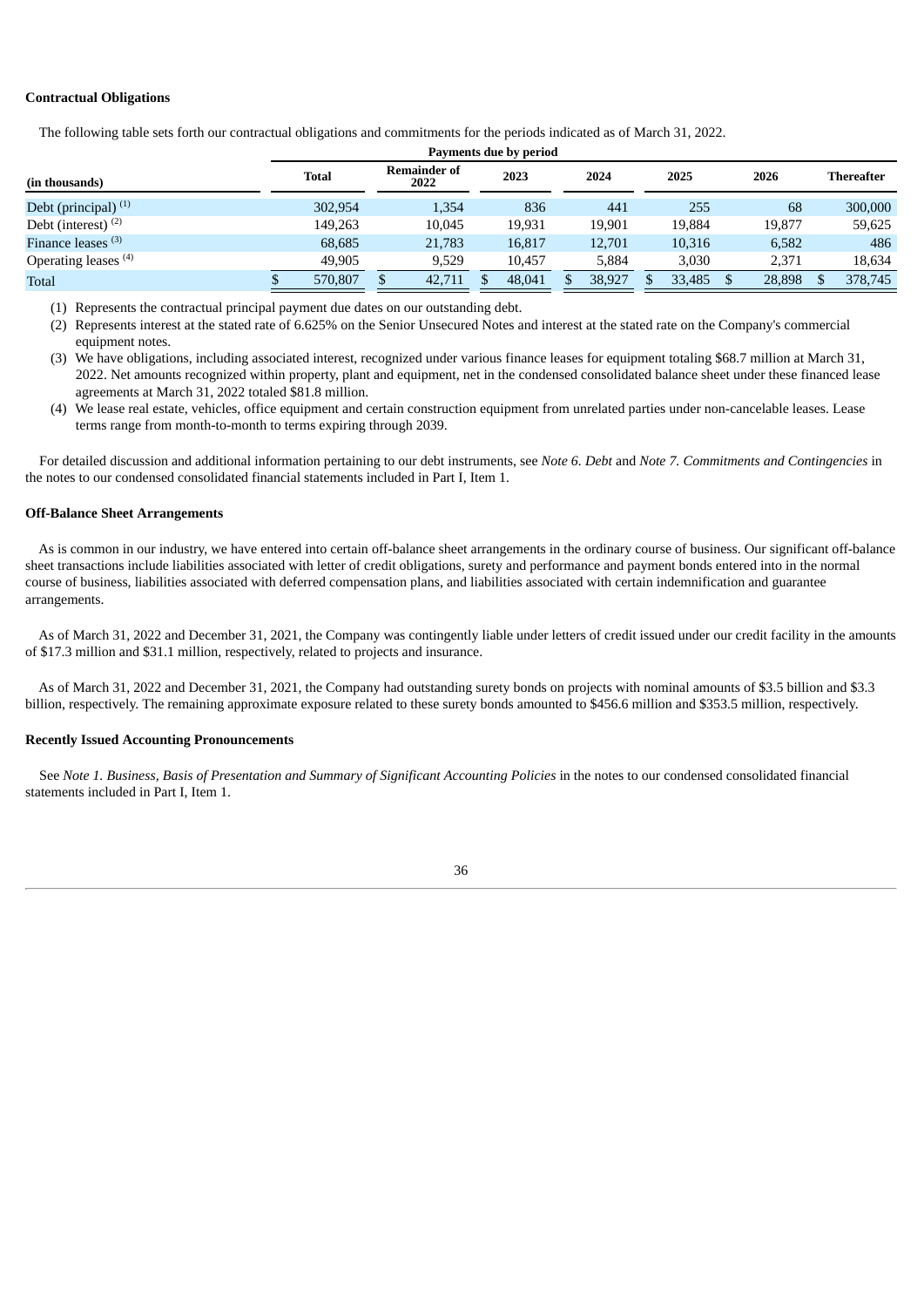## **Item 3. Quantitative and Qualitative Disclosures About Market Risk**

#### *Credit Risk*

We are subject to concentrations of credit risk related to our net receivable position with customers, which includes amounts related to billed and unbilled accounts receivable and costs and earnings in excess of billings on uncompleted contracts net of advanced billings with the same customer. We grant credit under normal payment terms, generally without collateral, and as a result, we are subject to potential credit risk related to our customers' ability to pay for services provided. This risk may be heightened if there is depressed economic and financial market conditions. However, we have the ability to file lien rights to limit this exposure and we believe the concentration of credit risk related to billed and unbilled receivables and costs and estimated earnings in excess of billings on uncompleted contracts is limited because of the lack of concentration and the high credit rating of our customers.

#### <span id="page-38-0"></span>**Item 4. Control and Procedures**

Attached as exhibits to this Quarterly Report are certifications of our Chief Executive Officer and Chief Financial Officer that are required in accordance with Rule 13a-14 of the Exchange Act. This section includes information concerning the controls and controls evaluation referred to in the certifications, and it should be read in conjunction with the certifications.

#### *Evaluation of Disclosure Controls and Procedures*

Our management has established and maintains a system of disclosure controls and procedures that are designed to provide reasonable assurance that information required to be disclosed by us in the reports that we file or submit under the Exchange Act, such as this Quarterly Report, is recorded, processed, summarized and reported within the time periods specified in the SEC rules and forms. The disclosure controls and procedures are also designed to provide reasonable assurance that such information is accumulated and communicated to our management, including our Chief Executive Officer and Chief Financial Officer, as appropriate to allow timely decisions regarding required disclosure.

As of the end of the period covered by this Quarterly Report, we evaluated the effectiveness of the design and operation of our disclosure controls and procedures pursuant to Rule 13a-15(b) of the Exchange Act. This evaluation was carried out under the supervision and with the participation of our management, including our Chief Executive Officer and Chief Financial Officer. Based on this evaluation, these officers have concluded that, as of March 31, 2022, our disclosure controls and procedures were effective.

#### *Changes in Internal Control over Financial Reporting*

During the quarter ended March 31, 2022, there has been no change in our internal control over financial reporting, that has materially affected, or is reasonably likely to materially affect, our internal control over financial reporting.

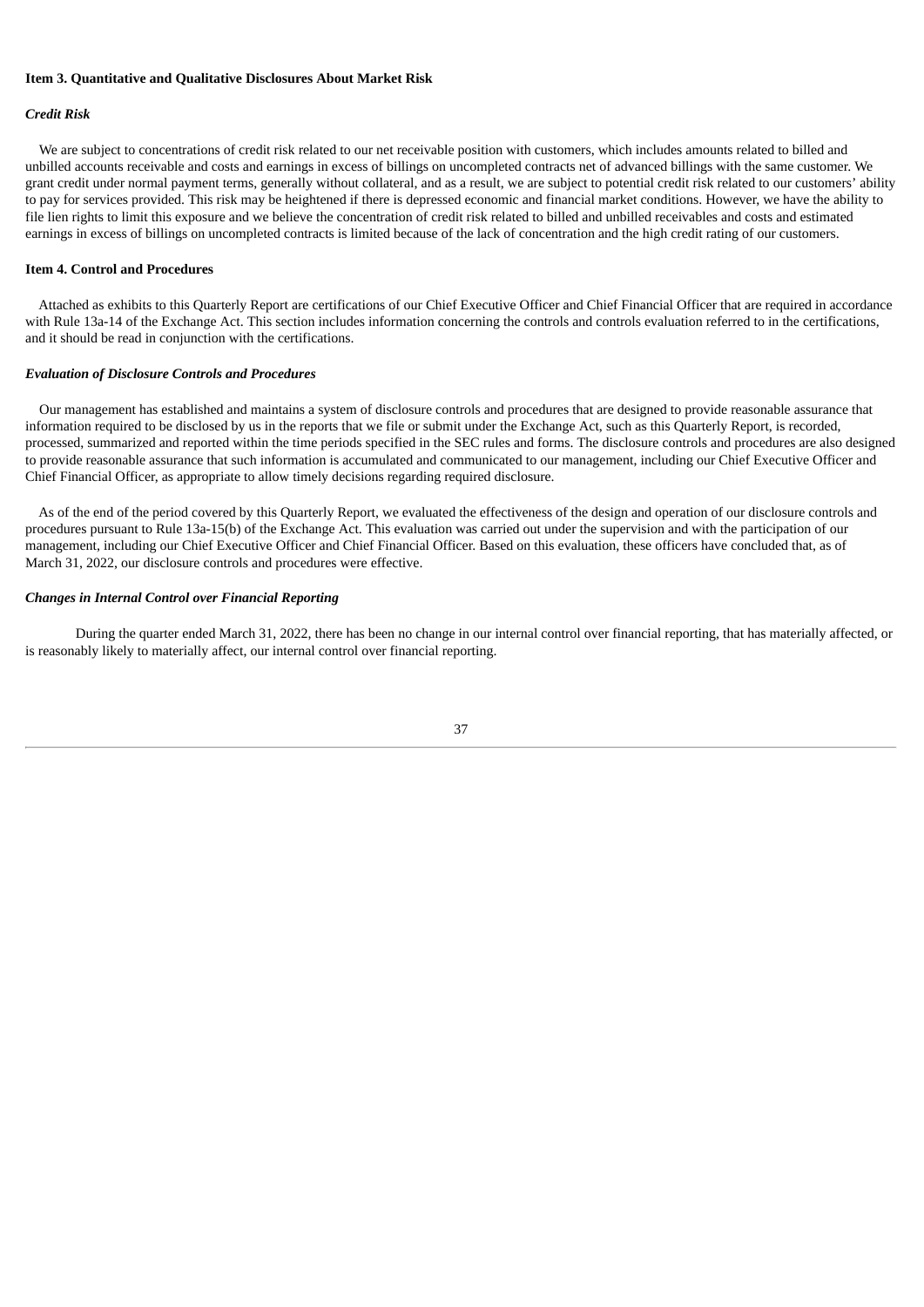### **Part II. OTHER INFORMATION**

#### <span id="page-39-0"></span>**Item 1. Legal Proceedings**

For information regarding legal proceedings, see "Legal Proceedings" in *Note 7. Commitments and Contingencies* of the Notes to our condensed consolidated financial statements included in Part I, Item 1 of this Quarterly Report, which is incorporated herein by reference.

#### <span id="page-39-1"></span>**Item 1A. Risk Factors**

There have been no other material changes from the risk factors previously disclosed in the Annual Report, except as mentioned below.

#### We are experiencing impacts from inflationary pressures in our supply chain and labor markets, which could adversely impact our profitability and *cash flow.*

We are experiencing, and may continue to experience, the general impact of inflationary market pressures in our supply chain and labor markets. We continue to see pressures on non-union labor costs as a result of the inflationary environment and current general labor shortage, which have created higher competitive markets for talents and opportunities for wage inflation. Despite disciplined hiring practices, it is likely that our labor costs will continue to increase given our demand for labor in this environment. In addition, inflationary pressures on labor costs could result in our inability to adjust contract pricing to keep up with current upward inflationary trends and could impact our profitability.

We are also experiencing difficulties in securing pricing or the availability of certain supplies and raw materials, as sometimes unpredictable supply chain market price escalations are impacting and may continue to impact our subcontractors and suppliers. The current market pressures can make it difficult for our suppliers and subcontractors to locate materials or honor contracted pricing without undue hardship. It is likely that this trend will continue as long as markets continue to experience current levels of inflation. Inflationary market pressures could also impact our ability to secure backlog in the near term. Particularly in our Specialty Civil segment, we continue to see projects on which we have submitted competitive bids being left unawarded, as all submitted bids have exceeded allowable budgets due to the inflationary pressures on materials and labor.

Continued inflation may also result in tightened credit markets and restrict access to funding, bonding, letters of credit or sureties, any of which could adversely impact our profitability and cash flow.

## We are impacted by ongoing supply chain pressures resulting from global economic and geopolitical conditions, including the COVID-19 pandemic and the Russian invasion of Ukraine. These conditions are rapidly evolving and could result in negative effects on our business, financial condition, *results of operations and prospects.*

We are experiencing supply chain disruptions relating to a variety of factors, including as a result of the COVID-19 pandemic, production delays due to labor shortages, inflationary pressures making it difficult for suppliers to commit to contracted pricing or to obtain materials for commercially reasonable prices, fewer delivery options due to a reduction of truck drivers and rail cars, delayed sequencing in our projects related to the inability to determine specific delivery dates for key materials, cost increases for tax, tariffs and border controls, delayed shipments and potential bans or delays of imports as a result of the Russian invasion of Ukraine, regulatory activity that includes the U.S. Department of Commerce's ongoing antidumping circumvention investigation related to solar cells from Southeast Asia, and bans on imports of certain goods from China including in particular a significant input in the production of solar panels as a result of the Uyghur Forced Labor Prevention Act. Supply chain disruptions have adversely impacted economic activity and conditions worldwide and we expect that impact to continue.

Any of the foregoing or other supply chain disruptions could cause project delays or terminations or otherwise impact our customers' ongoing projects or their future project schedules, constitute force majeure events and prevent the financing of new projects by our customers, which could negatively impact our ability to recognize revenues, bill our customers for current costs or secure future business. The factors underlying these disruptions differ in their severity and impact on us and continue to evolve, and we believe that severity and impact may not be stable and could continue to fluctuate. There can be no assurances that our business, financial condition, liquidity or results of operations will not be negatively impacted by the future effects of labor market and supply chain disruptions, or that such disruptions and their impacts will not worsen in the future.

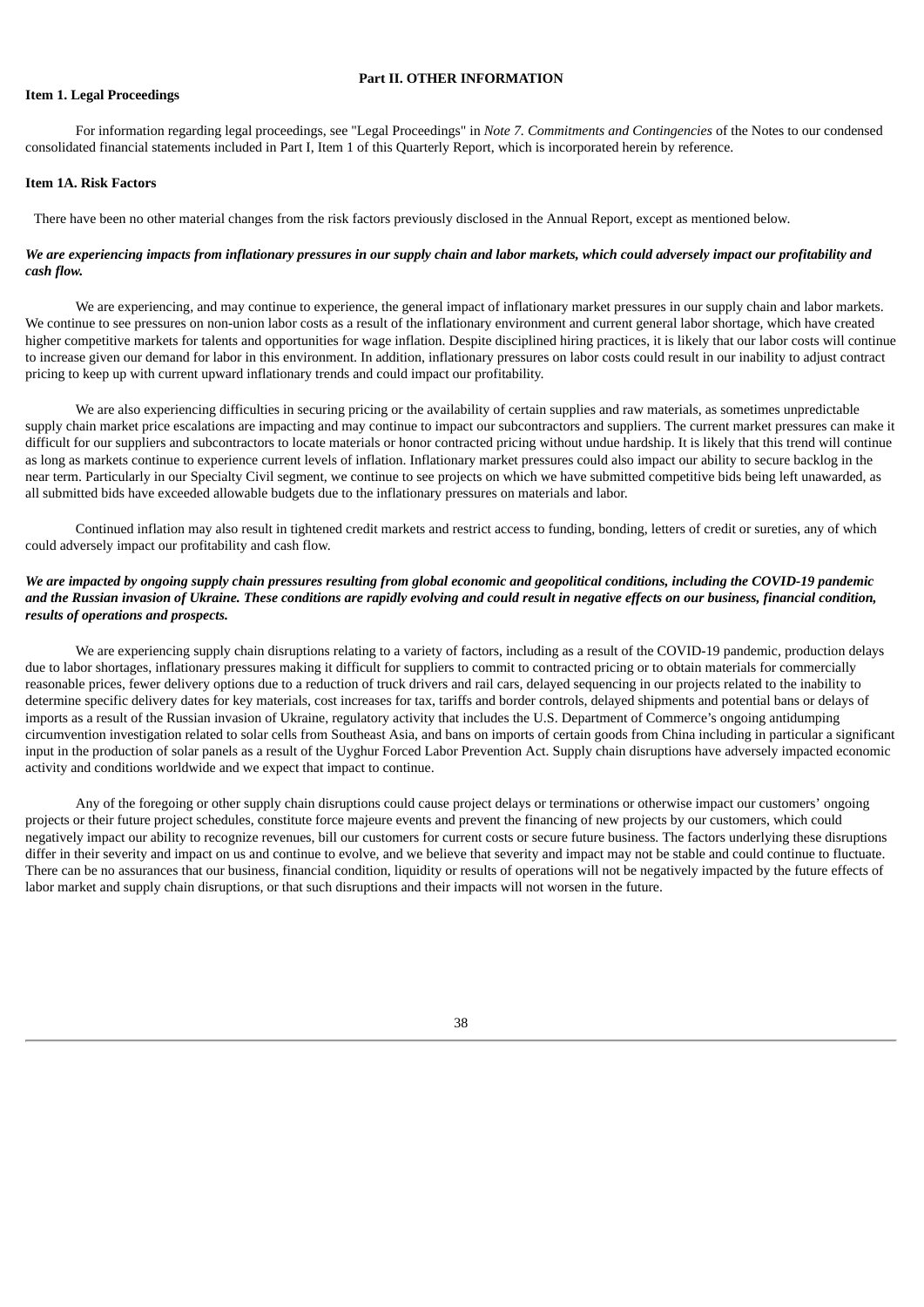# **Item 2. Unregistered Sales of Equity Securities and Use of Proceeds**

The following information is related to purchases made for the three months ended March 31, 2022:

|          | <b>Issuer Purchases of Equity Securities</b>                           |      |                                                                                                                                     |  |  |
|----------|------------------------------------------------------------------------|------|-------------------------------------------------------------------------------------------------------------------------------------|--|--|
| Period   | <b>Total Number of Warrants</b><br>Average Price Paid per<br>Purchased |      | Approximate<br><b>Dollar Value of Warrants that</b><br><b>May Yet Be Purchased Under</b><br>the Plans or Programs<br>(in thousands) |  |  |
| January  | 1,009,802 \$                                                           | 1.48 | 11,457                                                                                                                              |  |  |
| February | 505,597                                                                | 1.79 | 10,536                                                                                                                              |  |  |
| March    | 177,230                                                                | 2.06 | 10,167                                                                                                                              |  |  |
| Total    | 1,692,629                                                              | 1.64 |                                                                                                                                     |  |  |

On November 4, 2021, the Board authorized a repurchase program for our publicly traded warrants. This repurchase program was announced on November 8, 2021, allows us to purchase up to \$25.0 million of warrants, and will end no later than the expiration of the warrants on March 26, 2023.

# <span id="page-40-0"></span>**Item 6. Exhibits**

(a) Exhibits.

| <b>Exhibit Number</b> | <b>Description</b>                                                                                                                                                                                                                                                                             |
|-----------------------|------------------------------------------------------------------------------------------------------------------------------------------------------------------------------------------------------------------------------------------------------------------------------------------------|
| 3.1                   | Third Amended and Restated Certificate of Incorporation of Infrastructure and Energy<br>Alternatives, Inc. dated May 5, 2022 (incorporated by reference to Exhibit 3.1 of the Company's<br>Current Report on Form 8-K filed with the Securities and Exchange Commission on May 9,<br>$2022$ ). |
| 3.2                   | Second Amended and Restated By Laws of Infrastructure and Energy Alternatives, Inc., adopted<br>and effective May 5, 2022 (incorporated by reference to Exhibit 3.2 of the Company's Current<br>Report on Form 8-K filed with the Securities and Exchange Commission on May 9, 2022).          |
| 3.3                   | Certificate of Elimination of the Series A Preferred Stock of Infrastructure and Energy<br>Alternatives, Inc. (incorporated by reference to Exhibit 3.3 of the Company's Current Report on<br>Form 8-K filed with the Securities and Exchange Commission on May 9, 2022).                      |
| 3.4                   | Certificate of Elimination of the Series B-1 Preferred Stock of Infrastructure and Energy<br><u>Alternatives, Inc. (incorporated by reference to Exhibit 3.4 of the Company's Current Report on</u><br>Form 8-K filed with the Securities and Exchange Commission on May 9, 2022).             |
| 3.5                   | <b>Certificate of Elimination of the Series B-2 Preferred Stock of Infrastructure and Energy</b><br>Alternatives, Inc. (incorporated by reference to Exhibit 3.5 of the Company's Current Report on<br>Form 8-K filed with the Securities and Exchange Commission on May 9, 2022)              |
| 3.6                   | Certificate of Elimination of the Series B-3 Preferred Stock of Infrastructure and Energy<br><u>Alternatives, Inc. (incorporated by reference to Exhibit 3.6 of the Company's Current Report on</u><br>Form 8-K filed with the Securities and Exchange Commission on May 9, 2022).             |
| $31.1*$               | Certification of the Principal Executive Officer required by Rule 13a-14(a) and Rule 15d-14(a).<br>under the Securities Exchange Act of 1934, as amended, as adopted pursuant to Section 302 of<br>the Sarbanes Oxley Act of 2002.                                                             |
| $31.2*$               | Certification of the Principal Financial Officer required by Rule 13a-14(a) and Rule 15d-14(a)<br>under the Securities Exchange Act of 1934, as amended, as adopted pursuant to Section 302 of<br>the Sarbanes Oxley Act of 2002.                                                              |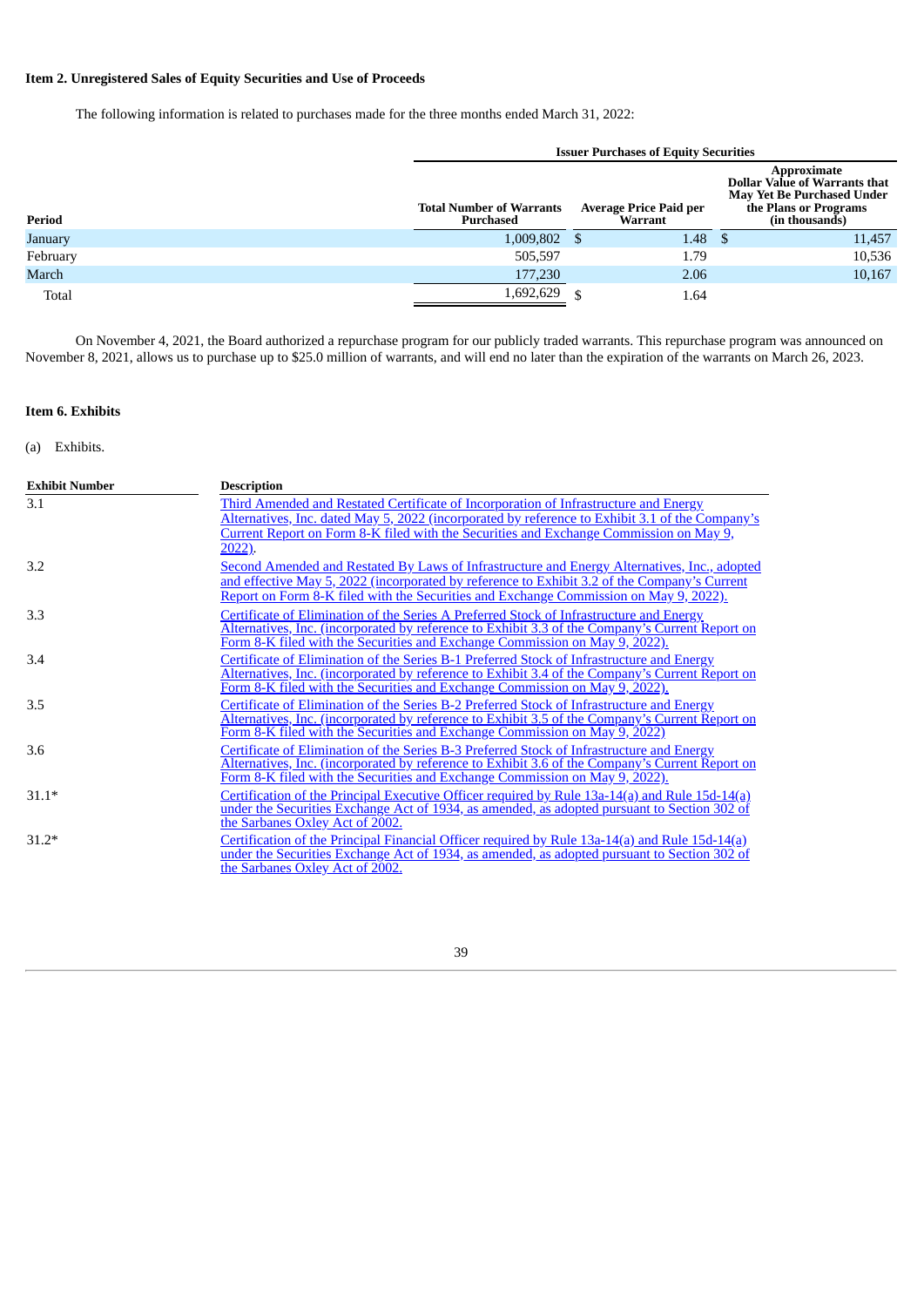| $32.1**$         | Certification of the Principal Executive Officer required by 18 U.S.C. Section 1350, as adopted<br>pursuant to Section 906 of the Sarbanes Oxley Act of 2002.             |
|------------------|---------------------------------------------------------------------------------------------------------------------------------------------------------------------------|
| $32.2**$         | Certification of the Principal Financial Officer required by 18 U.S.C. Section 1350, as adopted<br>pursuant to Section 906 of the Sarbanes Oxley Act of 2002.             |
| 101.INS          | Inline XBRL Instance Document - The instance document does not appear in the Interactive Data<br>File because its XBRL tags are embedded within the Inline XBRL document. |
| 101.SCH          | Inline XBRL Taxonomy Extension Schema Document                                                                                                                            |
| 101.CAL          | Inline XBRL Taxonomy Extension Calculation Linkbase Document                                                                                                              |
| 101.DEF          | Inline XBRL Taxonomy Extension Definition Linkbase Document                                                                                                               |
| 101.LAB          | Inline XBRL Taxonomy Extension Label Linkbase Document                                                                                                                    |
| 101.PRE          | Inline XBRL Taxonomy Extension Presentation Linkbase Document                                                                                                             |
| 104              | Cover Page Interactive Data File (formatted as Inline XBRL and contained in Exhibit 101)                                                                                  |
| *Filed herewith. |                                                                                                                                                                           |

\*\*Furnished herewith.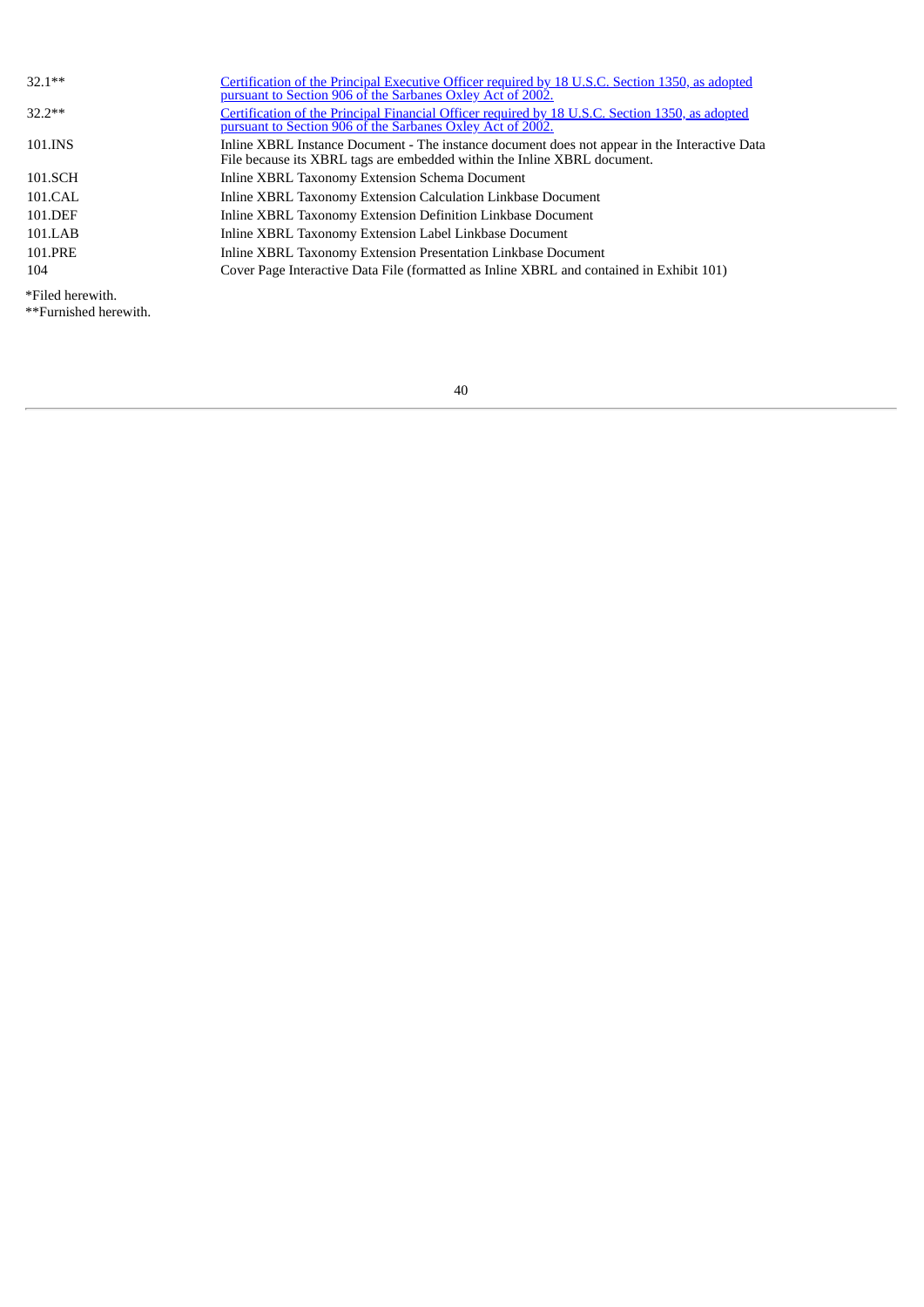# **SIGNATURE**

Pursuant to the requirements of the Securities Exchange Act of 1934, the registrant has duly caused this report to be signed on its behalf by the undersigned hereunto duly authorized.

INFRASTRUCTURE AND ENERGY ALTERNATIVES, INC.

Dated: May 9, 2022 By: /s/ Peter J. Moerbeek

Name: Peter J. Moerbeek

Title: Executive Vice President, Chief Financial Officer Principal Financial and Accounting Officer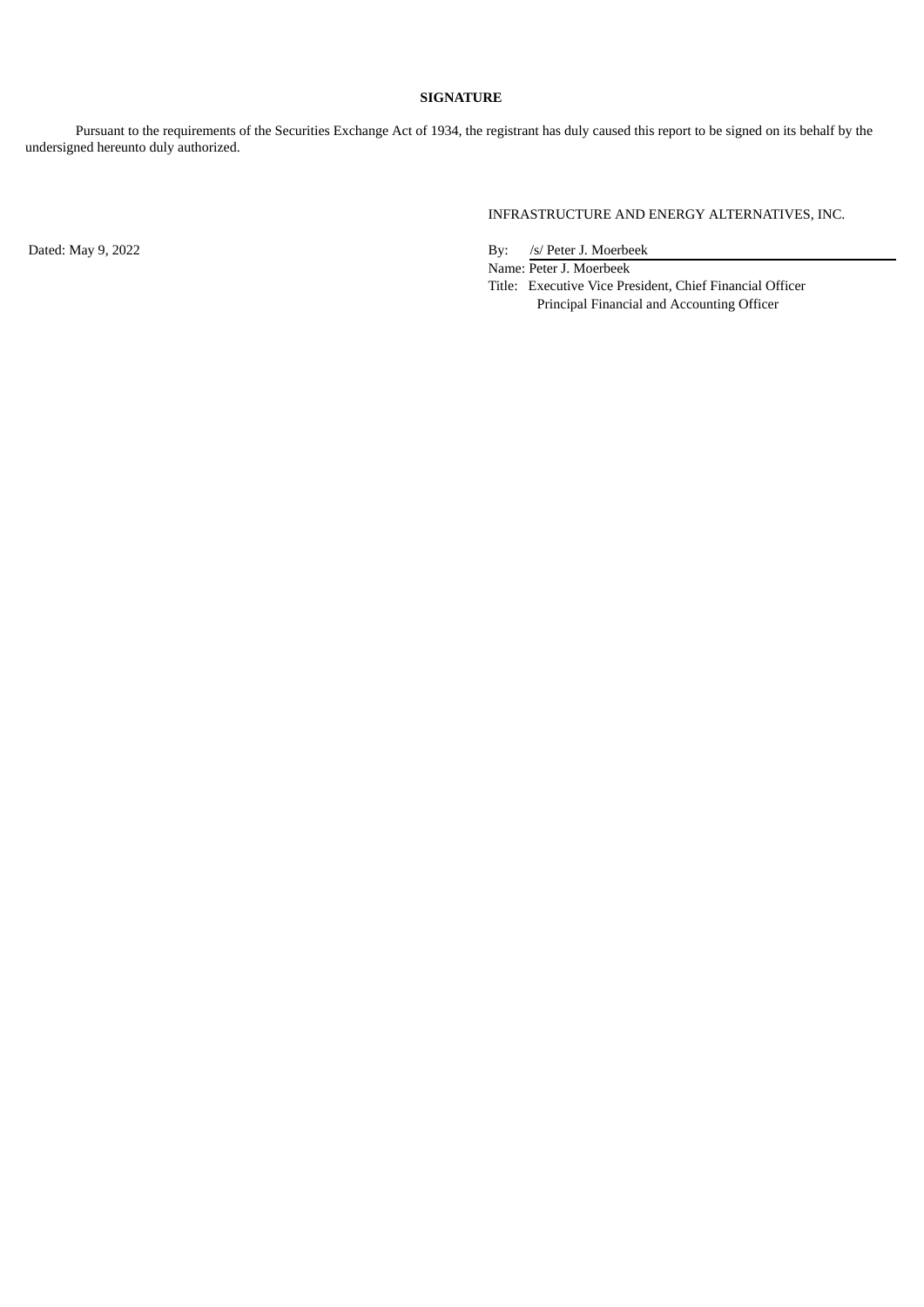# **CERTIFICATION PURSUANT TO Section 302 of the Sarbanes-Oxley Act of 2002**

<span id="page-43-0"></span>I, John Paul Roehm, certify that:

1. I have reviewed this quarterly report on Form 10-Q of Infrastructure and Energy Alternatives, Inc.;

2. Based on my knowledge, this report does not contain any untrue statement of a material fact or omit to state a material fact necessary to make the statements made, in light of the circumstances under which such statements were made, not misleading with respect to the period covered by this report;

3. Based on my knowledge, the financial statements, and other financial information included in this report, fairly present in all material respects the financial condition, results of operations and cash flows of the registrant as of, and for, the periods presented in this report;

4. The registrant's other certifying officer and I are responsible for establishing and maintaining disclosure controls and procedures (as defined in Exchange Act Rules 13a-15(e) and 15d-15(e)) and internal control over financial reporting (as defined in Exchange Act Rules 13a-15(f) and 15d-15(f)) for the registrant and have:

a) Designed such disclosure controls and procedures, or caused such disclosure controls and procedures to be designed under our supervision, to ensure that material information relating to the registrant, including its consolidated subsidiaries, is made known to us by others within those entities, particularly during the period in which this report is being prepared;

b) Designed such internal control over financial reporting, or caused such internal control over financial reporting to be designed under our supervision, to provide reasonable assurance regarding the reliability of financial reporting and the preparation of financial statements for external purposes in accordance with generally accepted accounting principles;

c) Evaluated the effectiveness of the registrant's disclosure controls and procedures and presented in this report our conclusions about the effectiveness of the disclosure controls and procedures, as of the end of the period covered by this report based on such evaluation; and

d) Disclosed in this report any change in the registrant's internal control over financial reporting that occurred during the registrant's most recent fiscal quarter (the registrant's fourth fiscal quarter in the case of an annual report) that has materially affected, or is reasonably likely to materially affect, the registrant's internal control over financial reporting; and

5. The registrant's other certifying officer and I have disclosed, based on our most recent evaluation of internal control over financial reporting, to the registrant's auditors and the audit committee of the registrant's board of directors (or persons performing the equivalent functions):

a) All significant deficiencies and material weaknesses in the design or operation of internal control over financial reporting which are reasonably likely to adversely affect the registrant's ability to record, process, summarize and report financial information; and

b) Any fraud, whether or not material, that involves management or other employees who have a significant role in the registrant's internal control over financial reporting.

Dated: May 9, 2022 By: /s/ John Paul Roehm

Name: John Paul Roehm Title: Chief Executive Officer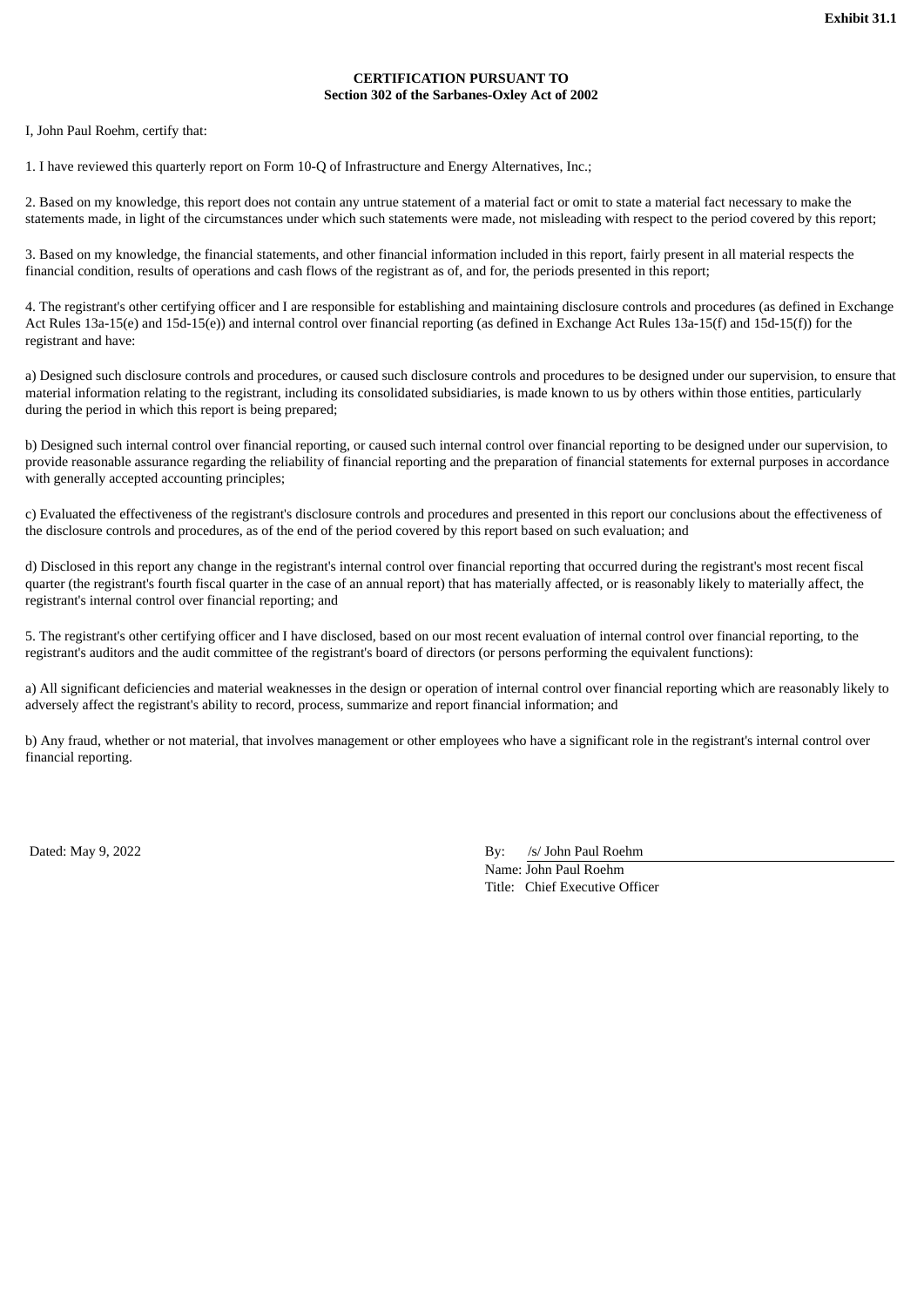# **CERTIFICATION PURSUANT TO Section 302 of the Sarbanes-Oxley Act of 2002**

<span id="page-44-0"></span>I, Peter Moerbeek, certify that:

1. I have reviewed this quarterly report on Form 10-Q of Infrastructure and Energy Alternatives, Inc.;

2. Based on my knowledge, this report does not contain any untrue statement of a material fact or omit to state a material fact necessary to make the statements made, in light of the circumstances under which such statements were made, not misleading with respect to the period covered by this report;

3. Based on my knowledge, the financial statements, and other financial information included in this report, fairly present in all material respects the financial condition, results of operations and cash flows of the registrant as of, and for, the periods presented in this report;

4. The registrant's other certifying officer and I are responsible for establishing and maintaining disclosure controls and procedures (as defined in Exchange Act Rules 13a-15(e) and 15d-15(e)) and internal control over financial reporting (as defined in Exchange Act Rules 13a-15(f) and 15d-15(f)) for the registrant and have:

a) Designed such disclosure controls and procedures, or caused such disclosure controls and procedures to be designed under our supervision, to ensure that material information relating to the registrant, including its consolidated subsidiaries, is made known to us by others within those entities, particularly during the period in which this report is being prepared;

b) Designed such internal control over financial reporting, or caused such internal control over financial reporting to be designed under our supervision, to provide reasonable assurance regarding the reliability of financial reporting and the preparation of financial statements for external purposes in accordance with generally accepted accounting principles;

c) Evaluated the effectiveness of the registrant's disclosure controls and procedures and presented in this report our conclusions about the effectiveness of the disclosure controls and procedures, as of the end of the period covered by this report based on such evaluation; and

d) Disclosed in this report any change in the registrant's internal control over financial reporting that occurred during the registrant's most recent fiscal quarter (the registrant's fourth fiscal quarter in the case of an annual report) that has materially affected, or is reasonably likely to materially affect, the registrant's internal control over financial reporting; and

5. The registrant's other certifying officer and I have disclosed, based on our most recent evaluation of internal control over financial reporting, to the registrant's auditors and the audit committee of the registrant's board of directors (or persons performing the equivalent functions):

a) All significant deficiencies and material weaknesses in the design or operation of internal control over financial reporting which are reasonably likely to adversely affect the registrant's ability to record, process, summarize and report financial information; and

b) Any fraud, whether or not material, that involves management or other employees who have a significant role in the registrant's internal control over financial reporting.

INFRASTRUCTURE AND ENERGY ALTERNATIVES, INC.

Dated: May 9, 2022 By: /s/ Peter J. Moerbeek Name: Peter J. Moerbeek Title: Chief Financial Officer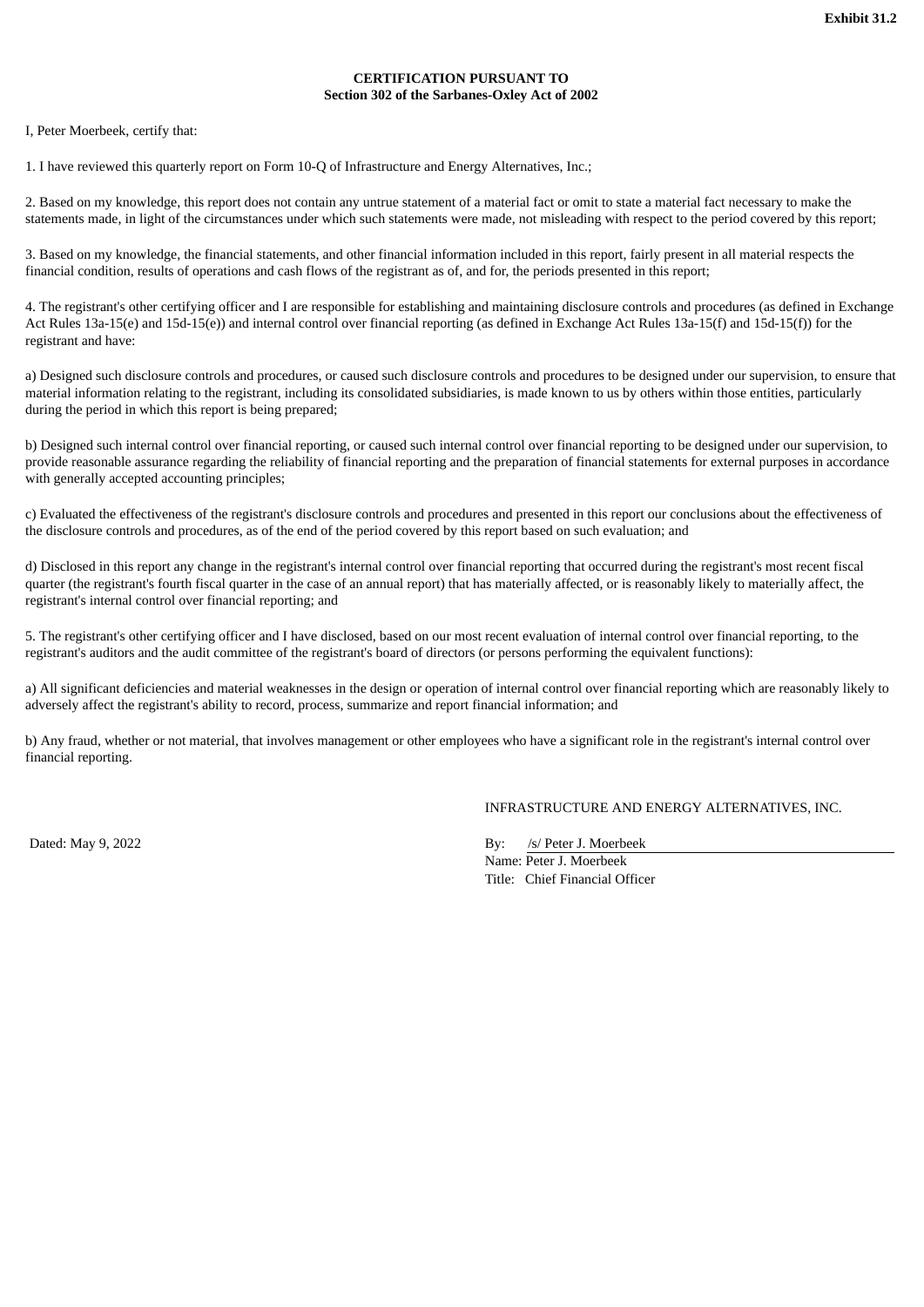# **CERTIFICATION PURSUANT TO 18 U.S.C. SECTION 1350, AS ADOPTED PURSUANT TO SECTION 906 OF THE SARBANES-OXLEY ACT OF 2002**

<span id="page-45-0"></span>In connection with the Quarterly Report of Infrastructure and Energy Alternatives, Inc. (the "Company") on Form 10-Q for the quarter ended March 31, 2022, as filed with the Securities and Exchange Commission on the date hereof (the "Report"), the undersigned officer of the Company certifies, pursuant to 18 U.S.C. Section 1350, as adopted pursuant to Section 906 of the Sarbanes-Oxley Act of 2002, that, to such officer's knowledge:

(1) The Report fully complies with the requirements of Section 13(a) or 15(d) of the Securities Exchange Act of 1934; and

(2) The information contained in the Report fairly presents, in all material respects, the financial condition and results of operations of the Company.

Dated: May 9, 2022 By: /s/ John Paul Roehm

Name: John Paul Roehm Title: Chief Executive Officer